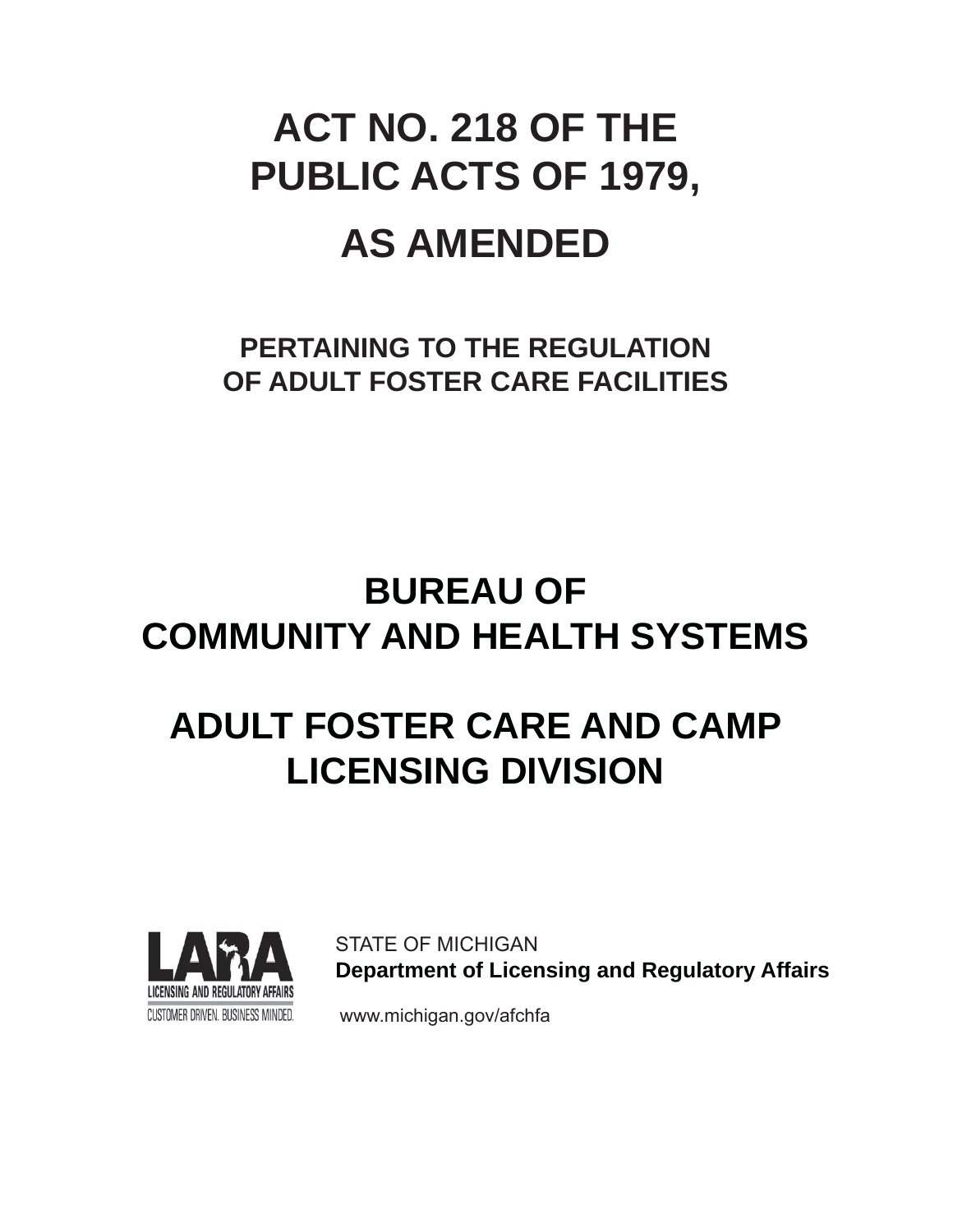# **PREFACE**

By Executive Order No. 1996-1 effective April 1, 1996, the references to the Department of Social Services within Act No. 218 are now assigned to the Department of Consumer & Industry Services, the references to the Department of Mental Health are now assigned to the Department of Community Health and the references to the Department of Public Health are now assigned to the Department of Community Health, the Department of Environmental Quality, and the Department of Agriculture.

By Executive Order No. 2003-18 effective December 7, 2003, the references to the Department of Social Services within Act No. 218 are now assigned to the Michigan Family Independence Agency.

By Executive Order No. 2004-38, effective March 15, 2005, the references to the Michigan Family Independence Agency within Act No. 218 are now assigned to the Department of Human Services.

By Executive Order No. 2015-04, effective April 10, 2015, the references to the Michigan Department of Human Services within Act No. 218 are now assigned to the Department of Licensing and Regulatory Affairs and references to Michigan Department of Community Health are assigned to the Michigan Department of Health and Human Services.

Requests for copies of this publication should be directed to:

Michigan Department of Licensing and Regulatory Affairs Bureau of Community and Health Systems Adult Foster Care and Camp Licensing Division P.O. Box 30664 Lansing, Michigan 48909 (866) 685-0006 www.michigan.gov/afchfa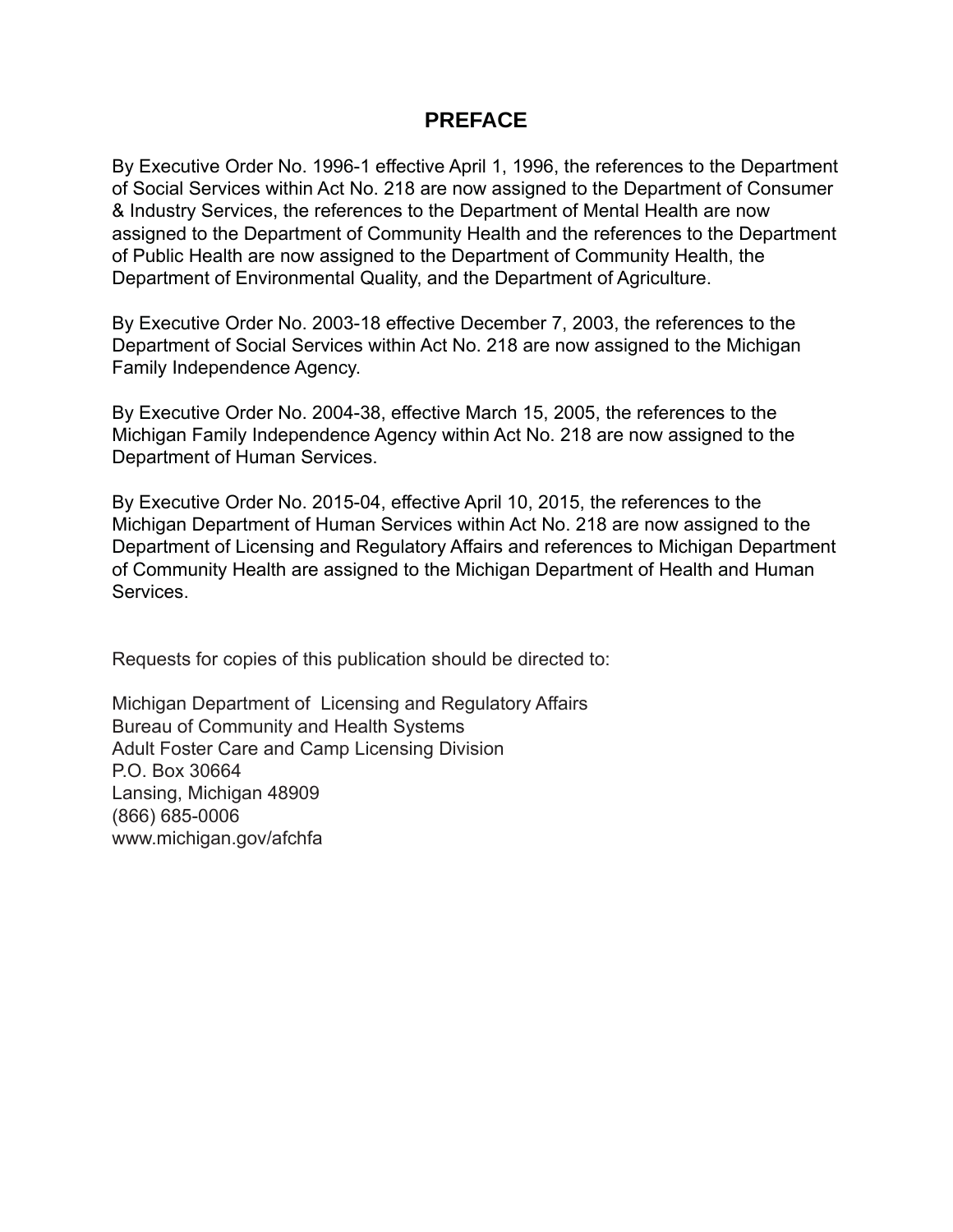# **TABLE OF CONTENTS ADULT FOSTER CARE FACILITY LICENSING ACT Act 218 OF 1979**

| 400.701 |                                                                                                                                                                                                                                                                                                                                                                                                                                                           |
|---------|-----------------------------------------------------------------------------------------------------------------------------------------------------------------------------------------------------------------------------------------------------------------------------------------------------------------------------------------------------------------------------------------------------------------------------------------------------------|
| 400.702 |                                                                                                                                                                                                                                                                                                                                                                                                                                                           |
| 400.703 |                                                                                                                                                                                                                                                                                                                                                                                                                                                           |
| 400.704 |                                                                                                                                                                                                                                                                                                                                                                                                                                                           |
| 400.705 |                                                                                                                                                                                                                                                                                                                                                                                                                                                           |
| 400.706 |                                                                                                                                                                                                                                                                                                                                                                                                                                                           |
| 400.707 |                                                                                                                                                                                                                                                                                                                                                                                                                                                           |
| 400.708 | Adult foster care licensing advisory council; creation; appointment,<br>qualifications, and terms of members; vacancy; compensation;<br>schedule for reimbursement; content and enforcement of rules;<br>conducting business at public meetings; availability of writing to public  6                                                                                                                                                                     |
| 400.709 | Administration of act; reports, procedures, inspections, and<br>investigations; advice and technical assistance; consultations;                                                                                                                                                                                                                                                                                                                           |
| 400.710 | Rules; variance, modification, or change; purposes; restriction; review7                                                                                                                                                                                                                                                                                                                                                                                  |
| 400.711 | Inspections; visitations; administration and enforcement of rules;<br>reports; final determination as to license; public inspection of reports 9                                                                                                                                                                                                                                                                                                          |
| 400.712 | Keeping and maintaining records and reports; examination and copying<br>of books, records, and reports; confidentiality; inspection of records by                                                                                                                                                                                                                                                                                                         |
| 400.713 | License required; application; form; investigation; on-site evaluation;<br>issuance or renewal of license; disclosures; maximum number of<br>persons; stating type of specialized program; issuance of license to<br>specific person at specific location; transferability of license; sale of facility;<br>violation as misdemeanor; penalty; receipt of completed application;<br>issuance of license within certain time period; inspections; reports; |
|         |                                                                                                                                                                                                                                                                                                                                                                                                                                                           |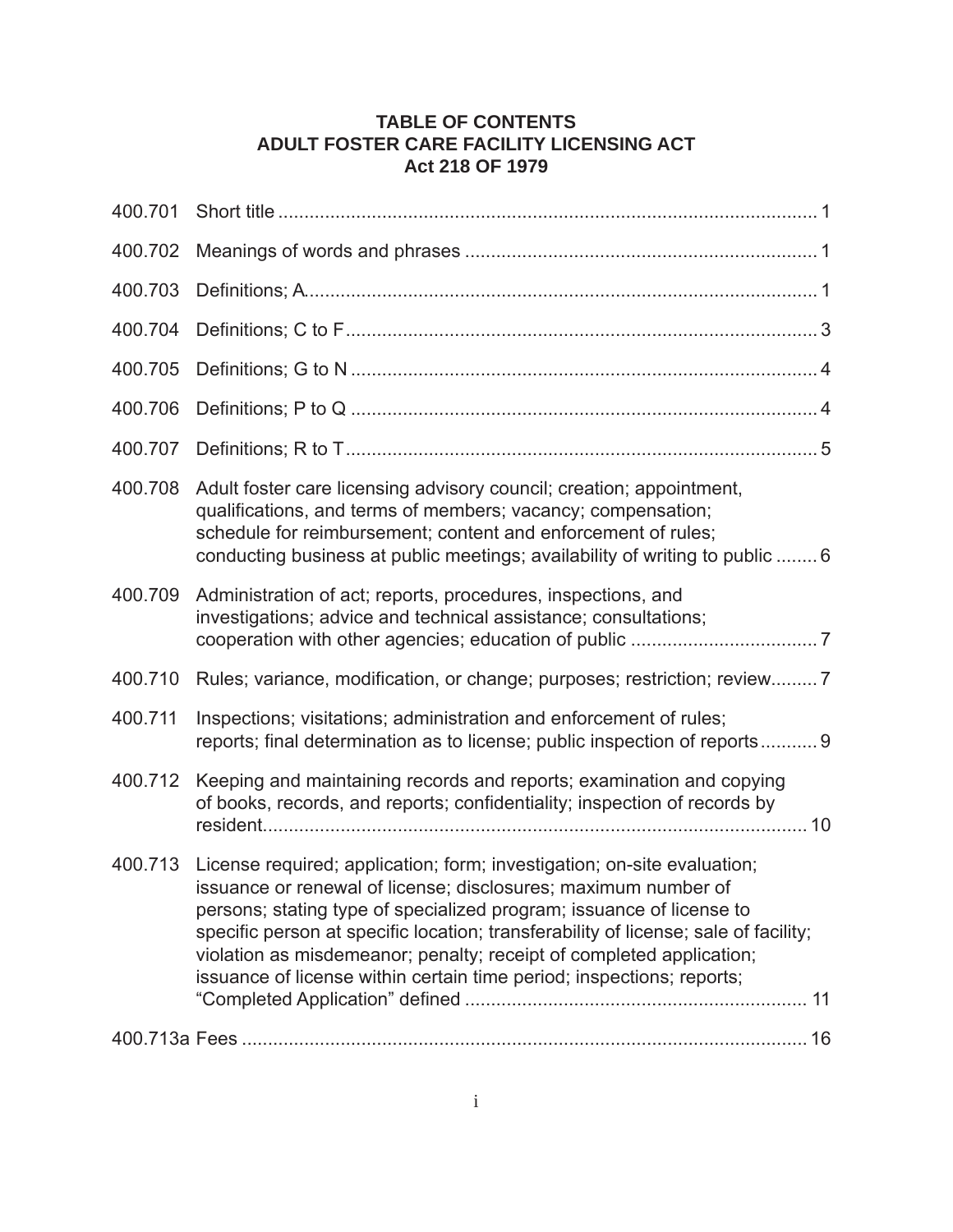| 400.714 | Temporary license; issuance of regular license or provisional license;<br>refusal to issue license; temporary license nonrenewable;                                                                                                                                                                                               |    |
|---------|-----------------------------------------------------------------------------------------------------------------------------------------------------------------------------------------------------------------------------------------------------------------------------------------------------------------------------------|----|
|         |                                                                                                                                                                                                                                                                                                                                   |    |
| 400.715 |                                                                                                                                                                                                                                                                                                                                   |    |
| 400.716 |                                                                                                                                                                                                                                                                                                                                   |    |
| 400.717 |                                                                                                                                                                                                                                                                                                                                   |    |
| 400.718 |                                                                                                                                                                                                                                                                                                                                   |    |
| 400.719 | Regular license; issuance; validity; application for temporary license;                                                                                                                                                                                                                                                           |    |
| 400.720 | Certificate of approval from state fire marshal division or state department<br>of mental health; compliance; denial or certification with limitations;                                                                                                                                                                           | 20 |
| 400.721 | Facility licensed on March 27, 1980; compliance with fire safety standards;<br>section inapplicable to installation of smoke and heat detection                                                                                                                                                                                   | 20 |
| 400.722 | Denying, suspending, revoking, refusing to renew, or modifying license;<br>grounds; notice; hearing; decision; protest; receiving or maintaining<br>adults requiring foster care as felony; penalty; relocation services;                                                                                                         |    |
| 400.723 | Complaint; specifications; resolution of issues; notice; failure to resolve                                                                                                                                                                                                                                                       |    |
| 400.724 | Request for investigation; providing substance of complaint; disclosures;<br>determining violation; initiation of investigation; findings; written determination<br>or status report; final report; additional copies of documents; reimbursement;<br>informing licensee of findings; public inspection of written determination; |    |
| 400.725 |                                                                                                                                                                                                                                                                                                                                   |    |
| 400.726 |                                                                                                                                                                                                                                                                                                                                   |    |
|         | 400.726a Resident enrolled in licensed hospice program; exception to continuous<br>nursing care requirement for purposes of § 400.703(4); do-not-resuscitate                                                                                                                                                                      |    |
|         | 400.726b Adult foster care; description of services to patients or residence with<br>alzheimer's disease; contents; "represents to the public" defined  25                                                                                                                                                                        |    |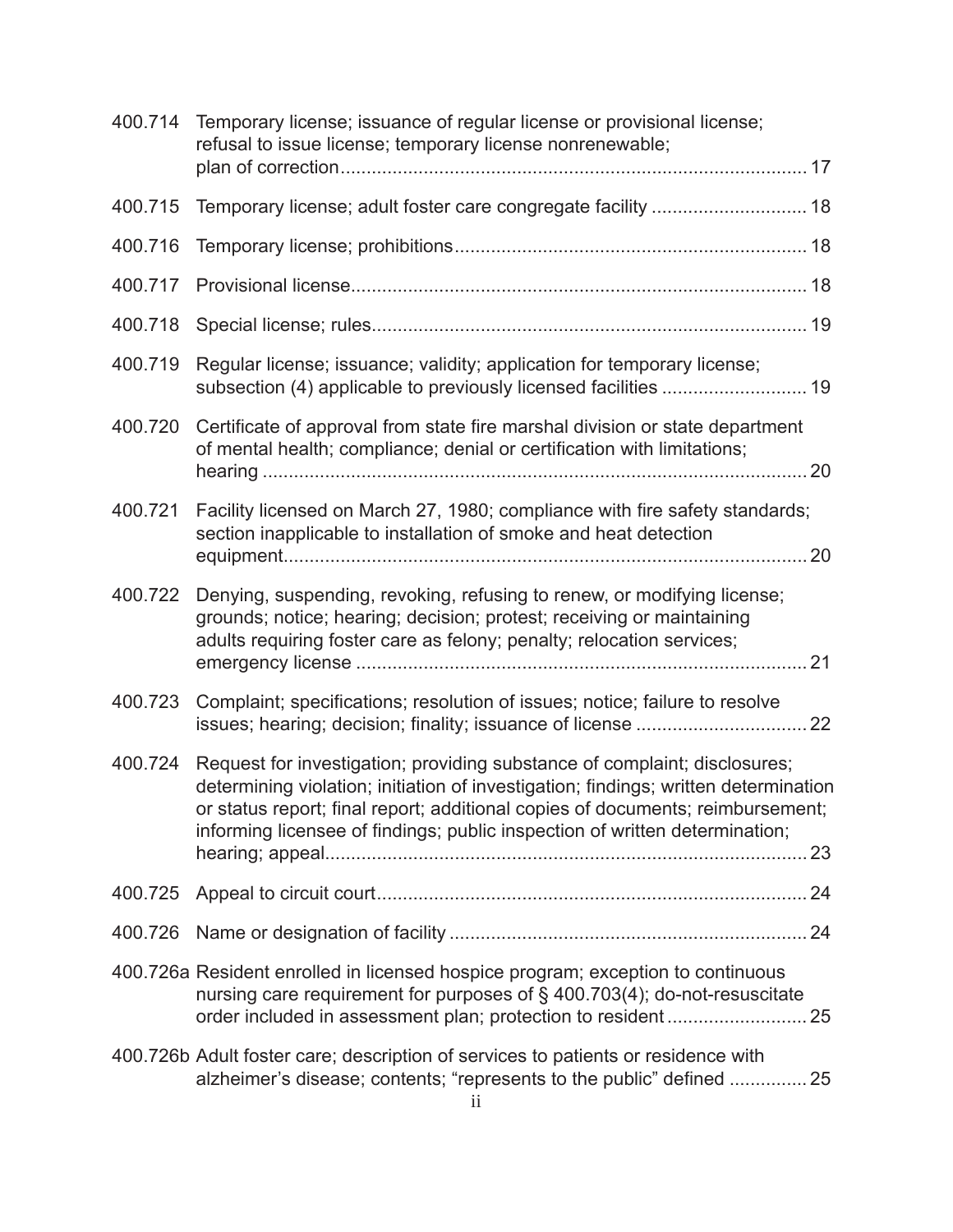| 400.727 | Posting license, inspection report, and other documents; retention of                                                                                                                                                                                                                                                                                                                         |  |
|---------|-----------------------------------------------------------------------------------------------------------------------------------------------------------------------------------------------------------------------------------------------------------------------------------------------------------------------------------------------------------------------------------------------|--|
| 400.728 |                                                                                                                                                                                                                                                                                                                                                                                               |  |
| 400.729 | Providing foster care to person related to licensee or licensee's spouse 27                                                                                                                                                                                                                                                                                                                   |  |
| 400.730 |                                                                                                                                                                                                                                                                                                                                                                                               |  |
| 400.731 |                                                                                                                                                                                                                                                                                                                                                                                               |  |
|         |                                                                                                                                                                                                                                                                                                                                                                                               |  |
| 400.732 |                                                                                                                                                                                                                                                                                                                                                                                               |  |
| 400.733 |                                                                                                                                                                                                                                                                                                                                                                                               |  |
| 400.734 |                                                                                                                                                                                                                                                                                                                                                                                               |  |
|         |                                                                                                                                                                                                                                                                                                                                                                                               |  |
|         | 400.734b Employing or contracting with certain employees providing direct services<br>to residents; prohibitions; criminal history check; exemptions; written<br>consent and identification; conditional employment; use of criminal<br>history record information; disclosure; failure to conduct criminal history<br>check; automated fingerprint identification system database, report to |  |
|         | 400.734c Disqualification from or denial of employment based on criminal history<br>check; appeal; decision; report to legislature; "business day" defined 37                                                                                                                                                                                                                                 |  |
| 400.735 |                                                                                                                                                                                                                                                                                                                                                                                               |  |
| 400.736 | Concurrent license as foster family home or foster family group home;                                                                                                                                                                                                                                                                                                                         |  |
| 400.737 | Concurrently licensing adult foster care small group home as child caring<br>institution; receiving additional children under 18 years of age; limitation                                                                                                                                                                                                                                     |  |
|         |                                                                                                                                                                                                                                                                                                                                                                                               |  |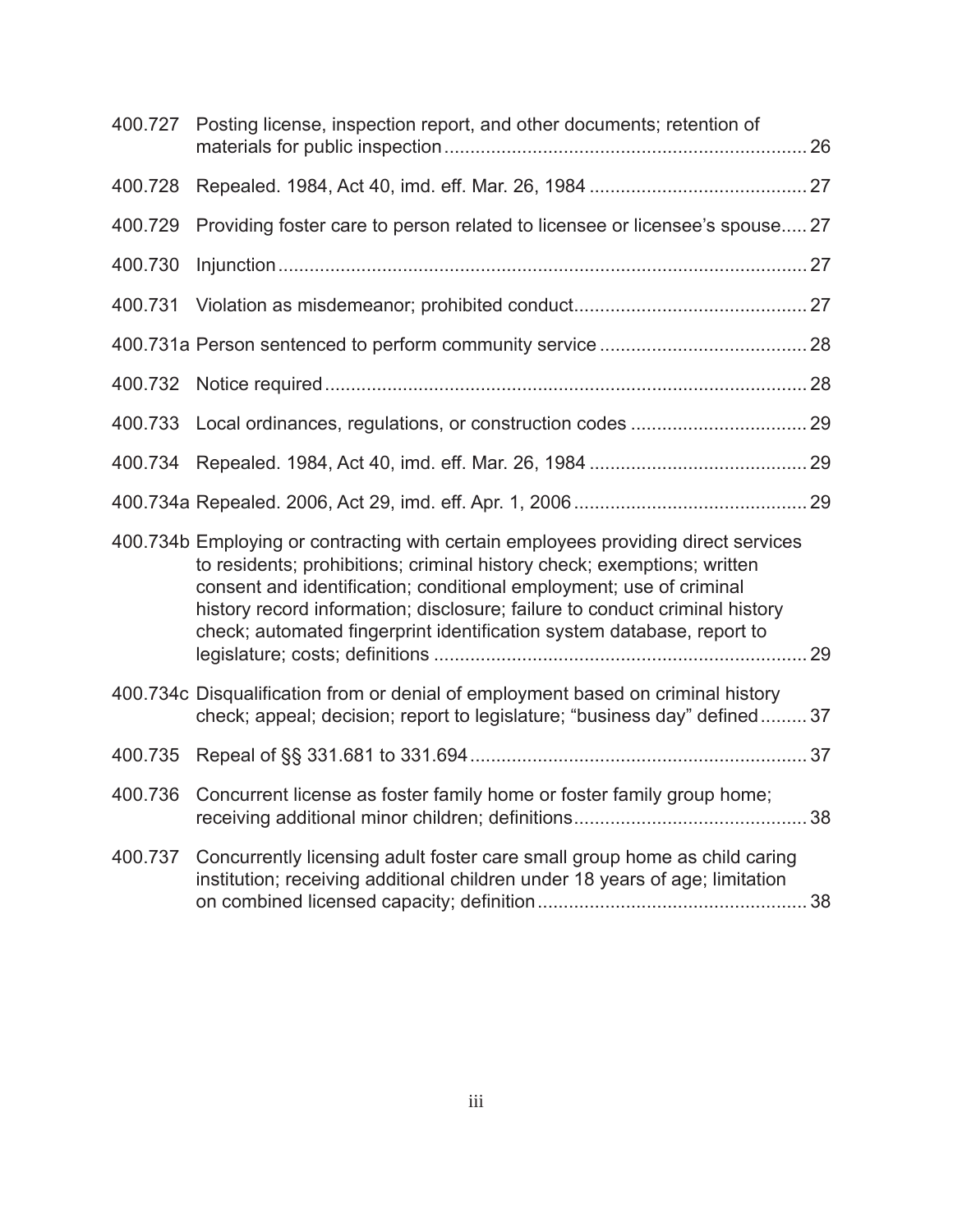# **ADULT FOSTER CARE FACILITY LICENSING ACT**

#### **Act 218 of 1979**

AN act to provide for the licensing and regulation of adult foster care facilities; to provide for the establishment of standards of care for adult foster care facilities; to prescribe powers and duties of the departments of human services and other departments; to prescribe certain fees; to prescribe penalties; and to repeal certain acts and parts of acts.

**History:** 1979, Act 218, Eff. Mar. 27, 1980;—Am. 1992, Act 176, Imd. Eff. July. 23, 1992.

*The People of the State of Michigan enact:*

#### **400.701 Short title.**

Sec. 1. **This act shall be known and may be cited as the "adult foster care facility licensing act".**

**History:** 1979, Act 218, Eff. Mar. 27, 1980

#### **400.702 Meanings of words and phrases.**

Sec. 2. For the purposes of this act, the words and phrases defined in sections 3 to 7 have the meanings ascribed to them in those sections.

**History:** 1979, Act 218, Eff. Mar. 27, 1980

#### **400.703 Defi nitions; A.**

Sec. 3. (1) "Adult" means: (a) A person 18 years of age or older.

(b) A person who is placed in an adult foster care family home or an adult foster care small group home pursuant to section 5(6) or (8) of 1973 PA 116, MCL 722.115.

(2) "Adult foster care camp" or "adult camp" means an adult foster care facility with the approved capacity to receive more than 4 adults to be provided foster care. An adult foster care camp is a facility located in a natural or rural environment.

(3) "Adult foster care congregate facility" means an adult foster care facility with the approved capacity to receive more than 20 adults to be provided with foster care.

(4) "Adult foster care facility" means a governmental or nongovernmental establishment that provides foster care to adults. Subject to section 26a(1), adult foster care facility includes facilities and foster care family homes for adults who are aged, mentally ill, developmentally disabled, or physically disabled who require supervision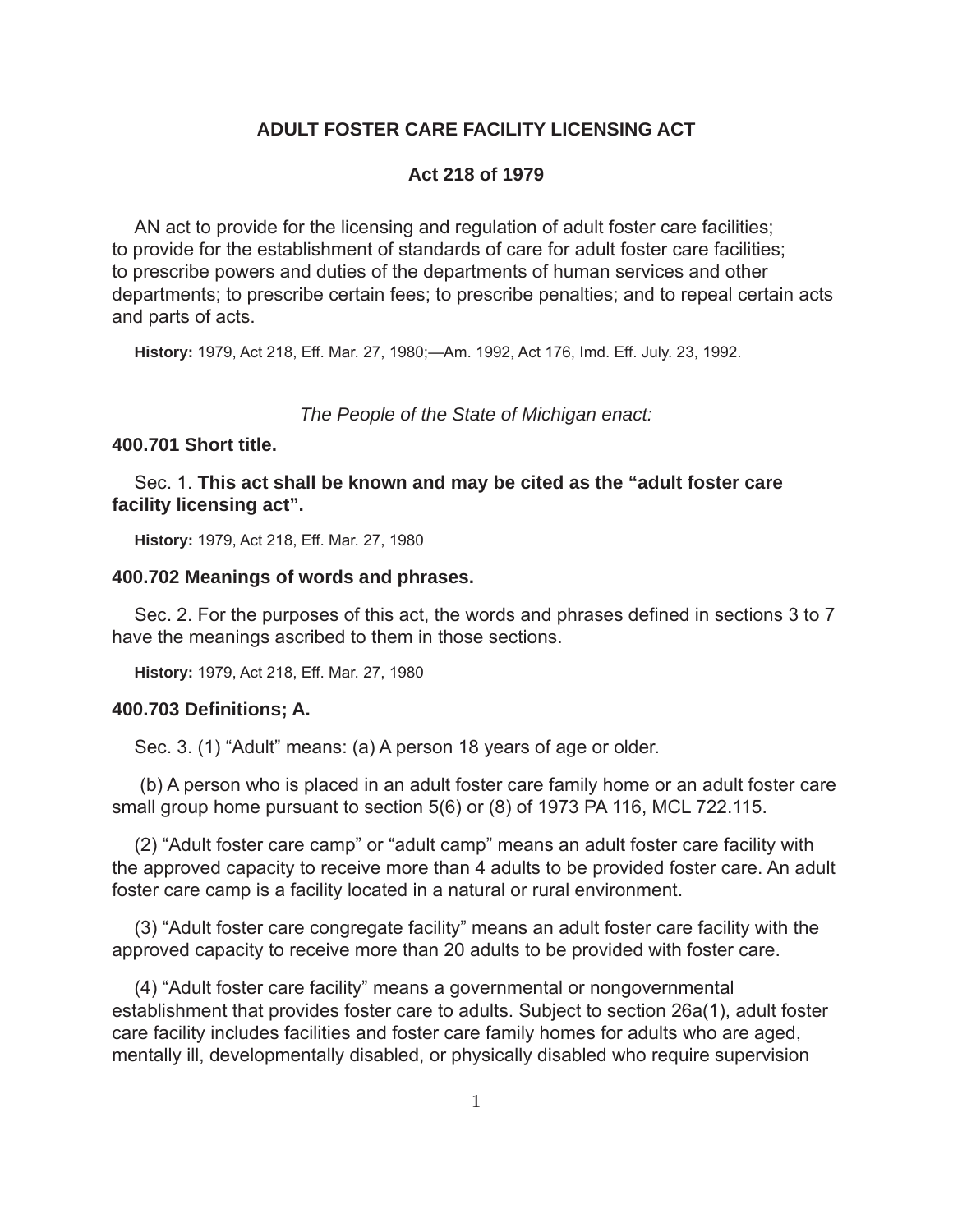on an ongoing basis but who do not require continuous nursing care. Adult foster care facility does not include any of the following:

(a) A nursing home licensed under article 17 of the public health code, 1978 PA 368, MCL 333.20101 to 333.22260.

(b) A home for the aged licensed under article 17 of the public health code, 1978 PA 368, MCL 333.20101 to 333.22260.

(c) A hospital licensed under article 17 of the public health code, 1978 PA 368, MCL 333.20101 to 333.22260.

(d) A hospital for the mentally ill or a facility for the developmentally disabled operated by the department of community health under the mental health code, 1974 PA 258, MCL 330.1001 to 330.2106.

(e) A county infirmary operated by a county department of social services or family independence agency under section 55 of the social welfare act, 1939 PA 280, MCL 400.55.

(f) A child caring institution, children's camp, foster family home, or foster family group home licensed or approved under 1973 PA 116, MCL 722.111 to 722.128, if the number of residents who become 18 years of age while residing in the institution, camp, or home does not exceed the following:

(i) Two, if the total number of residents is 10 or fewer.

(ii) Three, if the total number of residents is not less than 11 and not more than 14.

(iii) Four, if the total number of residents is not less than 15 and not more than 20.

(iv) Five, if the total number of residents is 21 or more.

(g) A foster family home licensed or approved under 1973 PA 116, MCL 722.111 to 722.128, that has a person who is 18 years of age or older placed in the foster family home under section 5(7) of 1973 PA 116, MCL 722.115.

(h) An establishment commonly described as an alcohol or a substance abuse rehabilitation center, a residential facility for persons released from or assigned to adult correctional institutions, a maternity home, or a hotel or rooming house that does not provide or offer to provide foster care.

(i) A facility created by 1885 PA 152, MCL 36.1 to 36.12.

(5) "Adult foster care family home" means a private residence with the approved capacity to receive 6 or fewer adults to be provided with foster care for 5 or more days a week and for 2 or more consecutive weeks. The adult foster care family home licensee shall be a member of the household, and an occupant of the residence.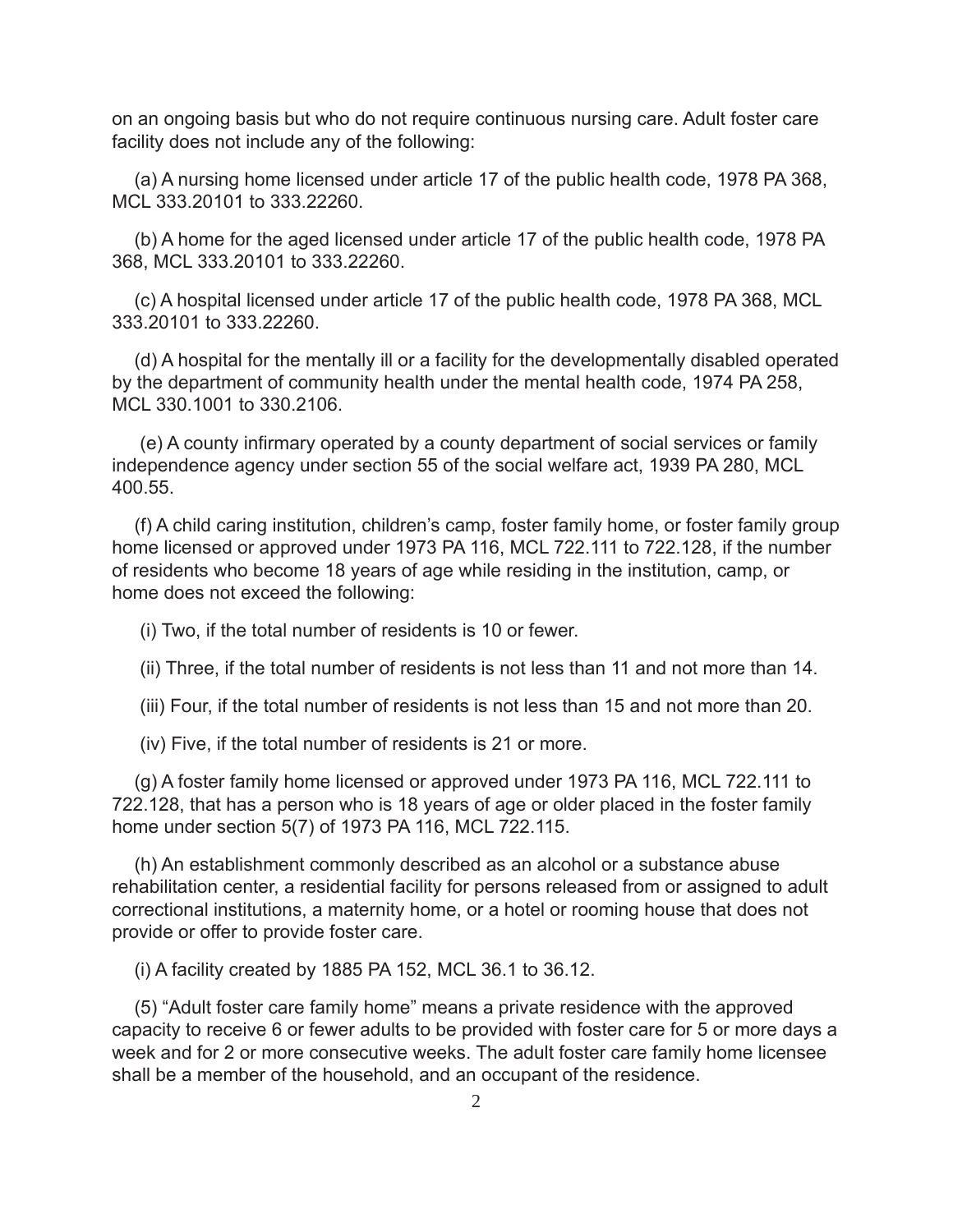(6) "Adult foster care large group home" means an adult foster care facility with the approved capacity to receive at least 13 but not more than 20 adults to be provided with foster care.

(7) "Adult foster care small group home" means an adult foster care facility with the approved capacity to receive 12 or fewer adults to be provided with foster care.

(8) "Aged" means an adult whose chronological age is 60 years of age or older or whose biological age, as determined by a physician, is 60 years of age or older.

(9) "Assessment plan" means a written statement prepared in cooperation with a responsible agency or person that identifies the specific care and maintenance, services, and resident activities appropriate for each individual resident's physical and behavioral needs and well-being and the methods of providing the care and services taking into account the preferences and competency of the individual.

**History:** 1979, Act 218, Eff. Mar. 27, 1980 ;-- Am. 1981, Act 124, Imd. Eff. July 23, 1981 ;-- Am. 1984, Act 40, Imd. Eff. Mar. 26, 1984 ;-- Am. 1984, Act 140, Imd. Eff. June 1, 1984 ;-- Am. 1990, Act 262, Eff. Mar. 28, 1991 ;-- Am. 1991, Act 161, Imd. Eff. Dec. 9, 1991 ;-- Am. 1995, Act 82, Imd. Eff. June 15, 1995 ;-- Am. 1996, Act 194, Eff. Aug. 1, 1996 ;-- Am. 1998, Act 442, Imd. Eff. Dec. 30, 1998

#### **400.704 Defi nitions; C to F.**

Sec. 4. (1) "Council" means the adult foster care licensing advisory council created in section 8.

(2) "Department" means the department of human services.

(3) "Developmental disability" means that term as defined in section 100a of the mental health code, 1974 PA 258, MCL 330.1100a.

(4) "Direct access" means access to a resident or to a resident's property, financial information, medical records, treatment information, or any other identifying information.

(5) "Director" means the director of the department.

(6) "Do-not-resuscitate order" means a document executed under the Michigan donot-resuscitate procedure act, 1996 PA 193, MCL 333.1051 to 333.1067, directing that, in the event a resident suffers cessation of both spontaneous respiration and circulation, no resuscitation will be initiated.

(7) "Foster care" means the provision of supervision, personal care, and protection in addition to room and board, for 24 hours a day, 5 or more days a week, and for 2 or more consecutive weeks for compensation.

**History:** 1979, Act 218, Eff. Mar. 27, 1980 ;-- Am. 1996, Act 194, Eff. Aug. 1, 1996 ;-Am. 2010, Act 1101, Eff. Dec. 22, 2010, Eff. Feb 4, 2014.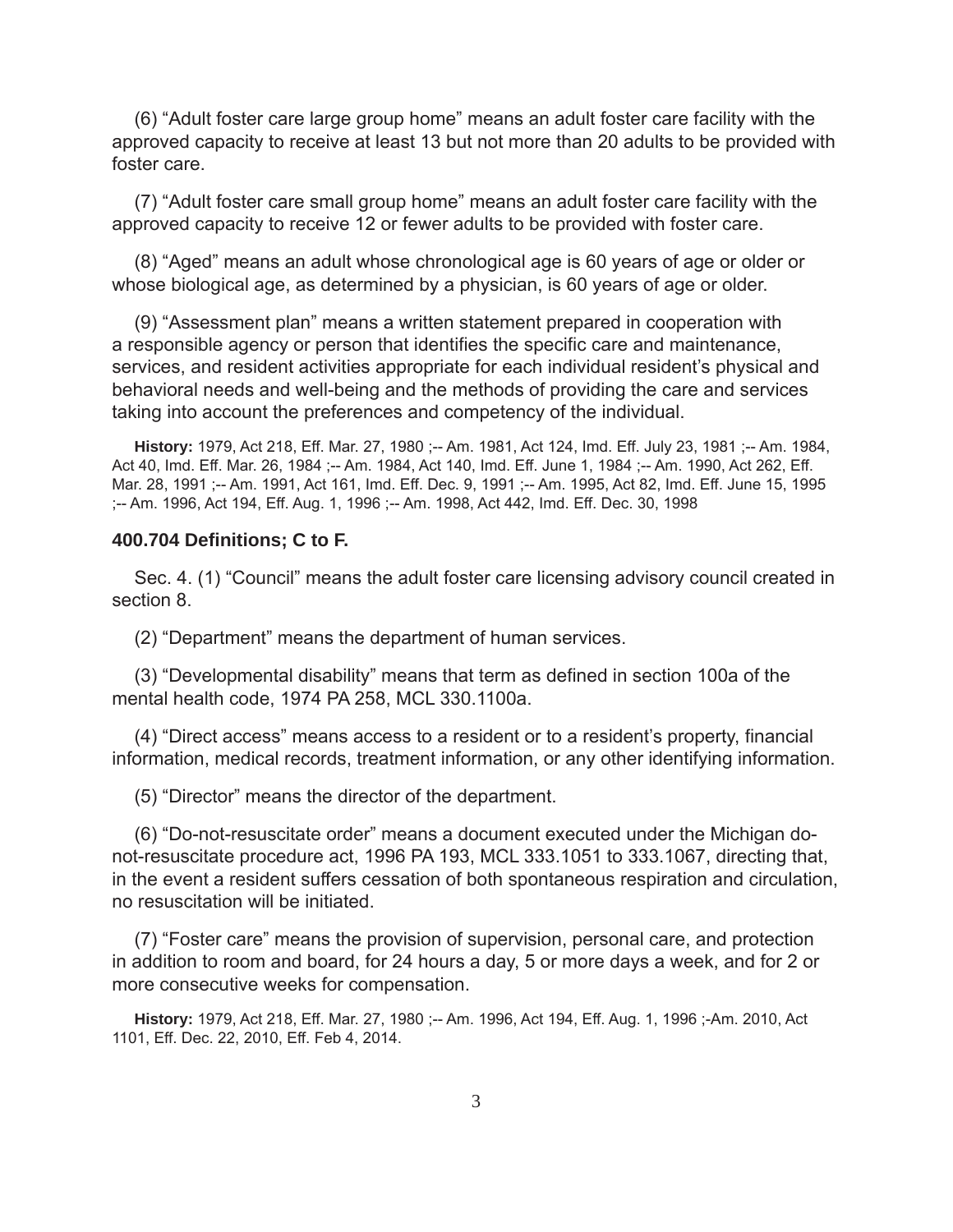#### **400.705 Defi nitions; G to N.**

Sec. 5. (1) "Good moral character" means good moral character as defined in 1974 PA 381, MCL 338.41 to 338.47.

(2) "Licensed hospice program" means a health care program that provides a coordinated set of services rendered at home or in an outpatient or institutional setting for individuals suffering from a disease or condition with a terminal prognosis and that is licensed under article 17 of the public health code, 1978 PA 368, MCL 333.20101 to 333.22260.

(3) "Licensee" means the agency, association, corporation, organization, person, or department or agency of the state, county, city, or other political subdivision, that has been issued a license to operate an adult foster care facility.

(4) "Licensee designee" means the individual designated in writing by the owner or person with legal authority to act on behalf of the company or organization on licensing matters. The licensee designee who is not an owner, partner, or director of the applicant shall not sign the original license application or amendments to the application.

(5) "Mental illness" means a substantial disorder of thought or mood that significantly impairs judgment, behavior, capacity to recognize reality, or ability to cope with the ordinary demands of life.

(6) "New construction" means a newly constructed facility or a facility that has been completely renovated for use as an adult foster care facility.

**History:** 1979, Act 218, Eff. Mar. 27, 1980 ;-- Am. 1984, Act 40, Imd. Eff. Mar. 26, 1984 ;-- Am. 1996, Act 194, Eff. Aug. 1, 1996 ;-Am. 2010, Act 1101, Eff. Dec. 22,2010

#### **400.706 Defi nitions; P to Q.**

Sec. 6. (1) "Personal care" means personal assistance provided by a licensee or an agent or employee of a licensee to a resident who requires assistance with dressing, personal hygiene, grooming, maintenance of a medication schedule as directed and supervised by the resident's physician, or the development of those personal and social skills required to live in the least restrictive environment.

(2) "Physical disability" means a determinable physical characteristic of an individual that may result from disease, injury, congenital condition of birth, or functional disorder.

(3) "Physical plant" means the structure in which a facility is located and all physical appurtenances to the facility.

(4) "Protection", subject to section 26a(2), means the continual responsibility of the licensee to take reasonable action to insure the health, safety, and well-being of a resident, including protection from physical harm, humiliation, intimidation, and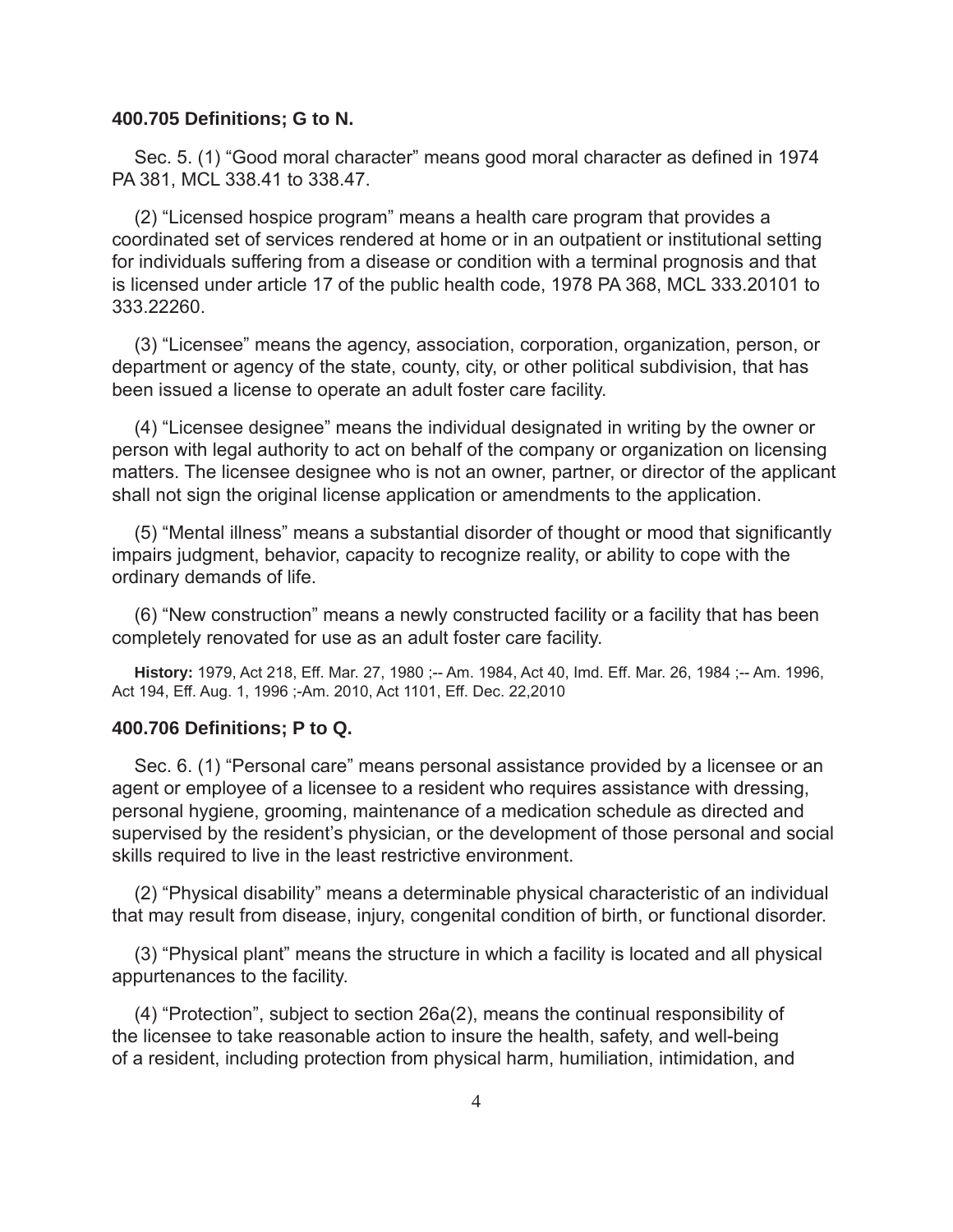social, moral, financial, and personal exploitation while on the premises, while under the supervision of the licensee or an agent or employee of the licensee, or when the resident's assessment plan states that the resident needs continuous supervision.

(5) "Provisional license" means a license issued to a facility that has previously been licensed under this act or an act repealed by this act but is temporarily unable to conform to the requirements of a regular license prescribed in this act or rules promulgated under this act.

(6) "Quality of care" means the foster care of residents of a facility and other similar items not related to the physical plant that address themselves to the general physical and mental health, welfare, and well-being of residents.

**History:** 1979, Act 218, Eff. Mar. 27, 1980 ;-- Am. 1996, Act 194, Eff. Aug. 1, 1996 ;-- Am. 1998, Act 442, Imd. Eff. Dec. 30, 1998

#### **400.707 Defi nitions; R to T.**

Sec. 7. (1) "Regular license" means a license issued to an adult foster care facility which is in compliance with this act and the rules promulgated under this act.

(2) "Related" means any of the following relationships by marriage, blood, or adoption: spouse, child, parent, brother, sister, grandparent, aunt, uncle, stepparent, stepbrother, stepsister, or cousin.

(3) "Short-term operation" means an adult foster care facility which operates for a period of time less than 6 months within a calendar year.

(4) "Special license" means a license issued for the duration of the operation of an adult foster care facility if the licensee is a short-term operation.

(5) "Specialized program" means a program of services or treatment provided in an adult foster care facility licensed under this act that is designed to meet the unique programmatic needs of the residents of that home as set forth in the assessment plan for each resident and for which the facility receives special compensation.

(6) "Special compensation" means payment to an adult foster care facility to ensure the provision of a specialized program in addition to the basic payment for adult foster care. Special compensation does not include payment received by the adult foster care facility directly from the medicaid program for personal care services for a resident, or payment received under the supplemental security income program under title XVI of the social security act, 42 U.S.C. 1381 to 1383c.

(7) "Supervision" means guidance of a resident in the activities of daily living, including all of the following:

(a) Reminding a resident to maintain his or her medication schedule, as directed by the resident's physician.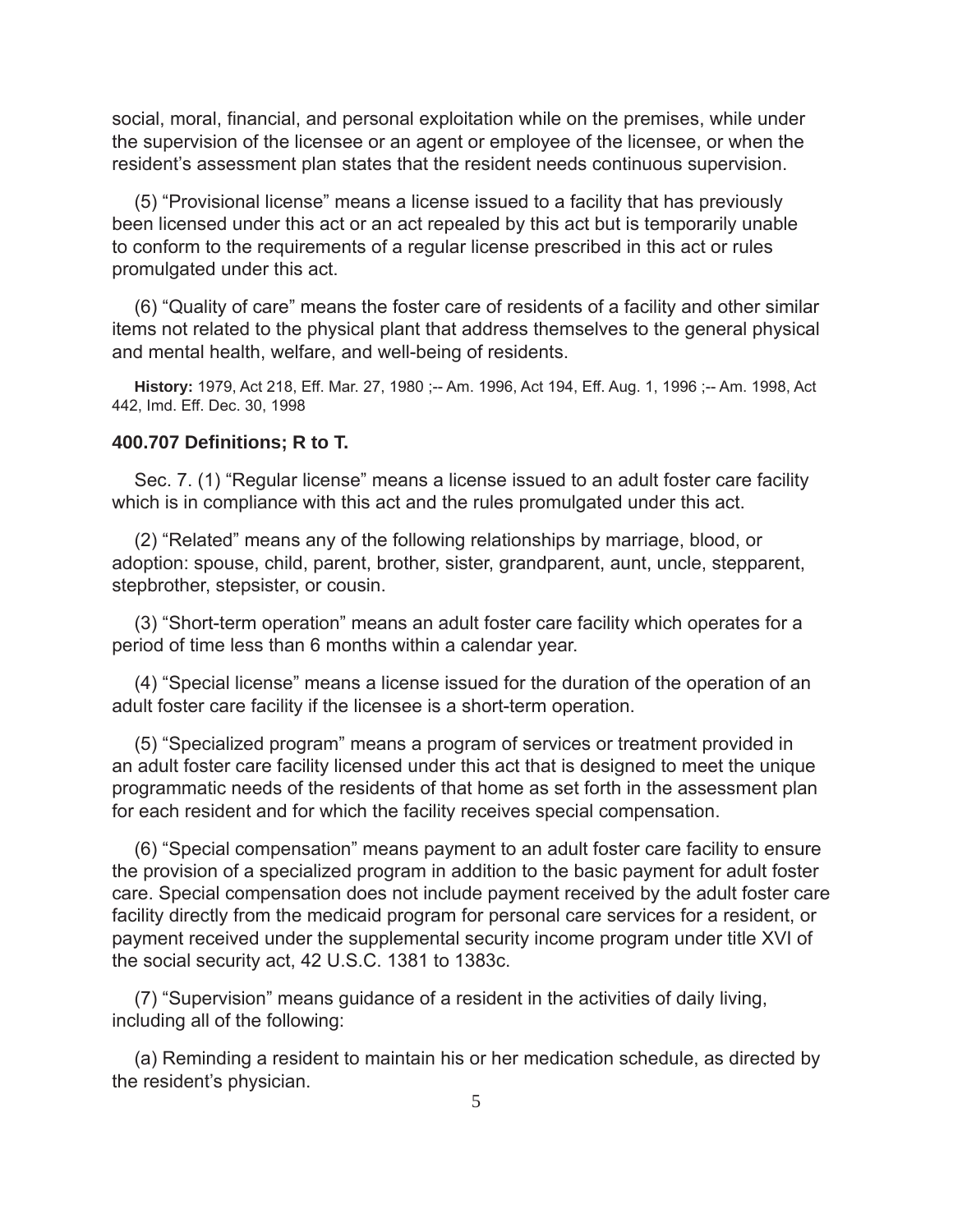(b) Reminding a resident of important activities to be carried out.

(c) Assisting a resident in keeping appointments.

(d) Being aware of a resident's general whereabouts even though the resident may travel independently about the community.

(8) "Temporary license" means a license issued to a facility which has not previously been licensed pursuant to this act or to former Act No. 287 of the Public Acts of 1972.

**History:** 1979, Act 218, Eff. Mar. 27, 1980 ;-- Am. 1986, Act 257, Eff. Mar. 31, 1987

# **400.708 Adult foster care licensing advisory council; creation; appointment, qualifi cations, and terms of members; vacancy; compensation; schedule for reimbursement; content and enforcement of rules; conducting business at public meeting; availability of writings to public.**

Sec. 8. (1) The adult foster care licensing advisory council is created within the department. The council shall consist of 11 members, appointed by the director. The director shall appoint at least 1 member of the council from appropriate state and local agencies, private or public organizations, adult foster care providers, and residents of adult foster care facilities or their representatives. In appointing the first members of the council, the director shall appoint 3 members for a term of 1 year, 4 for 2 years, and 4 for 3 years. After the initial appointment, members shall serve 3-year terms. A vacancy shall be filled for the remainder of the unexpired term in the same manner as original appointments are made.

(2) The per diem compensation of the council members and the schedule for reimbursement of travel and other expenses shall be pursuant to the compensation and schedules established by the legislature. The council shall meet not more than once each month. The council shall advise the department on the content of rules and their enforcement.

(3) The business which the council may perform shall be conducted at a public meeting of the council held in compliance with Act No. 267 of the Public Acts of 1976, as amended, being sections 15.261 to 15.275 of the Michigan Compiled Laws. Public notice of the time, date, and place of the meeting shall be given in the manner required by Act No. 267 of the Public Acts of 1976, as amended.

(4) Except as provided in section 12, a writing prepared, owned, used, in the possession of, or retained by the council in the performance of an official function shall be made available to the public in compliance with Act No. 442 of the Public Acts of 1976, as amended, being sections 15.231 to 15.246 of the Michigan Compiled Laws.

**History:** 1979, Act 218, Eff. Mar. 27, 1980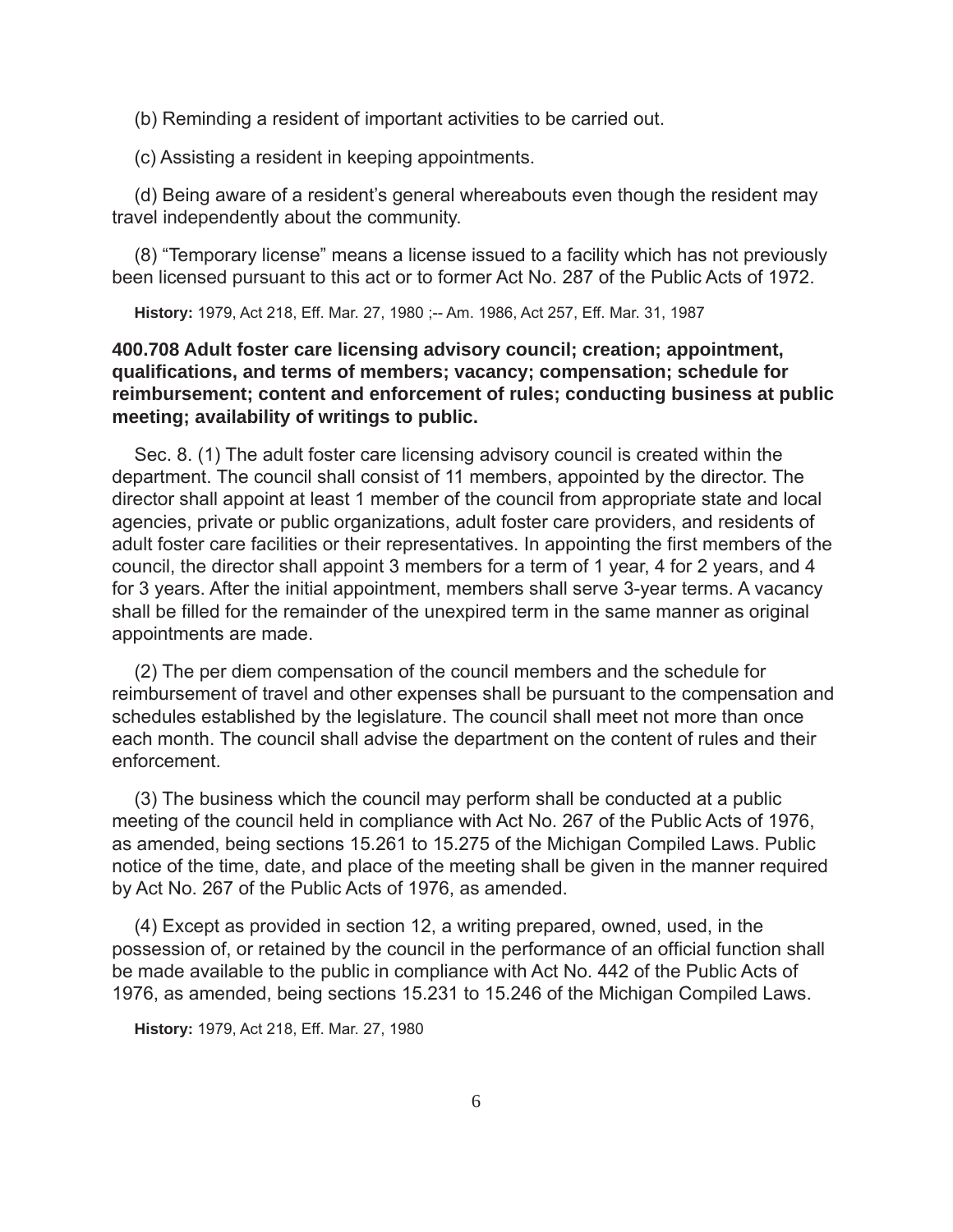# **400.709 Administration of act; reports, procedures, inspections, and investigations; advice and technical assistance; consultations; cooperation with other agencies; education of public.**

Sec. 9. (1) The department shall administer this act and shall require reports, establish procedures, make inspections, and conduct investigations pursuant to law to enforce the requirements of this act and the rules promulgated under this act.

(2) The department shall provide advice and technical assistance to facilities covered by this act to assist facilities in meeting the requirements of this act and the rules promulgated under this act. The department shall offer consultation, upon request, in developing methods for the improvement of service. The department shall cooperate with other state departments and agencies and local units of government in administering this act.

(3) The department shall provide education to the public regarding the requirements of this act through the ongoing use of mass media and other methods.

**History:** 1979, Act 218, Eff. Mar. 27, 1980

#### **400.710 Rules; variance, modifi cation, or change; purposes; restriction; review.**

Sec. 10. (1) The department shall promulgate rules pursuant to the administrative procedures act of 1969, 1969 PA 306, MCL 24.201 to 24.328, in the areas provided under subsection (4).

(2) The bureau of fire services created in section 1b of the fire prevention code, 1941 PA 207, MCL 29.1b, shall promulgate rules providing for adequate fire prevention and safety in an adult foster care facility licensed or proposed to be licensed for more than 6 adults. The rules shall be promulgated in cooperation with the department and the state fire safety board and shall provide for the protection of the health, safety, and welfare of the adults residing in a facility. The bureau of fire services shall promulgate the rules pursuant to the administrative procedures act of 1969, 1969 PA 306, MCL 24.201 to 24.328. A person may request a variance from the application of a rule promulgated pursuant to this subsection by application to the state fire marshal. The state fire marshal may make a variance upon a finding that the variance does not result in a hazard to life or property. The finding shall be transmitted to the person requesting the variance and shall be entered into the records of the bureau of fire services. If the variance requested concerns a building, the finding shall also be transmitted to the governing body of the city, village, or township in which the building is located. The entire state fire safety board shall act as a hearing body in accordance with the administrative procedures act of 1969, 1969 PA 306, MCL 24.201 to 24.328, to review and render decisions on a ruling of the state fire marshal interpreting or applying these rules. After a hearing, the state fire safety board may modify the ruling or interpretation of the state fire marshal if the enforcement of the ruling or interpretation would do manifest injustice and would be contrary to the spirit and purpose of the rules or the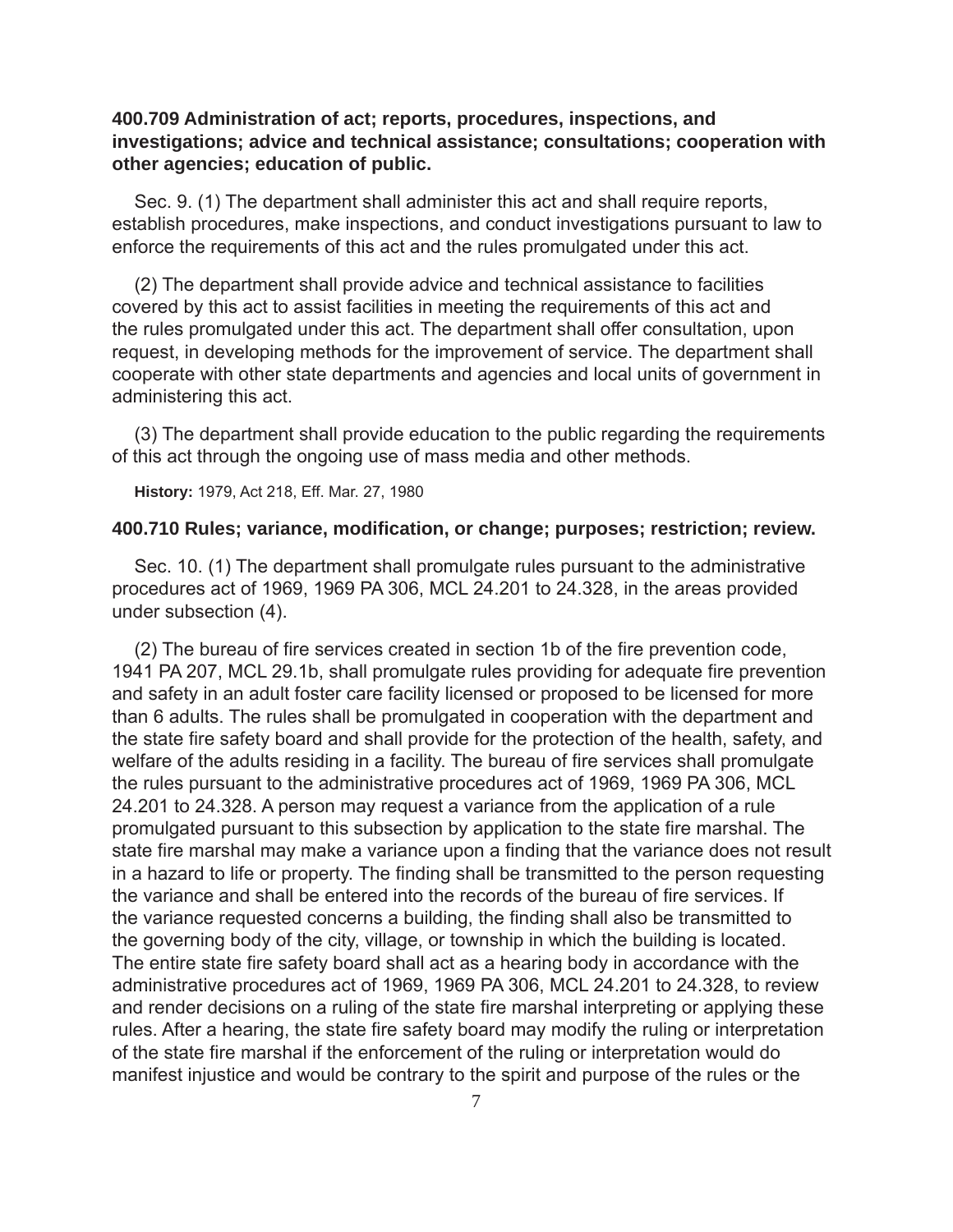public interest. A decision of the state fire safety board to modify or change a ruling of the state fire marshal, shall specify in what manner the modification or change is made, the conditions upon which it is made, and the reasons for the modification or change.

(3) The department of human services shall promulgate rules for the certification of specialized programs offered in an adult foster care facility to a mentally ill or developmentally disabled resident. The rules shall include provision for an appeal of a denial or limitation of the terms of certification to the department pursuant to chapter 4 of the administrative procedures act of 1969, 1969 PA 306, MCL 24.271 to 24.287.

(4) The rules promulgated by the department under this act shall be restricted to the following:

(a) The operation and conduct of adult foster care facilities.

(b) The character, suitability, training, and qualifications of applicants and other persons directly responsible for the care and welfare of adults served.

(c) The general financial ability and competence of applicants to provide necessary care for adults and to maintain prescribed standards.

(d) The number of individuals or staff required to ensure adequate supervision and care of the adults served.

(e) The appropriateness, safety, cleanliness, and general adequacy of the premises, including maintenance of adequate health standards to provide for the physical comfort, care, protection, and well-being of the adults received and maintenance of adequate fire protection for adult foster care facilities licensed to receive 6 or fewer adults. Rules promulgated in the areas provided by this subdivision shall be promulgated in cooperation with the state fire safety board.

(f) Provisions for food, clothing, educational opportunities, equipment, and individual supplies to assure the healthy physical, emotional, and mental development of adults served.

(g) The type of programs and services necessary to provide appropriate care to each resident admitted.

(h) Provisions to safeguard the rights of adults served, including cooperation with rights protection systems established by law.

(i) Provisions to prescribe the rights of licensees.

(j) Maintenance of records pertaining to admission, progress, health, and discharge of adults. The rules promulgated under this subdivision shall include a method by which a licensee promptly shall notify the appropriate placement agency or responsible agent of any indication that a resident's assessment plan is not appropriate for that resident.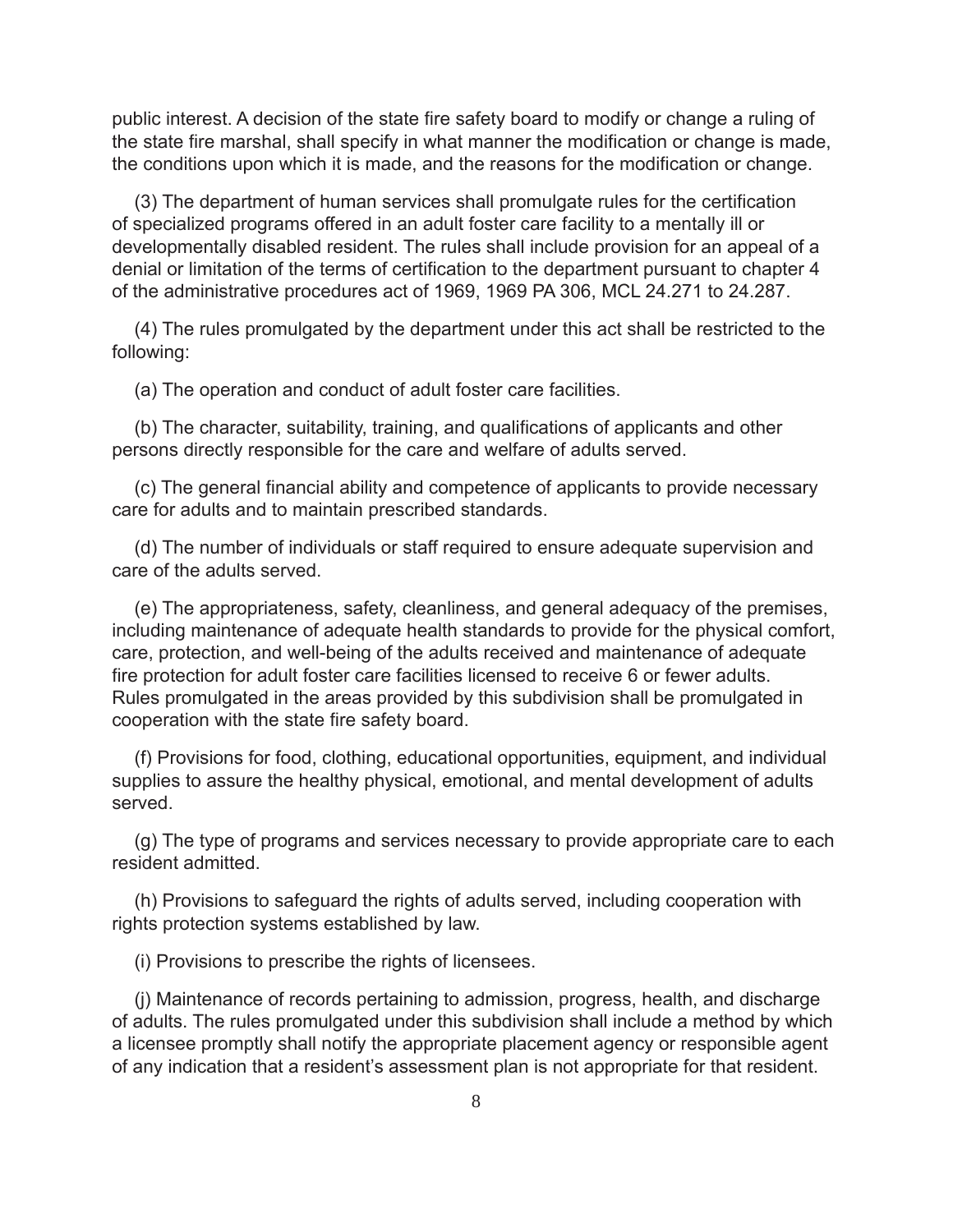(k) Filing of reports with the department.

(l) Transportation safety.

(5) The rules shall be reviewed by the council not less than once every 5 years.

**History:** 1979, Act 218, Eff. Mar. 27, 1980 ;-- Am. 1986, Act 257, Eff. Mar. 31, 1987 ;-- Am. 2006, Act 201, Imd. Eff. June 19, 2006

# **400.711 Inspections; visitations; administration and enforcement of rules; reports; fi nal determination as to license; public inspection of reports.**

Sec. 11. (1) The director, the director's agent, or personnel of another department or agency, acting at the request of the director, may enter upon the premises of an applicant or licensee at a reasonable time to make inspections, as permitted by applicable law, to determine whether the applicant or licensee is complying with this act and the rules promulgated under this act. On-site inspections may be conducted without prior notice to the adult foster care facility. A health and sanitation inspection of an adult foster care facility shall be conducted upon the request of the department by 1 of the following:

(a) Department staff.

(b) The department of community health.

(c) A local health department.

(2) The department of community health, the bureau of fire services created in section 1b of the fire prevention code, 1941 PA 207, MCL 29.1b, or local authorities, in carrying out this act, may visit an adult foster care facility more often than annually to advise in matters affecting health or fire protection. Inspections shall be made as permitted by law.

(3) An adult foster care facility shall be inspected for fire safety by 1 of the following:

(a) Department staff, if the facility is licensed or proposed to be licensed for 6 or fewer adults. The department may request that a fire safety inspection be performed by or at the direction of the bureau of fire services, for a facility licensed or proposed to be licensed for 6 or fewer adults, if such an inspection would result in the efficient administration of this act.

(b) The bureau of fire services or the designated representative of the bureau of fire services, if the facility is licensed or proposed to be licensed for more than 6 adults. The bureau of fire services shall inspect or have inspected for fire safety an adult foster care facility licensed or proposed to be licensed for 6 or fewer adults upon request by the department. The bureau of fire services may contract with the fire marshal of a city having a population of not less than 1,000,000 to inspect adult foster care facilities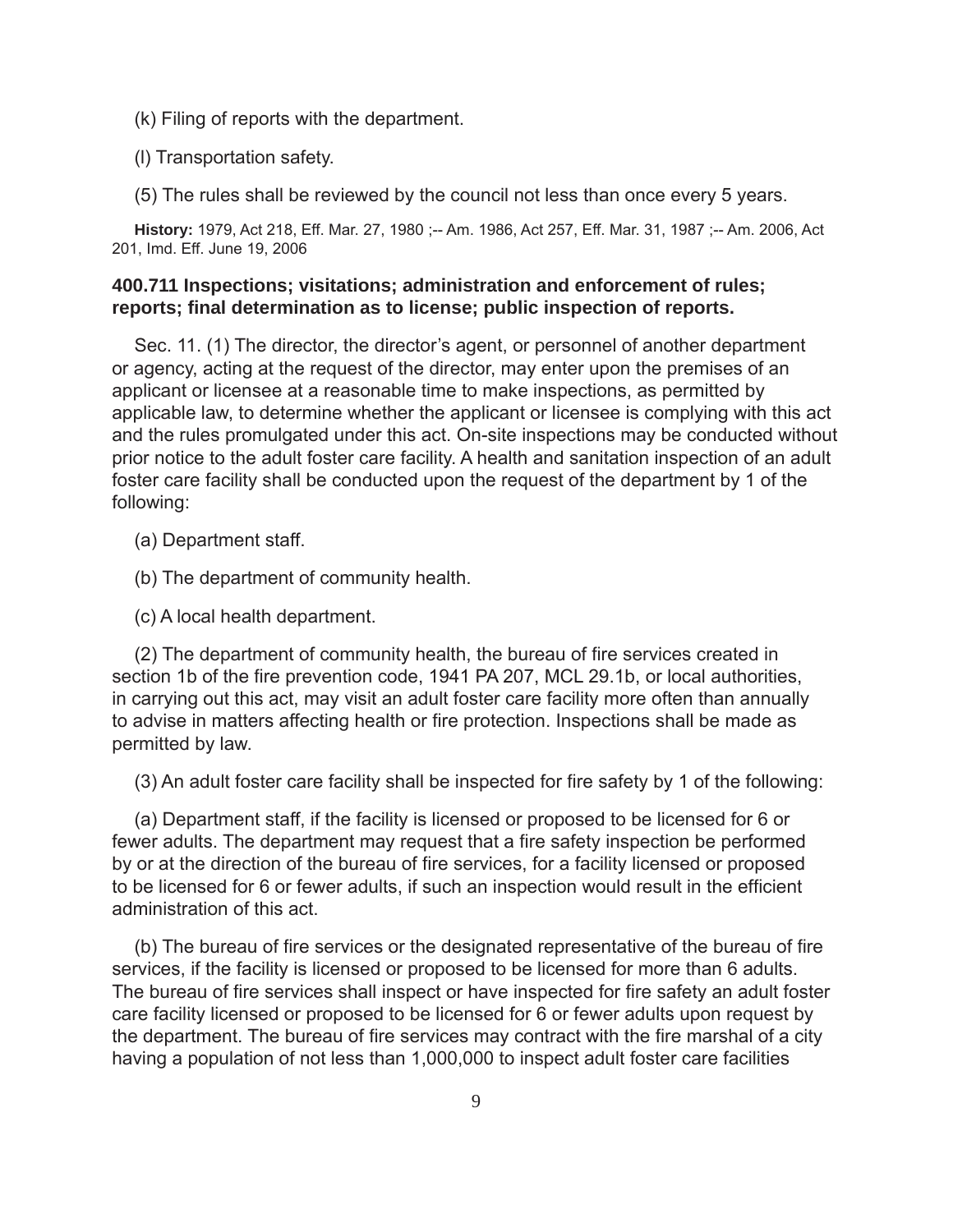licensed or proposed to be licensed for more than 6 adults if the facility is located within that city. The fire marshal of a city shall conduct an inspection in compliance with procedures established and on forms provided by the bureau of fire services.

(4) Except as provided in subsection (3)(b) and section 10(2), the inspector shall administer and enforce the rules promulgated by the department.

(5) Upon receipt of a request from an adult foster care facility for certification of a specialized program for developmentally disabled or mentally ill adults, the department of human services shall inspect the facility to determine whether the proposed specialized program conforms with the requirements of applicable law and rules. The department of human services shall provide the department with an inspection report and a certification, denial of certification, or certification with limited terms for the proposed specialized program. The department of human services shall reinspect a certified specialized program not less than once biennially. In carrying out this subsection, the department of human services may contract with a county community mental health board or any other agency for services.

(6) Inspection reports required by this section shall be furnished to the department and shall be used in the evaluation for licensing of an adult foster care facility. The department shall consider the reports carefully and may make special consultations if necessary. The department shall be responsible for the final determination of the issuance, denial, or revocation and the temporary or provisional nature of a license issued to an adult foster care facility. A report of the department's findings shall be furnished to the licensee or applicant.

(7) The inspection reports required by this section shall be available for public inspection during reasonable business hours.

**History:** 1979, Act 218, Eff. Mar. 27, 1980 ;-- Am. 1986, Act 257, Eff. Mar. 31, 1987 ;-- Am. 1992, Act 176, Imd. Eff. July 23, 1992 ;-- Am. 2006, Act 201, Imd. Eff. June 19, 2006

# **400.712 Keeping and maintaining records and reports; examination and copying of books, records, and reports; confi dentiality; inspection of records by resident.**

Sec. 12. (1) The department may prescribe appropriate records to be kept and maintained regarding each adult received by a licensee and may require reports, upon forms furnished or approved by the department, setting forth facts or circumstances related to the care of adults received by the licensee.

(2) The department may examine the books, records, and reports of a facility. Members of the department shall be provided reasonable facilities for the thorough examination and copying of the books, records, and reports of the facility.

(3) The records of the residents of a facility which are required to be kept by the facility under this act or rules promulgated under this act shall be confidential and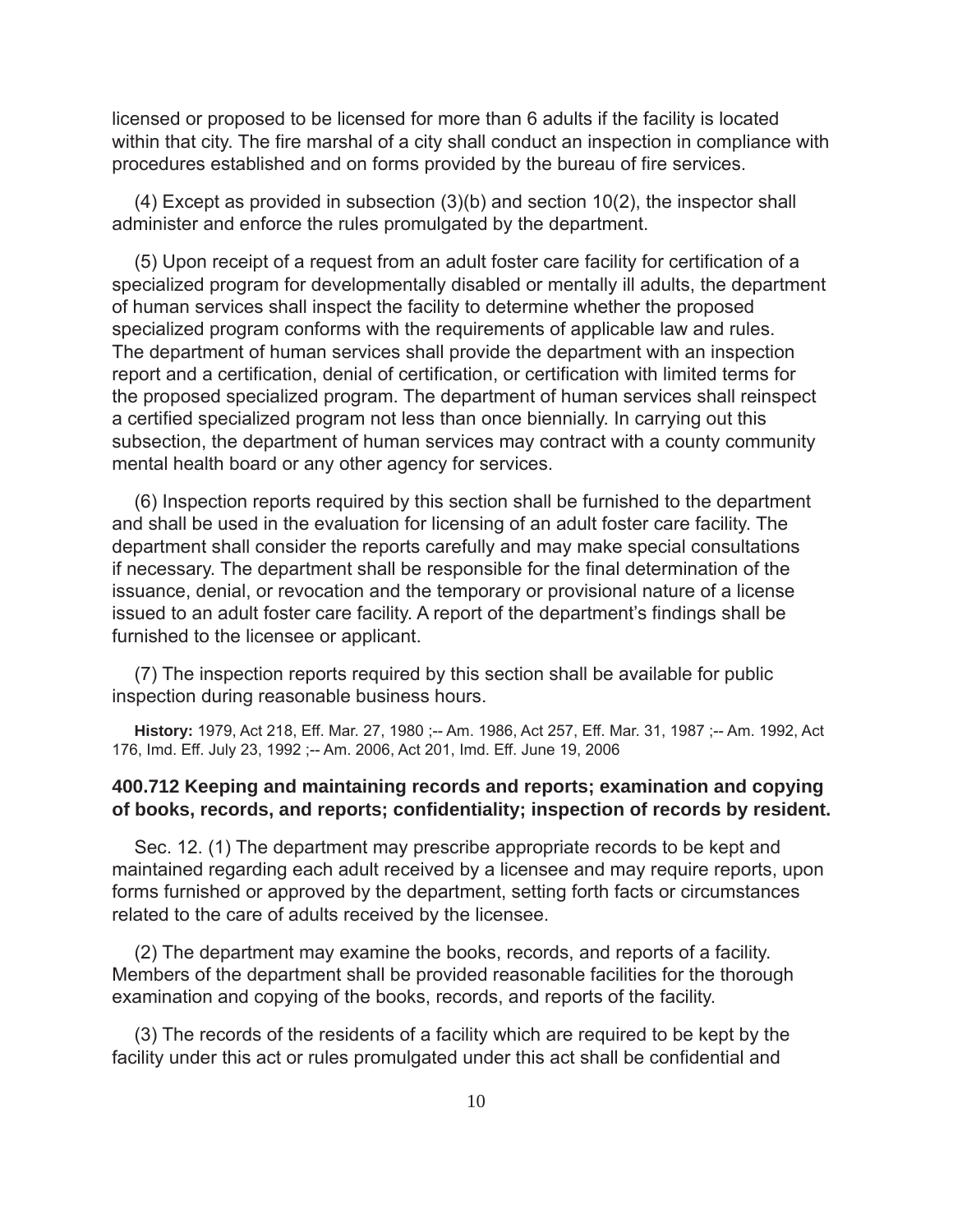properly safeguarded. These materials shall be open only to the inspection of the director, an agent of the director, another executive department of the state pursuant to a contract between that department and the facility, a party to a contested case involving the facility, or on the order of a court or tribunal of competent jurisdiction. The records of a resident of a facility which are required to be kept by the facility under this act or rules promulgated under this act shall be open to inspection by the resident, unless medically contraindicated, or the guardian of a resident.

**History:** 1979, Act 218, Eff. Mar. 27, 1980 ;-- Am. 1986, Act 257, Eff. Mar. 31, 1987

**400.713 License required; application; form; investigation; on-site evaluation; issuance or renewal of license; disclosures; maximum number of persons; stating type of specialized program; issuance of license to specifi c person at specifi c location; transferability of license; sale of facility; notice; items of noncompliance; refusal by department to issue or renew license; conditions; unlicensed facility; violation as misdemeanor; penalty; receipt of completed application; issuance of license within certain time period; inspections; report; "completed application" defi ned.**

Sec. 13. (1) A person, partnership, corporation, association, or a department or agency of the state, county, city, or other political subdivision shall not establish or maintain an adult foster care facility unless licensed by the department.

(2) Application for a license shall be made on forms provided and in the manner prescribed by the department. The application shall be accompanied by the fee prescribed in section 13a.

(3) Before issuing or renewing a license, the department shall investigate the activities and standards of care of the applicant and shall make an on-site evaluation of the facility. On-site inspections conducted in response to the application may be conducted without prior notice to the applicant. Subject to subsections (9), (10), and (11), the department shall issue or renew a license if satisfied as to all of the following:

(a) The financial stability of the facility.

(b) The applicant's compliance with this act and rules promulgated under this act.

(c) The good moral character of the applicant, or owners, partners, or directors of the facility, if other than an individual. Each of these persons shall be not less than 18 years of age.

(d) The physical and emotional ability of the applicant, and the person responsible for the daily operation of the facility to operate an adult foster care facility.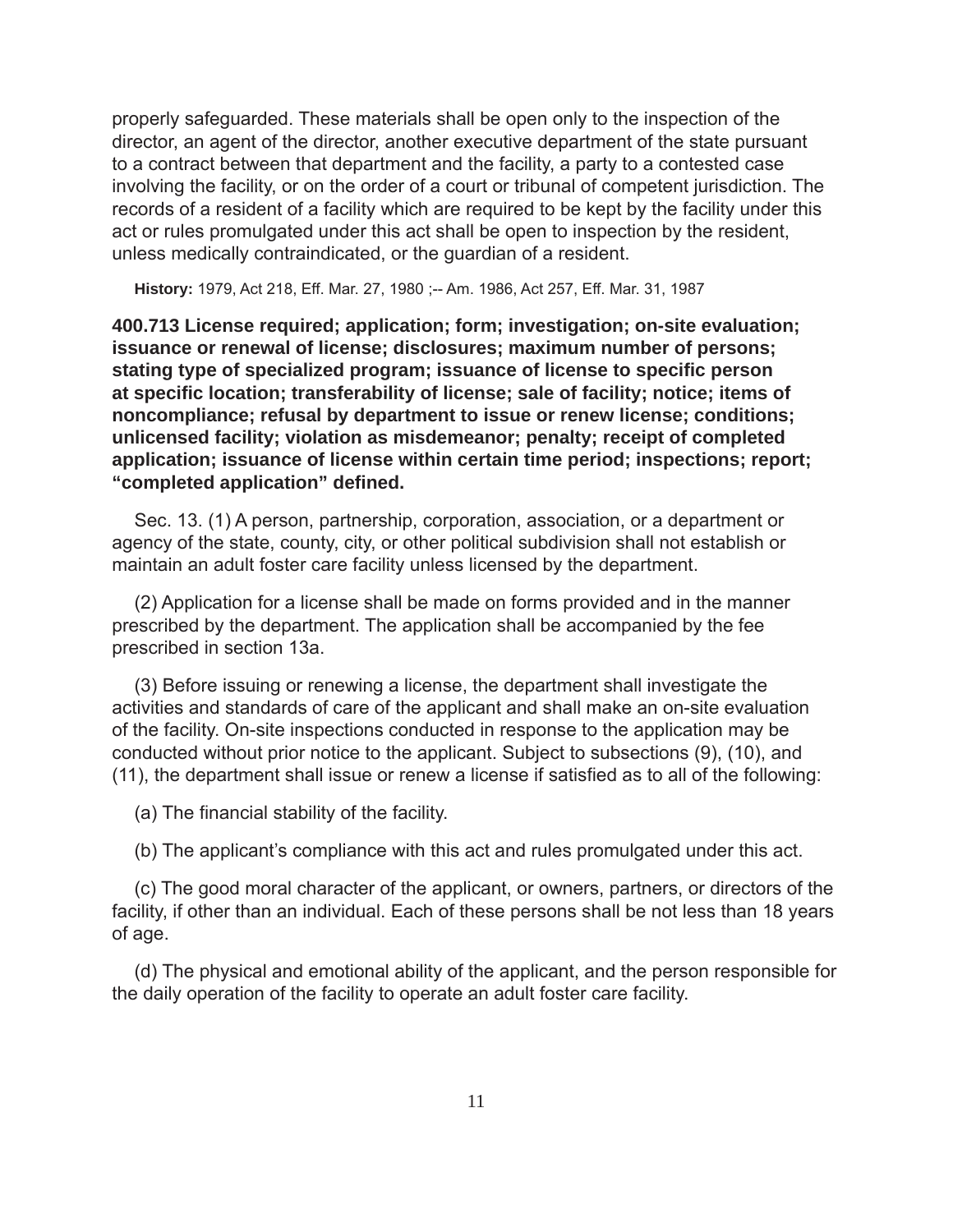(e) The good moral character of the person responsible for the daily operations of the facility and all employees of the facility. The applicant shall be responsible for assessing the good moral character of the employees of the facility. The person responsible for the daily operation of the facility shall be not less than 18 years of age.

(4) The department shall require an applicant or a licensee to disclose the names, addresses, and official positions of all persons who have an ownership interest in the adult foster care facility. If the adult foster care facility is located on or in real estate that is leased, the applicant or licensee shall disclose the name of the lessor of the real estate and any direct or indirect interest that the applicant or licensee has in the lease other than as lessee.

(5) Each license shall state the maximum number of persons to be received for foster care at 1 time.

(6) If applicable, a license shall state the type of specialized program for which certification has been received from the department.

(7) A license shall be issued to a specific person for a facility at a specific location, is nontransferable, and remains the property of the department. The prohibition against transfer of a license to another location does not apply if a licensee's adult foster care facility or home is closed as a result of eminent domain proceedings, if the facility or home, as relocated, otherwise meets the requirements of this act and the rules promulgated under this act.

(8) An applicant or licensee proposing a sale of an adult foster care facility or home to another owner shall provide the department with advance notice of the proposed sale in writing. The applicant or licensee and other parties to the sale shall arrange to meet with specified department representatives and shall obtain before the sale a determination of the items of noncompliance with applicable law and rules that shall be corrected. The department shall notify the respective parties of the items of noncompliance before the change of ownership, shall indicate that the items of noncompliance shall be corrected as a condition of issuance of a license to the new owner, and shall notify the prospective purchaser of all licensure requirements.

(9) The department shall not issue a license to or renew the license of an owner, partner, or director of the applicant, who has regular direct access to residents or who has on-site facility operational responsibilities, or an applicant or the licensee designee, if any of those individuals have been convicted of 1 or more of the following:

(a) A felony under this act or under chapter XXA of the Michigan penal code, 1931 PA 328, MCL 750.145m to 750.145r.

(b) A misdemeanor under this act or under chapter XXA of the Michigan penal code, 1931 PA 328, MCL 750.145m to 750.145r, with the 10 years immediately preceding the application.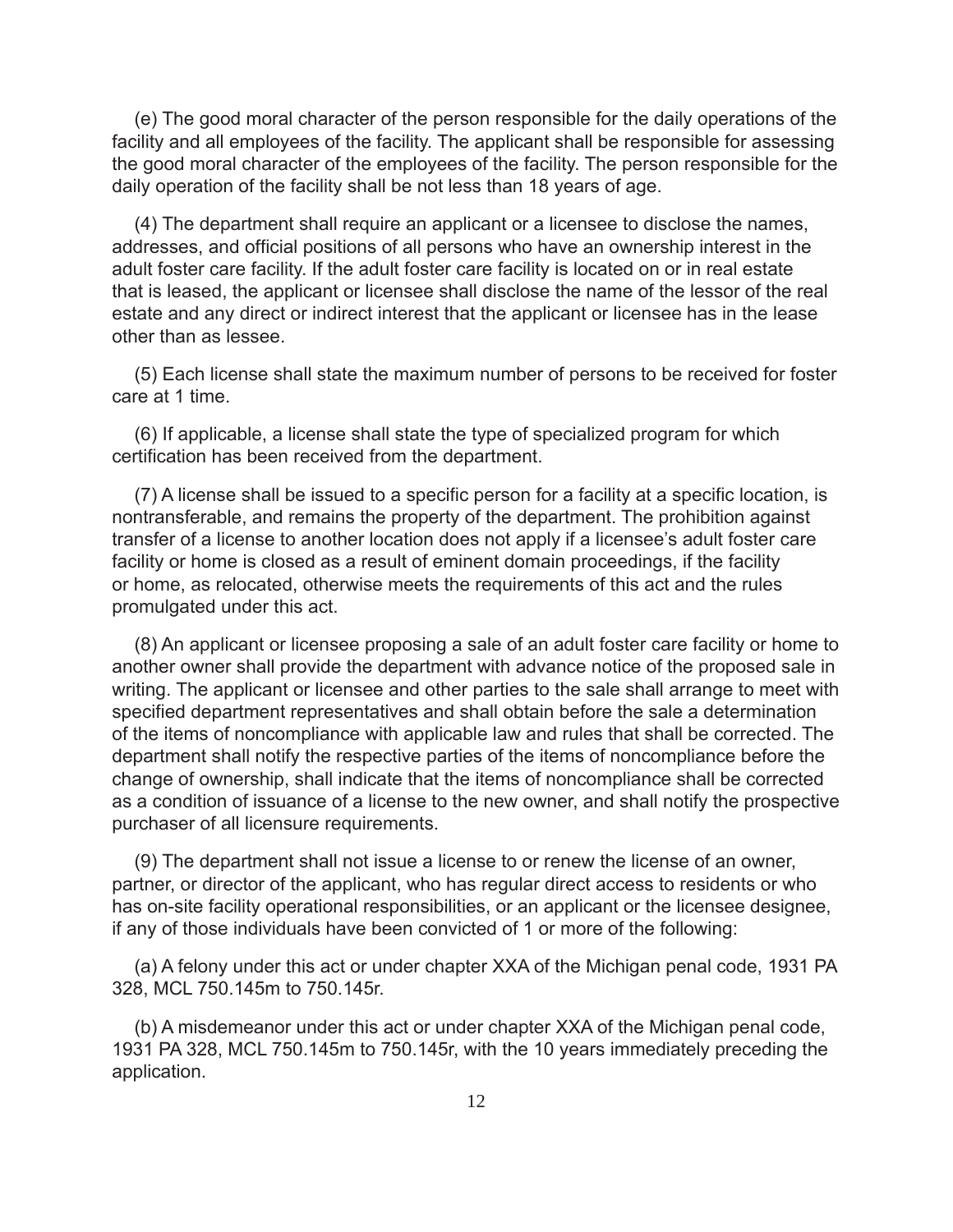(c) A misdemeanor involving abuse, neglect, assault, battery, or criminal sexual conduct or involving fraud or theft against a vulnerable adult as that term is defined in section 145m of the Michigan penal code, 1931 PA 328, MCL 750.145m, or a state or federal crime that is substantially similar to a misdemeanor described in this subdivision within the 10 years immediately preceding the application.

(10) If the department has revoked, suspended, or refused to renew a person's license for an adult foster care facility according to section 22, the department may refuse to issue a license to or renew a license of that person for a period of 5 years after the suspension, revocation, or nonrenewal of the license.

(11) The department may refuse to issue a license to or renew the license of an applicant if the department determines that the applicant has a relationship with a former licensee whose license under this act has been suspended, revoked, or nonrenewed under subsection (9) or section 22 or a convicted person to whom a license has been denied under subsection (9). This subsection applies for 5 years after the suspension, revocation, or nonrenewal of the former licensee's license or the denial of the convicted person's license. For purposes of this subsection, an applicant has a relationship with a former licensee or convicted person if the former licensee or convicted person is involved with the facility in 1 or more of the following ways:

- (a) Participates in the administration or operation of the facility.
- (b) Has a financial interest in the operation of the facility.
- (c) Provides care to residents of the facility.
- (d) Has contact with residents or staff on the premises of the facility.
- (e) Is employed by the facility.
- (f) Resides in the facility.

(12) If the department determines that an unlicensed facility is an adult foster care facility, the department shall notify the owner or operator of the facility that it is required to be licensed under this act. A person receiving the notification required under this section who does not apply for a license within 30 days is subject to the penalties described in subsection (13).

(13) Subject to subsection (12), a person who violates subsection (1) is guilty of a misdemeanor, punishable by imprisonment for not more than 2 years or a fine of not more than \$50,000.00, or both. A person who has been convicted of a violation of subsection (1) who commits a second or subsequent violation is guilty of a felony, punishable by imprisonment for not more than 5 years or a fine of not more than \$75,000.00, or both.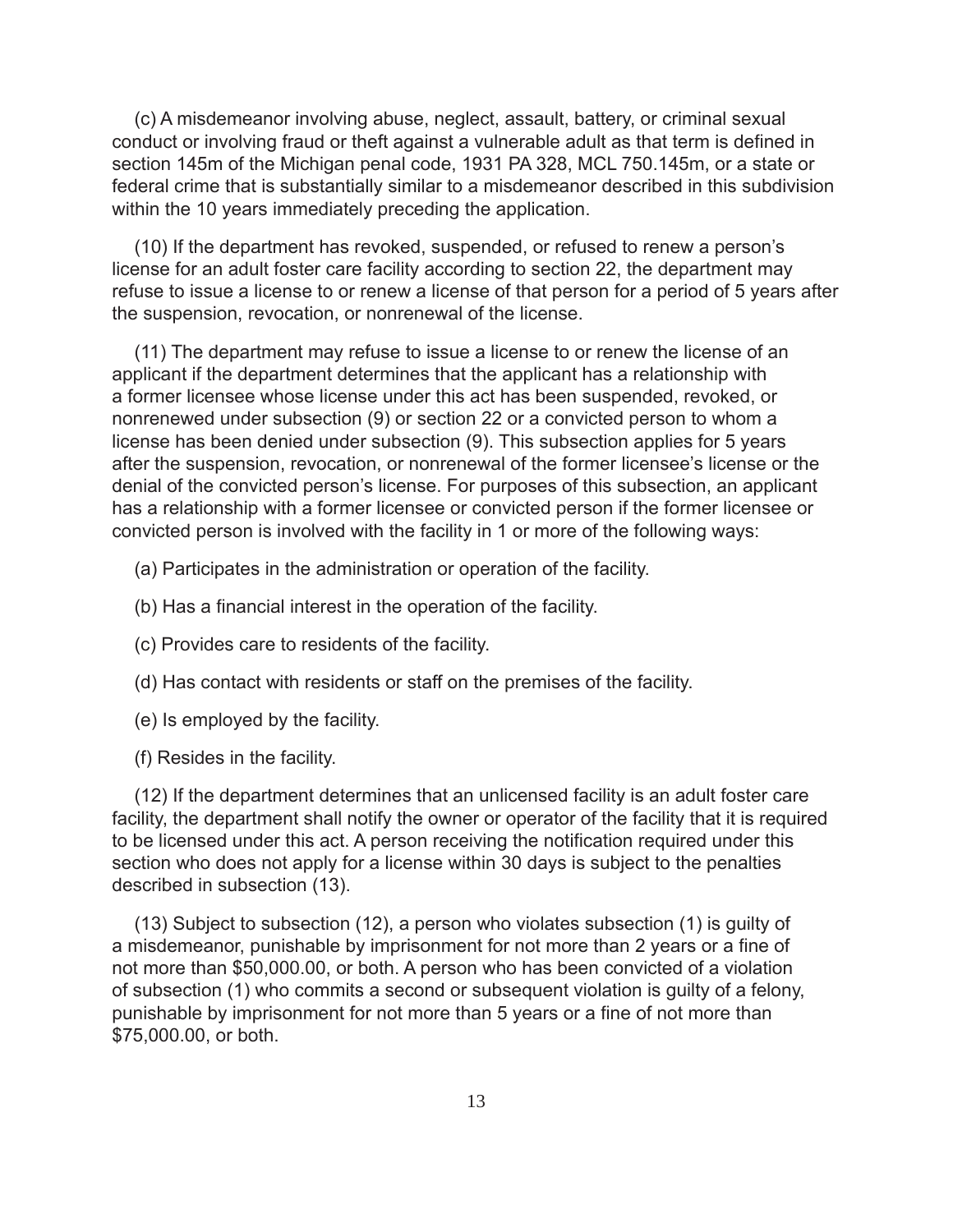(14) The department shall issue an initial or renewal license not later than 6 months after the applicant files a completed application. Receipt of the application is considered the date the application is received by any agency or department of this state. If the application is considered incomplete by the department, the department shall notify the applicant in writing or make notice electronically available within 30 days after receipt of the incomplete application, describing the deficiency and requesting additional information. If the department identifies a deficiency or requires the fulfillment of a corrective action plan, the 6-month period is tolled until either of the following occurs:

(a) Upon notification by the department of a deficiency, until the date the requested information is received by the department.

(b) Upon notification by the department that a corrective action plan is required, until the date the department determines the requirements of the corrective action plan have been met.

(15) The determination of the completeness of an application does not operate as an approval of the application for the license and does not confer eligibility of an applicant determined otherwise ineligible for issuance of a license.

(16) If the department fails to issue or deny a license within the time required by this section, the department shall return the license fee and shall reduce the license fee for the applicant's next renewal application, if any, by 15%. Failure to issue or deny a license within the time period required under this section does not allow the department to otherwise delay processing an application. The completed application shall be placed in sequence with other completed applications received at that same time. The department shall not discriminate against an applicant in the processing of an application based on the fact that the application fee was refunded or discounted under this subsection.

(17) If, on a continual basis, inspections performed by a local health department delay the department in issuing or denying licenses under this act within the 6-month period, the department may use department staff to complete the inspections instead of the local health department causing the delays.

(18) The department director shall submit a report by December 1 of each year to the standing committees and appropriations subcommittees of the senate and house of representatives concerned with human services issues. The department director shall include all of the following information in the report concerning the preceding fiscal year:

(a) The number of initial and renewal applications the department received and completed within the 6-month time period described in subsection (14).

(b) The number of applications requiring a request for additional information.

(c) The number of applications rejected.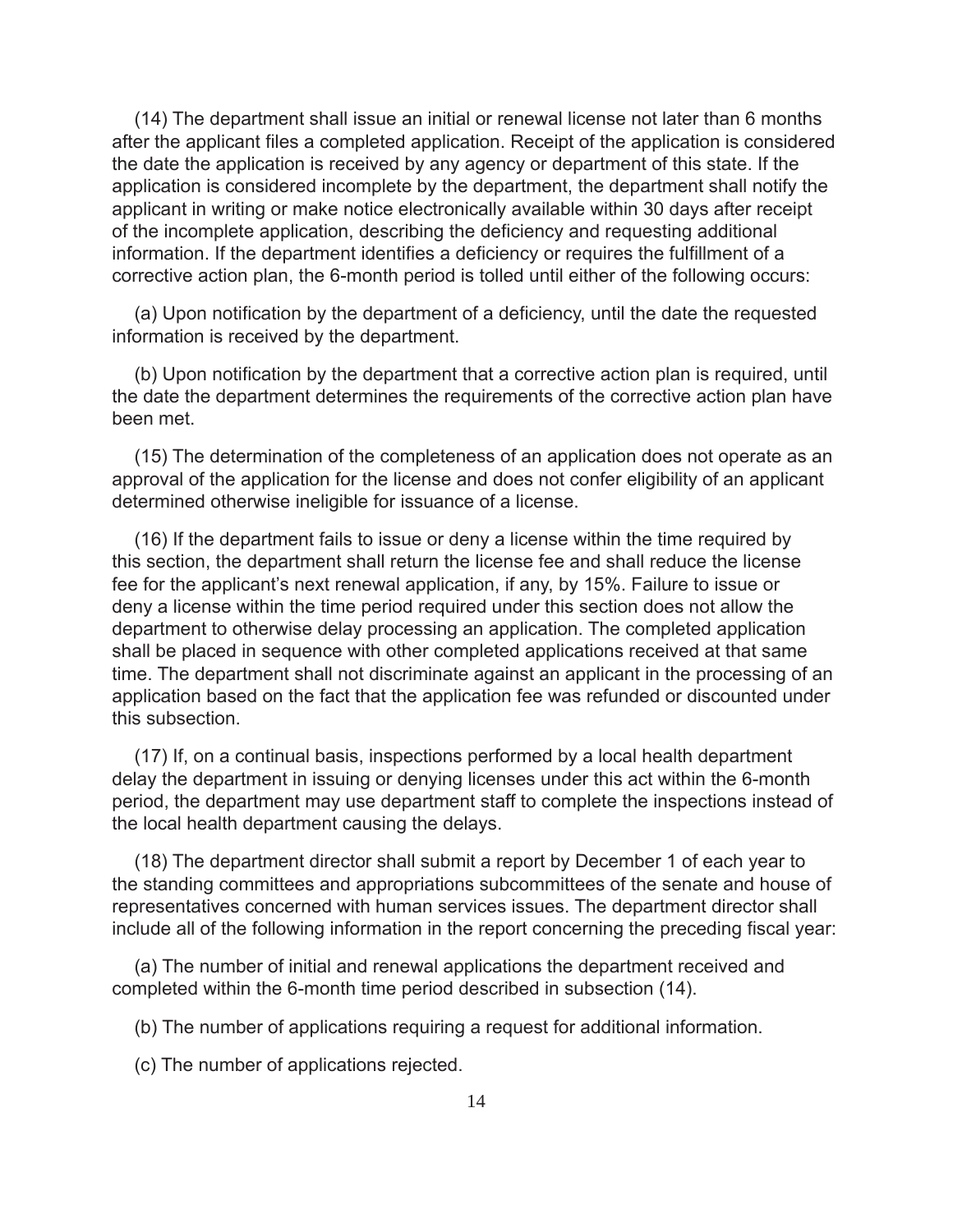(d) The number of licenses not issued within the 6-month period.

(e) The average processing time for initial and renewal licenses granted after the 6-month period.

(19) An applicant, if an individual, shall give written consent at the time of original license application and a licensee designee shall give written consent at the time of appointment for the department of state police to conduct both of the following:

(a) a criminal history check.

(b) a criminal records check through the federal bureau of investigation.

(20) Unless already submitted under subsection (19), an owner, partner, or director of the applicant who has regular direct access to residents or who has on-site facility operational responsibilities shall give written consent at the time of original license application for the department of state police to conduct both of the following:

(a) a criminal history check.

(b) a criminal records check through the federal bureau of investigation.

(21) The department shall require the applicant, if an individual, the licensee designee, owner, partner, or director of the applicant who has regular direct access to residents or who has on-site facility operational responsibilities to submit his or her fingerprints to the department of state police for the criminal history check and criminal records check described in subsections (19) and (20).

(22) The department shall request a criminal history check and criminal records check required under this section in the manner prescribed by the department of state police. The department of state police shall conduct the criminal history check and provide a report of the results to the licensing or regulatory bureau of the department. The report shall contain any criminal history information on the person maintained by the department of state police and the results of the criminal records check for the federal bureau of investigation. The department of state police may charge the person on whom the criminal history check and criminal records check are performed under this section a fee that does not exceed the actual and reasonable cost of conducting the checks.

(23) Not later than 1 year after the effective date of the 2012 amendatory act that amended this subsection, all licensees and licensee designees of facilities licensed on the effective date of the 2012 amendatory act that amended this subsection and all persons described in subsection (20) shall comply with the requirements of this section.

(24) Beginning the effective of the 2012 amendatory act that amended this section, if an applicant or licensee designee or person described in subsection (20) applies for a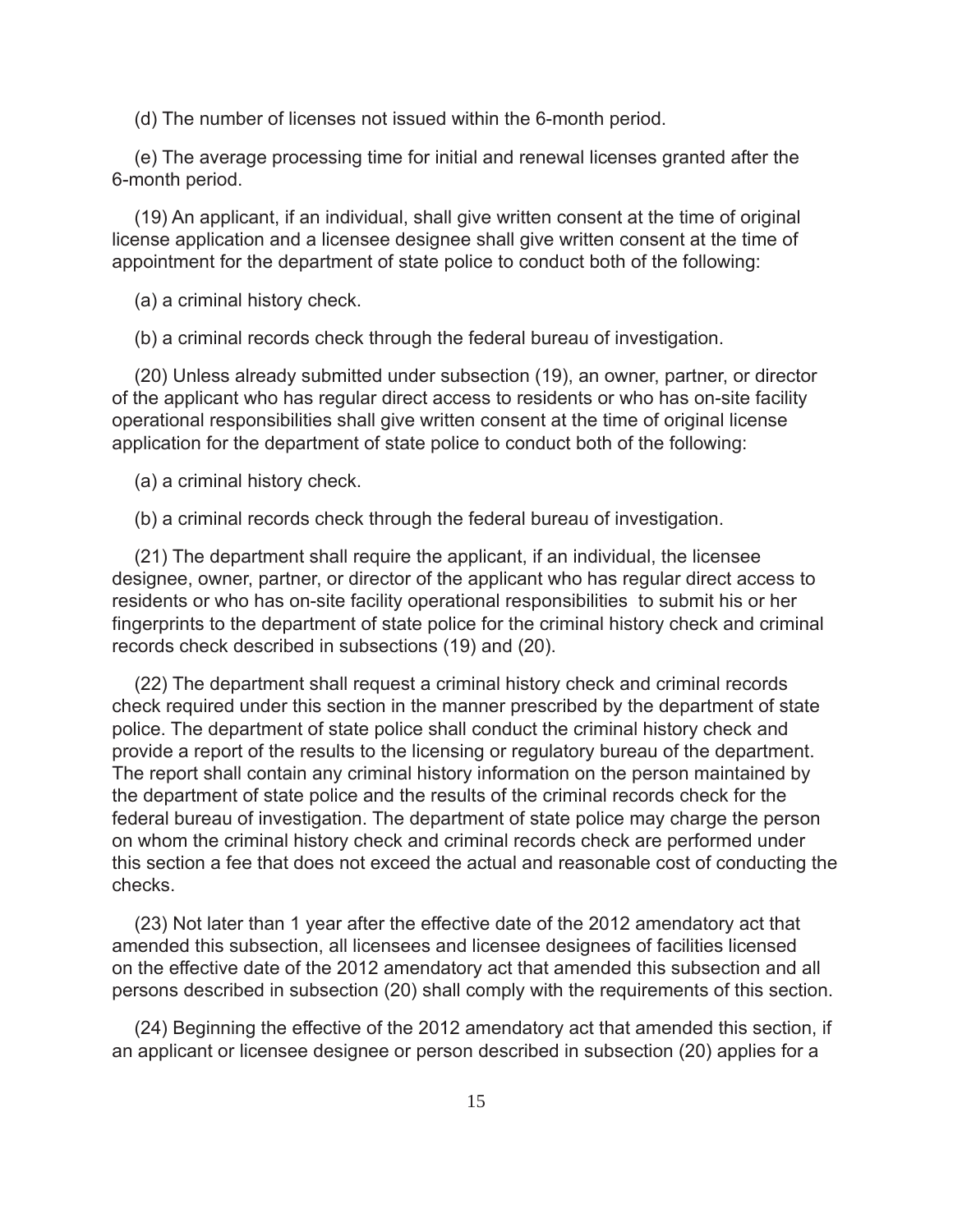license or to renew a license to operate an adult foster care facility and he or she or the licensee designee previously underwent a criminal history check and criminal records check required under subsection (19) or (20) or under section 134a of the mental health code, 1974 pa 258, mcl 330.1134a, and has remained continuously licensed or continuously employed under section 34b or under section 20173a of the public health code, 1978 pa 368, mcl 333.20173a, after the criminal history check and criminal records check have been performed, that person is not required to submit to another criminal history check or criminal records check upon renewal of the license obtained under subsection (3).

(25) The department of state police shall store and maintain all fingerprints submitted under this act in an automated fingerprint identification system database that provides for an automatic notification at the time of a subsequent criminal arrest fingerprint card submitted into the system that matches a set of fingerprints previously submitted in accordance with this act. Upon notification, the department of state police shall immediately notify the department and the department shall take the appropriate action.

(26) A licensee, licensee designee, owner, partner, or director of the licensee shall not be permitted on the premises of an adult foster care facility if he or she has been convicted of any of the following: adult abuse, neglect, or financial exploitation; or listed offenses as defined in section 2 of the sex offenders registration act, 1994 PA 295, MCI 28.722.

(27) As used in this section, "completed application" means an application complete on its face and submitted with any applicable licensing fees as well as any other information, records, approval, security, or similar item required by law or rule from a local unit of government, a federal agency, or a private entity but not from another department or agency of this state. Beginning October 1, 2005, a completed application does not include a health inspection performed by a local health department.

**History:** 1979, Act 218, Eff. Mar. 27, 1980 ;-- Am. 1984, Act 40, Imd. Eff. Mar. 26, 1984 ;-- Am. 1986, Act 257, Eff. Mar. 31, 1987 ;-- Am. 1992, Act 176, Imd. Eff. July 23, 1992 ;-- Am. 1994, Act 150, Imd. Eff. June 7, 1994 ;-- Am. 2004, Act 59, Eff. Aug. 1, 2004 ;-- Am. 2004, Act 281, Imd. Eff. July 23, 2004 ;-- Am. 2010, Act 1101, Eff. Dec. 22, 2010 ;-- Am. 2012, Act 788, Eff. Mar. 13, 2012.

#### **400.713a Fees.**

Sec. 13a. (1) Application fees for an individual, partnership, firm, corporation, association, governmental organization, or nongovernmental organization licensed or seeking licensure under this act are as follows:

(a) Application fee for a temporary license: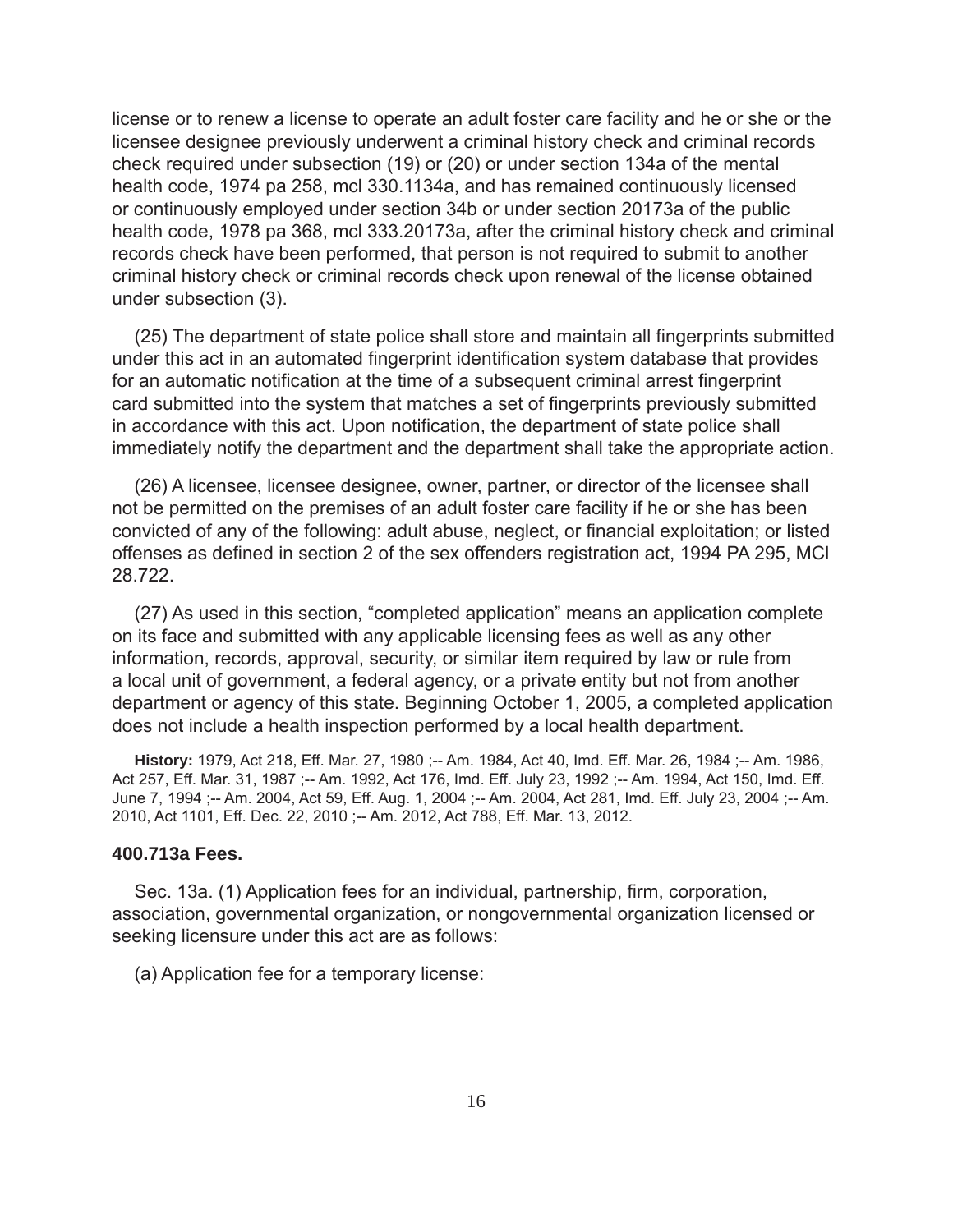- (i) Family home ................................ \$ 65.00
- (ii) Small group home (1-6) ............... 105.00
- (iii) Small group home (7-12)............. 135.00
- (iv) Large group home ....................... 170.00
- (v) Congregate facility ....................... 220.00
- (vi) Camp ............................................. 40.00
- (b) Application fee for subsequent licenses:
	- (i) Family home ............................... \$ 25.00
	- (ii) Small group home (1-6) ............... 25.00
	- (iii) Small group home (7-12).............. 60.00
	- (iv) Large group home ..................... 100.00
	- (v) Congregate facility ..................... 150.00
	- (vi) Camp ............................................ 25.00

(2) Fees collected under this act shall be credited to the general fund of the state to be appropriated by the legislature to the department for the enforcement of this act.

(3) The department shall use a portion of the fees collected to inspect new adult foster care facilities for fiscal year 1991-1992.

**History:** Add. 1992, Act 176, Imd. Eff. July 23, 1992 ;-- Am. 2004, Act 285, Imd. Eff. July 23, 2004

# **400.714 Temporary license; issuance of regular license or provisional license; refusal to issue license; temporary license nonrenewable; plan of correction.**

Sec. 14. (1) A temporary license shall be issued to an adult foster care facility for the first 6 months of operation if the adult foster care facility has not previously been licensed as an adult foster care facility. At the end of the first 6 months of operation, the department shall issue a regular license, issue a provisional license, or refuse to issue a license in the manner provided for in section 22. A temporary license shall not be renewed.

(2) Before issuing a temporary license, the department may require an adult foster care facility to submit to the department an acceptable plan of correction for the adult foster care facility. The adult foster care facility shall implement the plan of correction within the time limitations of the temporary license period.

**History:** 1979, Act 218, Eff. Mar. 27, 1980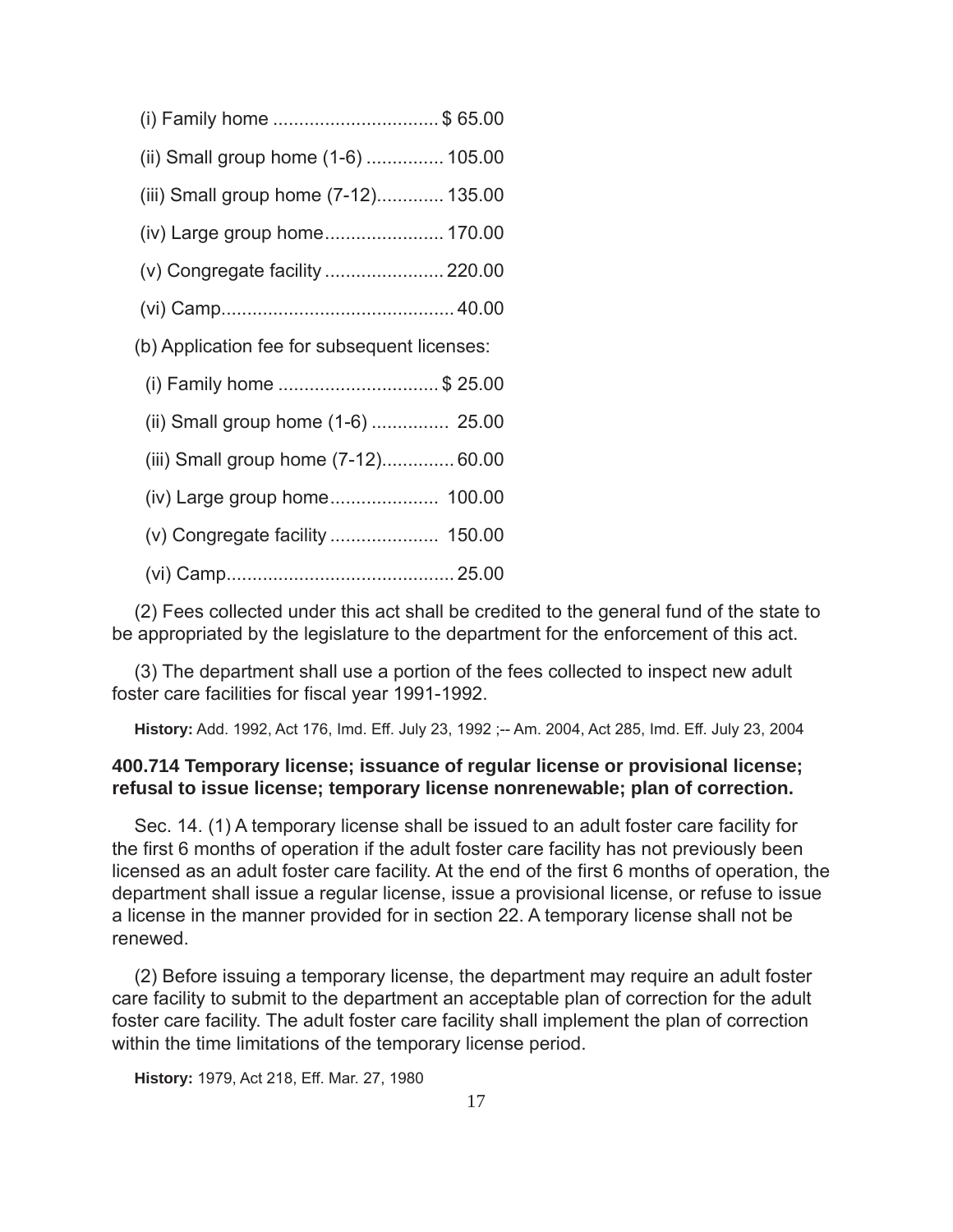#### **400.715 Temporary license; adult foster care congregate facility.**

Sec. 15. (1) The department shall not issue a temporary license to an adult foster care congregate facility, except a facility which is to replace an adult foster care congregate facility licensed on March 27, 1984 and is a new construction; satisfies all applicable state construction code requirements and the fire safety requirements prescribed by section 20; and the bed capacity does not exceed that of the licensed facility which it replaces.

**History:** 1979, Act 218, Eff. Mar. 27, 1980 ;-- Am. 1984, Act 40, Imd. Eff. Mar. 26, 1984

#### **400.716 Temporary license; prohibitions.**

Sec. 16. (1) Unless the city, village, or township approves a temporary license, a temporary license shall not be granted under this act if the issuance of the license would substantially contribute to an excessive concentration of community residential facilities within a city, village, or township of this state.

(2) A temporary license shall not be granted under this act if the proposed adult foster care facility for more than 6 adults has not obtained zoning approval or obtained a special or conditional use permit if required by an ordinance of the city, village, or township in which the proposed facility is located.

(3) The department shall not issue a temporary license to an adult foster care facility which does not comply with section 16a of Act No. 183 of the Public Acts of 1943, as amended, being section 125.216a of the Michigan Compiled Laws, section 16a of Act No. 184 of the Public Acts of 1943, as amended, being section 125.286a of the Michigan Compiled Laws, and section 3b of Act No. 207 of the Public Acts of 1921, as amended, being section 125.583b of the Michigan Compiled Laws.

(4) This section shall not apply to an applicant who has purchased a facility and the facility, at the time of the purchase, or for 1 year preceding the application, was licensed under this act or an act repealed by this act.

**History:** 1979, Act 218, Eff. Mar. 27, 1980

#### **400.717 Provisional license.**

Sec. 17. (1) A provisional license may be issued to an adult foster care facility that has previously held a temporary or regular license under this act or an act repealed by this act. A provisional license may be issued for 6 months if an adult foster care facility is temporarily unable to conform to the requirements of this act for a regular license and may be renewed not more than 2 consecutive times as provided in subsections (2) and (4). The issuance of a provisional license shall be contingent upon the submission to the department of an acceptable plan of correction for the adult foster care facility within the time limitations of the provisional period.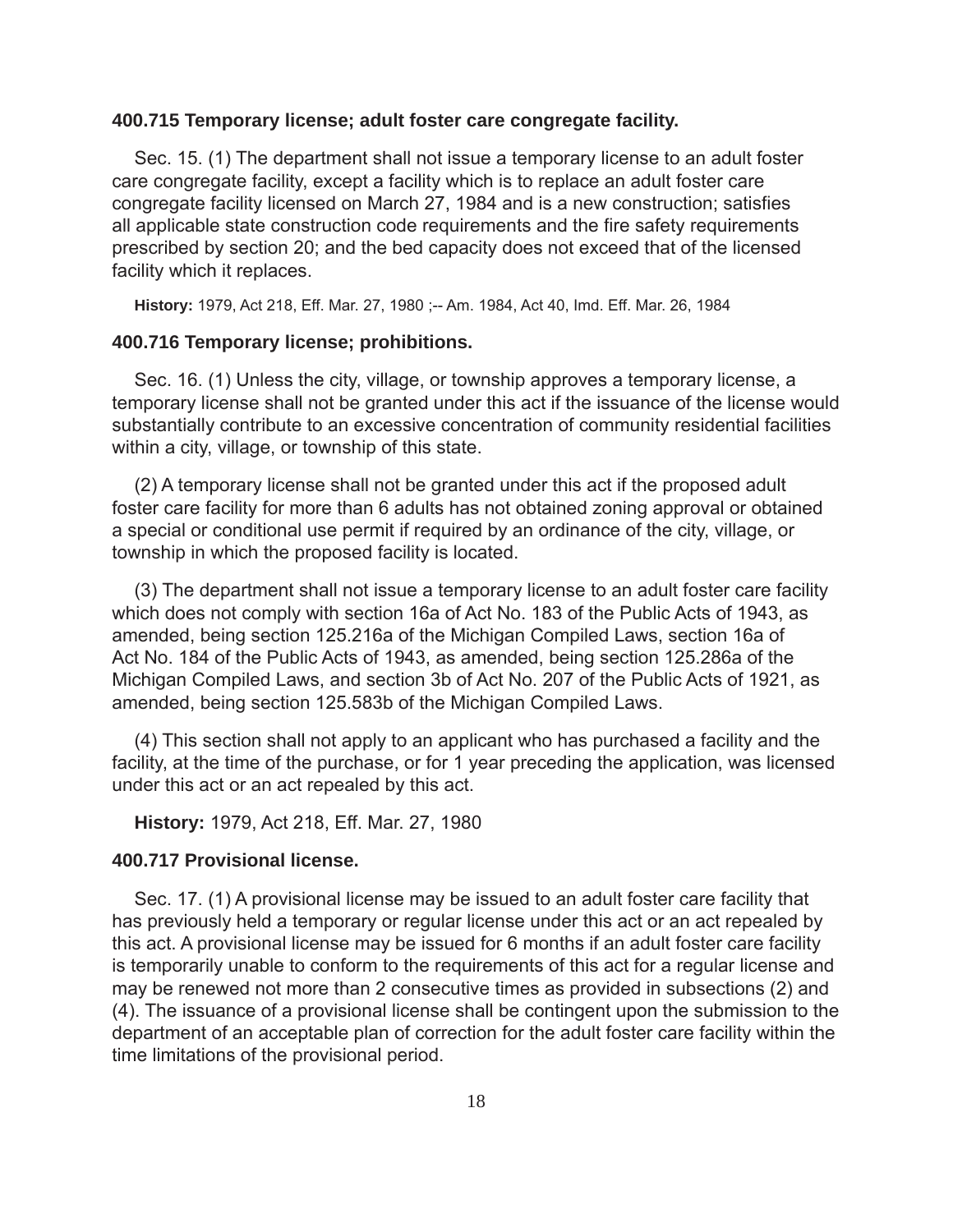(2) If the provisional license is issued for deficiencies in the physical plant of the adult foster care facility, the provisional license may be renewed for not more than 2 consecutive 6-month terms for the same physical plant deficiencies.

(3) If the provisional license is issued for deficiencies in the quality of care provided in the adult foster care facility, the provisional license is not renewable. If the quality of care deficiencies are corrected and intervening deficiencies of any kind are not incurred, a regular license shall be issued.

(4) If a provisional license has been issued because of deficiencies in both the quality of care and the physical plant of the adult foster care facility, the provisional license may be renewed under subsection (2) if the quality of care deficiencies have been corrected.

(5) The department shall notify the applicant of the reasons for issuing a provisional license and shall designate whether the deficiencies are physical plant deficiencies or quality of care deficiencies.

**History:** 1979, Act 218, Eff. Mar. 27, 1980 ;-- Am. 1992, Act 176, Imd. Eff. July 23, 1992

#### **400.718 Special license; rules.**

Sec. 18. (1) A special license may be issued for the duration of the operation of an adult foster care facility if the applicant is a short-term operation.

(2) The department may promulgate rules regulating the issuance and duration of special licenses.

**History:** 1979, Act 218, Eff. Mar. 27, 1980

# **400.719 Regular license; issuance; validity; application for temporary license; subsection (4) applicable to previously licensed facilities.**

Sec. 19. (1) A regular license shall be issued to an adult foster care facility which is in compliance with the requirements of this act and rules promulgated under this act for issuance of a regular license.

(2) A regular license for all adult foster care facilities except adult foster care camps is valid for 2 years after the date of issuance unless revoked as authorized by section 22 or modified to a provisional status based on evidence of noncompliance with this act or the rules promulgated under this act. The license shall be renewed biennially on application and approval.

(3) A regular license for an adult foster care camp is effective for the specific dates of operation not to exceed a 12-month period unless revoked as authorized by section 22 or modified to a provisional status based on evidence of noncompliance with this act or the rules promulgated under this act. The license shall be renewed annually on application and approval.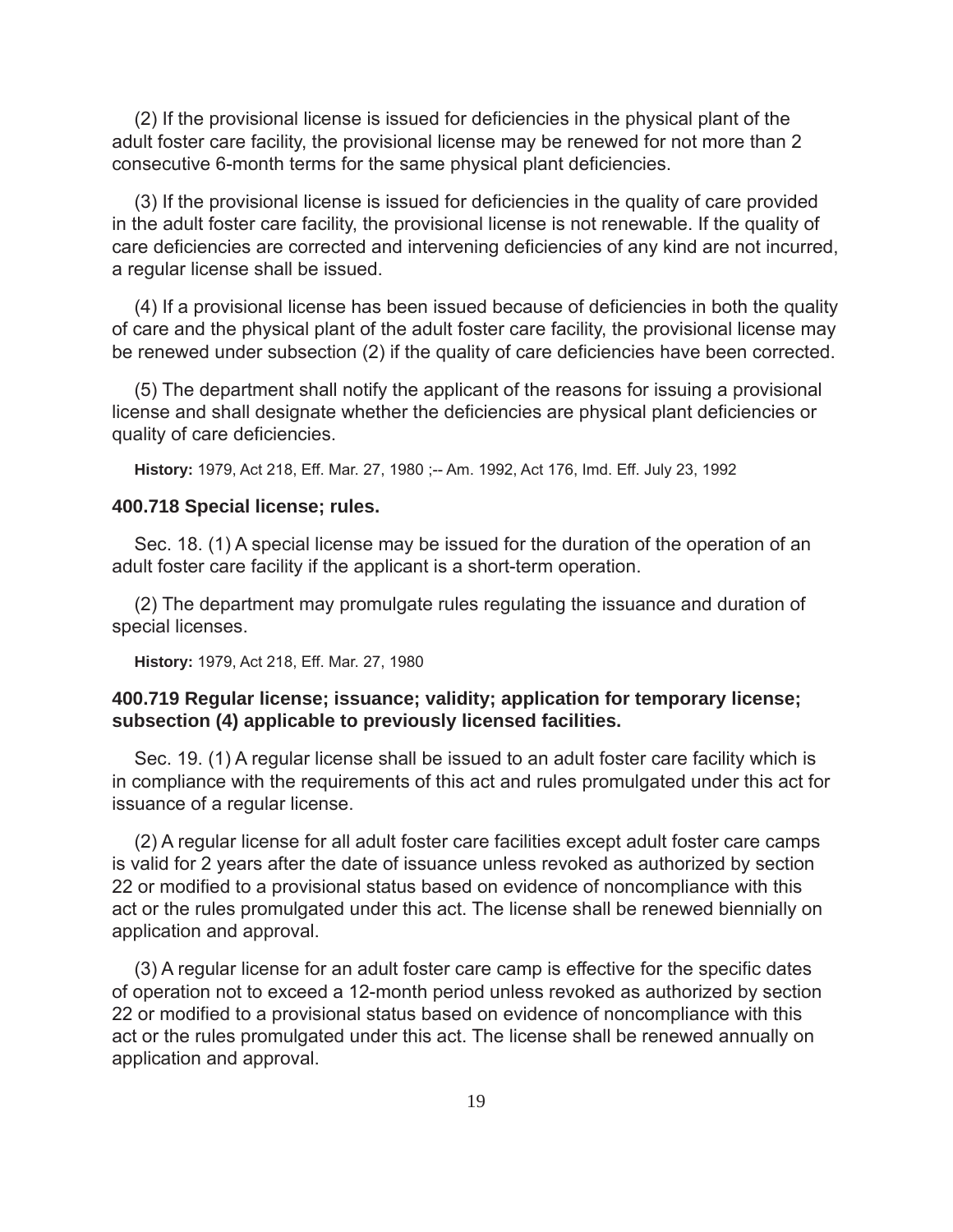(4) Any increase beyond 6 in the number of persons to be received for foster care at 1 time in a small group home requires application for a temporary license pursuant to sections 14 and 16. This subsection applies to facilities that have been previously licensed.

**History:** 1979, Act 218, Eff. Mar. 27, 1980 ;-- Am. 1986, Act 257, Eff. Mar. 31, 1987 ;-- Am. 1992, Act 176, Imd. Eff. July 23, 1992

# **400.720 Certifi cate of approval from bureau of fi re services and department of**  human services; compliance; denial or certification with limitations; hearing.

Sec. 20. (1) The department shall not issue a temporary, provisional, or regular license to an adult foster care facility with a capacity of more than 6 adults until the facility receives a certificate of approval from the bureau of fire services created in section 1b of the fire prevention code, 1941 PA 207, MCL 29.1b, after compliance with fire safety standards prescribed in rules promulgated by the bureau of fire services pursuant to section 10(2).

(2) The department shall not issue a license to an adult foster care facility indicating approval to operate a specialized program for developmentally disabled adults or mentally ill adults until the facility receives a certificate of approval as required under section 11(5).

(3) A licensee or applicant who is denied a certificate of approval by the bureau of fire services or who is denied or certified with limitations for a specialized program by the department of human services may request a hearing. The hearing shall be conducted by the state fire safety board or the department of human services, as applicable, pursuant to chapter 4 of the administrative procedures act of 1969, 1969 PA 306, MCL 24.271 to 24.287.

**History:** 1979, Act 218, Eff. Mar. 27, 1980 ;-- Am. 1986, Act 257, Eff. Mar. 31, 1987 ;-- Am. 2006, Act 201, Imd. Eff. June 19, 2006

# **400.721 Facility licensed on March 27, 1980; compliance with fi re safety standards; section inapplicable to installation of smoke and heat detection equipment.**

Sec. 21. (1) Except as provided in subsection (2), an adult foster care facility licensed on March 27, 1980 shall be considered to be in compliance with the fire safety standards prescribed in rules promulgated under this act if the facility meets the fire safety standards prescribed in rules promulgated under former Act No. 287 of the Public Acts of 1972 which were in effect on March 27, 1980.

(2) This section does not apply to the installation of smoke and heat detection equipment as required by rules promulgated pursuant to this act.

**History:** 1979, Act 218, Eff. Mar. 27, 1980 ;-- Am. 1986, Act 257, Eff. Mar. 31, 1987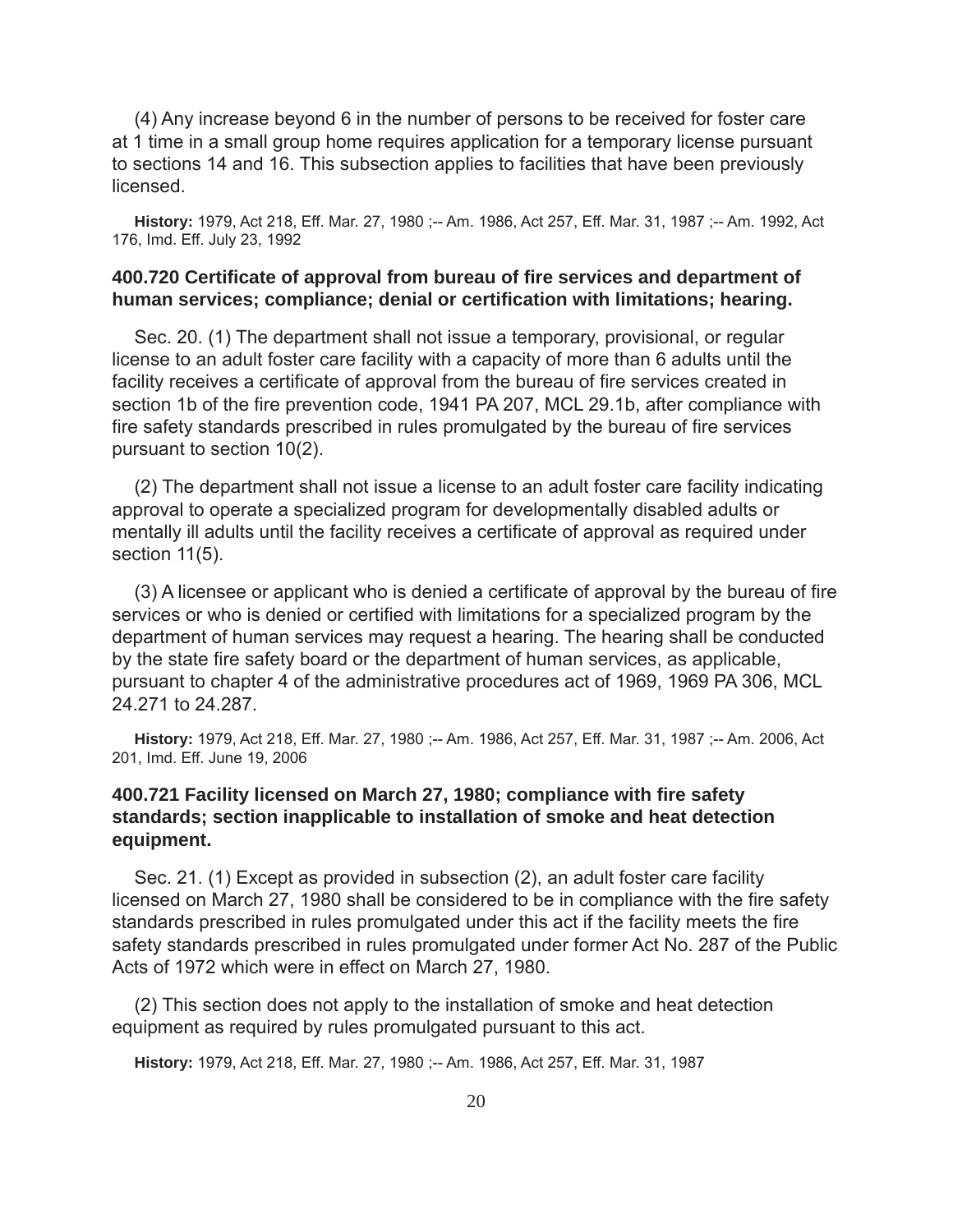# **400.722 Denying, suspending, revoking, refusing to renew, or modifying license; grounds; notice; hearing; decision; protest; receiving or maintaining adults requiring foster care as felony; penalty; relocation services; emergency license.**

Sec. 22. (1) The department may deny, suspend, revoke, or refuse to renew a license, or modify a regular license to a provisional license, if the licensee falsifies information on the application for license or willfully and substantially violates this act, the rules promulgated under this act, or the terms of the license.

(2) The department may suspend, revoke, or modify a license of an applicant if the department determines that the applicant has a relationship with a former licensee whose license under this act has been suspended, revoked, or nonrenewed under this section or section 13(9) or a convicted person to whom a license has been denied under section 13(9). This subsection applies for 10 years after the suspension, revocation, or nonrenewal of the former licensee's license or the denial of the convicted person's license. As used in this subsection, an applicant has a relationship with a former licensee or convicted person if the former licensee or convicted person is involved with the facility in 1 or more of the following ways:

- (a) Participates in the administration or operation of the facility.
- (b) Has a financial interest in the operation of the facility.
- (c) Provides care to residents of the facility.
- (d) Has contact with residents or staff on the premises of the facility.
- (e) Is employed by the facility.
- (f) Resides in the facility.

(3) A license shall not be denied, suspended, or revoked, a renewal shall not be refused, and a regular license shall not be modified to a provisional license unless the department gives the licensee or applicant written notice of the grounds of the proposed denial, revocation, refusal to renew, or modification. If the licensee or applicant appeals the denial, revocation, refusal to renew, or modification by filing a written appeal with the director within 30 days after receipt of the written notice, the director or the director's designated representative shall conduct a hearing at which the licensee or applicant may present testimony and confront witnesses. Notice of the hearing shall be given to the licensee or applicant by personal service or delivery to the proper address by registered mail not less than 2 weeks before the date of the hearing. The decision of the director shall be made and forwarded to the protesting party by registered mail not more than 30 days after the hearing. If the proposed denial, revocation, refusal to renew, or modification is not protested within 30 days, the license shall be denied, revoked, refused, or modified.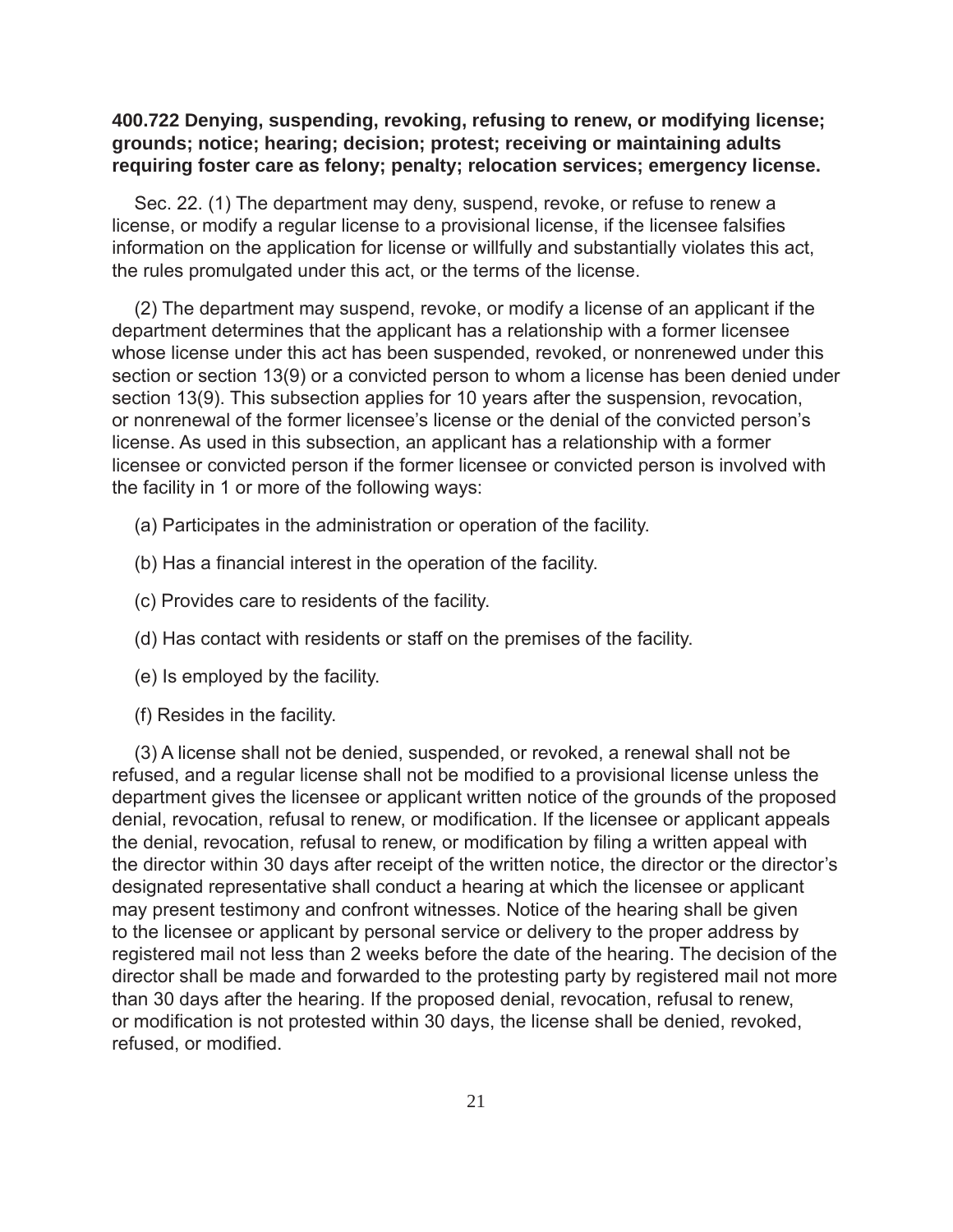(4) If the department has revoked, suspended, or refused to renew a license, the former licensee shall not receive or maintain in that facility an adult who requires foster care. A person who violates this subsection is guilty of a felony, punishable by imprisonment for not more than 5 years or a fine of not more than \$75,000.00, or both.

(5) If the department has revoked, suspended, or refused to renew a license, relocation services shall be provided to adults who were being served by the formerly licensed facility, upon the department's determination that the adult or his or her designated representative is unable to relocate the adult in another facility without assistance. The relocation services shall be provided by the responsible agency, as defined in administrative rules, or, if the adult has no agency designated as responsible, by the department.

(6) In the case of facilities that are operated under lease with a state department or a community mental health services board, the department may issue an emergency license for a 90-day period to avoid relocation of residents following the revocation, suspension, or nonrenewal of a license, if all of the following requirements are met:

(a) The leased physical plant is in substantial compliance with all licensing requirements.

(b) The applicant for the emergency license is a licensee who is in compliance with all applicable regulations under this act and under contract with a state department or a community mental health services board to operate the leased physical plant temporarily.

(c) The former licensee's access to the facility according to a lease, sublease, or contract has been lawfully terminated by the owner or lessee of the facility.

**History:** 1979, Act 218, Eff. Mar. 27, 1980 ;-- Am. 1990, Act 262, Eff. Mar. 28, 1991 ;-- Am. 1994, Act 150, Imd. Eff. June 7, 1994 ;-- Am. 2004, Act 59, Eff. Aug. 1, 2004

# **400.723 Complaint; specifi cations; resolution of issues; notice; failure to resolve issues; hearing; decision; fi nality; issuance of license.**

Sec. 23. (1) The legislative body of a city, village, or township in which an adult foster care facility is located may file a complaint with the department to have the facility's license denied or revoked pursuant to the procedures prescribed in this act and the rules promulgated under this act. The complaint shall specify those provisions of this act or the rules promulgated under this act with which the facility is not in compliance.

(2) The department shall resolve the issues of a complaint filed pursuant to subsection (1) within 45 days after receipt of the complaint. Notice of the resolution of the issues shall be mailed by registered mail to the complainant and the licensee. Failure of the department to resolve the issues of the complaint within 45 days after receipt of the complaint shall serve as a decision by the department to deny or revoke the facility's license, and the licensee shall be notified pursuant to section 22.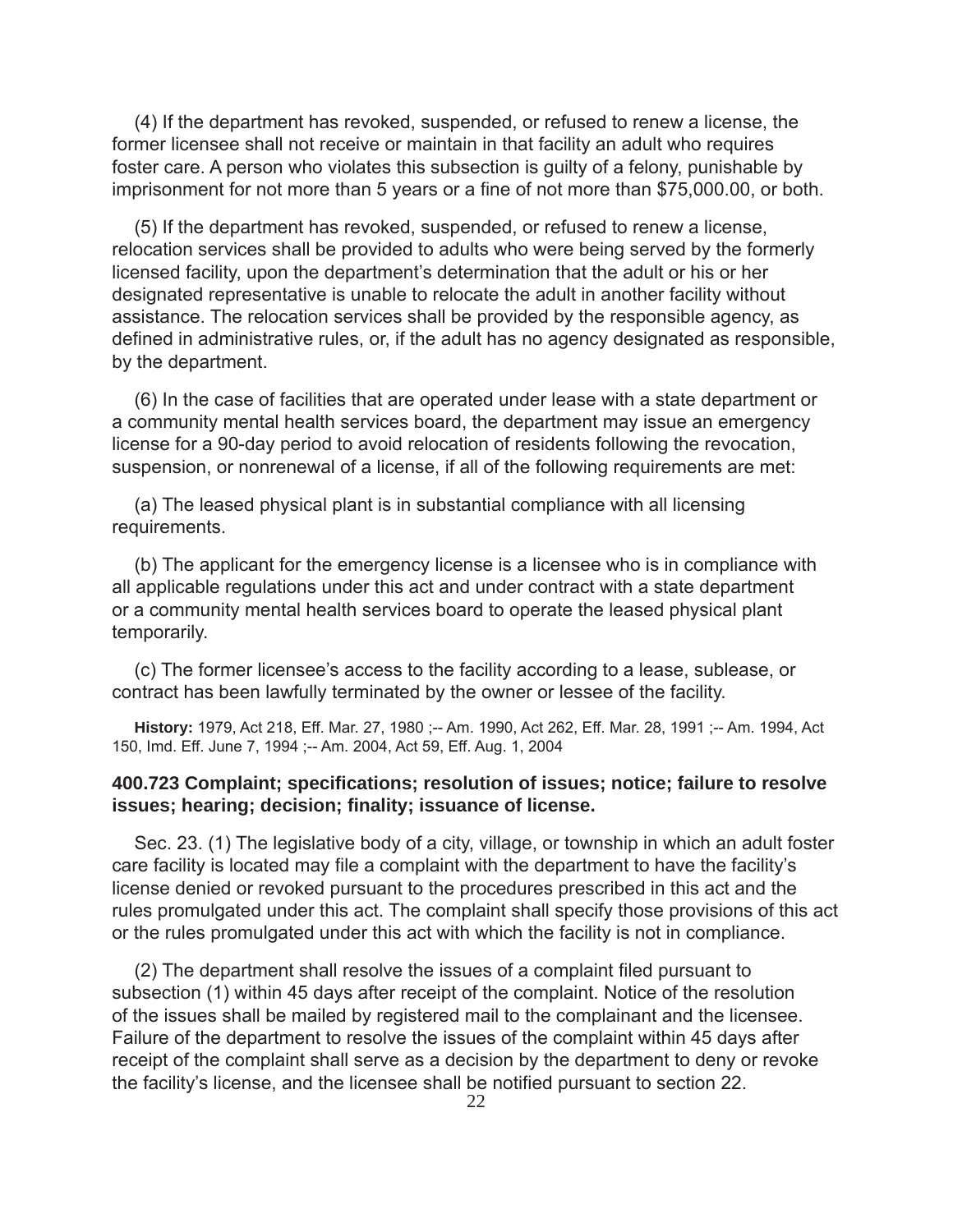(3) If the decision to deny or revoke the license or the resolution of the issues is protested by written objection of the complainant or licensee to the department within 30 days after the denial or revocation of the license or the receipt of the notice pertaining to the denial or revocation, the director or the director's designated representative shall conduct a hearing pursuant to chapter 4 of Act No. 306 of the Public Acts of 1969, as amended. The decision of the director shall be mailed by registered mail to the complainant and the licensee. If the resolution of the issues by the director is not protested within 30 days after receipt of the notice of the resolution, the resolution by the director is final. The department may issue a license pending the resolution of the matter.

**History:** 1979, Act 218, Eff. Mar. 27, 1980

**400.724 Request for investigation; providing substance of complaint; disclosures; determining violation; initiation of investigation; fi ndings; written determination**  or status report; final report; additional copies of documents; reimbursement; **informing licensee of findings; public inspection of written determination; hearing; appeal.**

Sec. 24. (1) A person who believes that this act or a rule promulgated under this act may have been violated may request an investigation of an adult foster care facility. The request shall be submitted to the department in writing or the department shall assist the person in reducing an oral complaint to writing within 7 days after the oral request is made.

(2) The substance of the complaint shall be provided to the licensee not earlier than at the commencement of the on-site inspection of the adult foster care facility which takes place pursuant to the complaint.

(3) The complaint, a copy of the complaint, or a record published, released, or otherwise disclosed to the adult foster care facility shall not disclose the name of the complainant or an adult resident named in the complaint unless the complainant or an adult resident consents in writing to the disclosure or the investigation results in an administrative hearing or a judicial proceeding, or unless disclosure is considered essential to the investigation by the department. If disclosure is considered essential to the investigation, the complainant shall be given the opportunity to withdraw the complaint before disclosure.

(4) Upon receipt of a complaint, the department shall determine, based on the allegations presented, whether this act or a rule promulgated under this act has been, is, or is in danger of being violated. The department shall investigate the complaint according to the urgency determined by the department. The initiation of a complaint investigation shall commence within 15 days after receipt of the written complaint by the department.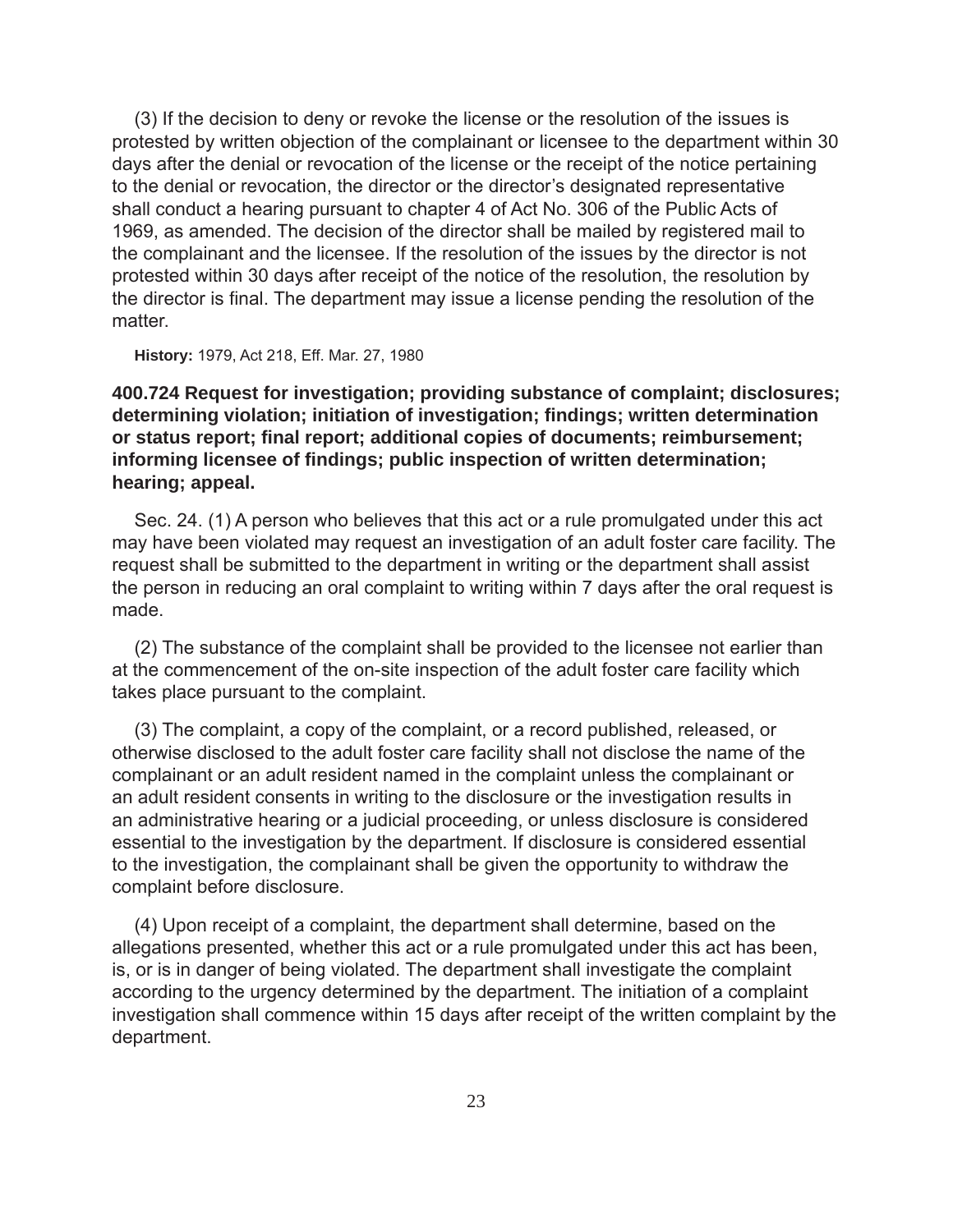(5) The department shall inform the complainant of its findings. Within 30 days after the receipt of complaint, the department shall provide the complainant a copy, if any, of the written determination or a status report indicating when these documents may be expected. The final report shall include a copy of the original complaint. The complainant may request additional copies of the documents listed in this subsection and shall reimburse the department for the copies pursuant to established policies and procedures.

(6) The department shall inform the licensee of the department's findings at the same time that the department informs the complainant pursuant to subsection (5).

(7) A written determination concerning a complaint shall be available for public inspection, but the name of the complainant or adult resident shall not be disclosed without the complainant's or adult resident's consent.

(8) A complainant who is dissatisfied with the determination or investigation by the department may request a hearing. A request for a hearing shall be submitted in writing to the director within 30 days after the mailing of the department's findings as described in subsection (5). Notice of the time and place of the hearing shall be sent to the complainant and the adult foster care facility. A complainant who is dissatisfied with the decision of the director may appeal by filing with the clerk of the court an affidavit setting forth the substance of the proceedings before the department and the errors of law upon which the person relies, and serving the director with a copy of the affidavit. The circuit court of the county in which the complainant resides shall have jurisdiction to hear and determine the questions of fact or law involved in the appeal.

**History:** 1979, Act 218, Eff. Mar. 27, 1980

#### **400.725 Appeal to circuit court.**

Sec. 25. A person aggrieved by the decision of the director following a hearing under section 22 or 23, within 10 days after receipt of decision, may appeal to the circuit court for the county in which the person resides by filing with the clerk of the court an affidavit setting forth the substance of the proceedings before the department and the errors of law upon which the person relies, and serving the director with a copy of the affidavit. The circuit court shall have jurisdiction to hear and determine the questions of fact or law involved in the appeal. If the department prevails, the circuit court shall affirm the decision of the department; if the licensee, or applicant prevails, the circuit court shall set aside the revocation or order the issuance or renewal of the license.

**History:** 1979, Act 218, Eff. Mar. 27, 1980

#### **400.726 Name or designation of facility.**

Sec. 26. (1) An adult foster care facility shall not utilize a name or designation which implies, infers, or leads the public to believe that the facility provides nursing care.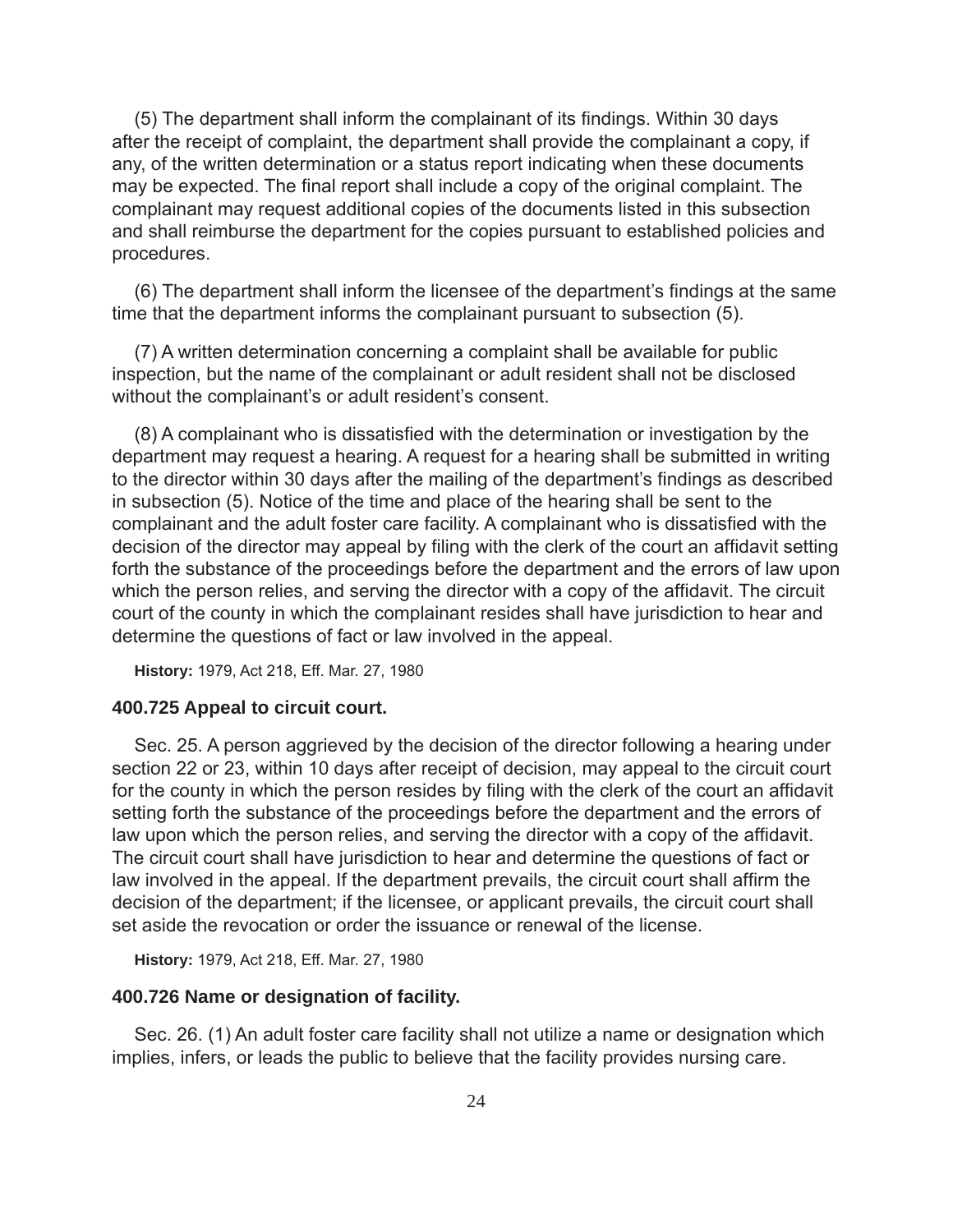(2) An adult foster care facility shall not include in its name the name of a religious, fraternal, or charitable corporation, organization, or association unless the corporation, organization, or association is an owner of the facility.

**History:** 1979, Act 218, Eff. Mar. 27, 1980

# **400.726a Resident enrolled in licensed hospice program; exception to continuous nursing care requirement for purposes of § 400.703(4); do-not-resuscitate order included in assessment plan; protection to resident.**

Sec. 26a. (1) A resident of an adult foster care facility who is enrolled in a licensed hospice program is not considered to require continuous nursing care for purposes of section 3(4).

(2) A licensee providing foster care to a resident who is enrolled in a licensed hospice program and whose assessment plan includes a do-not-resuscitate order is considered to be providing protection to the resident for purposes of section 6(4) and the rules promulgated under this act if, in the event the resident suffers cessation of both spontaneous respiration and circulation, the licensee contacts the licensed hospice program.

**History:** Add. 1996, Act 194, Eff. Aug. 1, 1996

# **400.726b Adult foster care; description of services to patients or residents with alzheimer's disease; contents; "represents to the public" defi ned.**

Sec. 26b. (1) Beginning not more than 90 days after the effective date of the amendatory act that added this section, an adult foster care large group home, an adult foster care small group home, or an adult foster care congregate facility that represents to the public that it provides inpatient or residential care or services, or both, to persons with Alzheimer's disease or related conditions shall provide to each prospective patient, resident, or surrogate decision maker a written description of the services provided by the home or facility to patients or residents with Alzheimer's disease or related conditions. A written description shall include, but not be limited to, all of the following:

(a) The overall philosophy and mission reflecting the needs of residents with Alzheimer's disease or related conditions.

(b) The process and criteria for placement in or transfer or discharge from a program for residents with alzheimer's disease or related conditions.

(c) The process used for assessment and establishment of a plan of care and its implementation.

(d) Staff training and continuing education practices.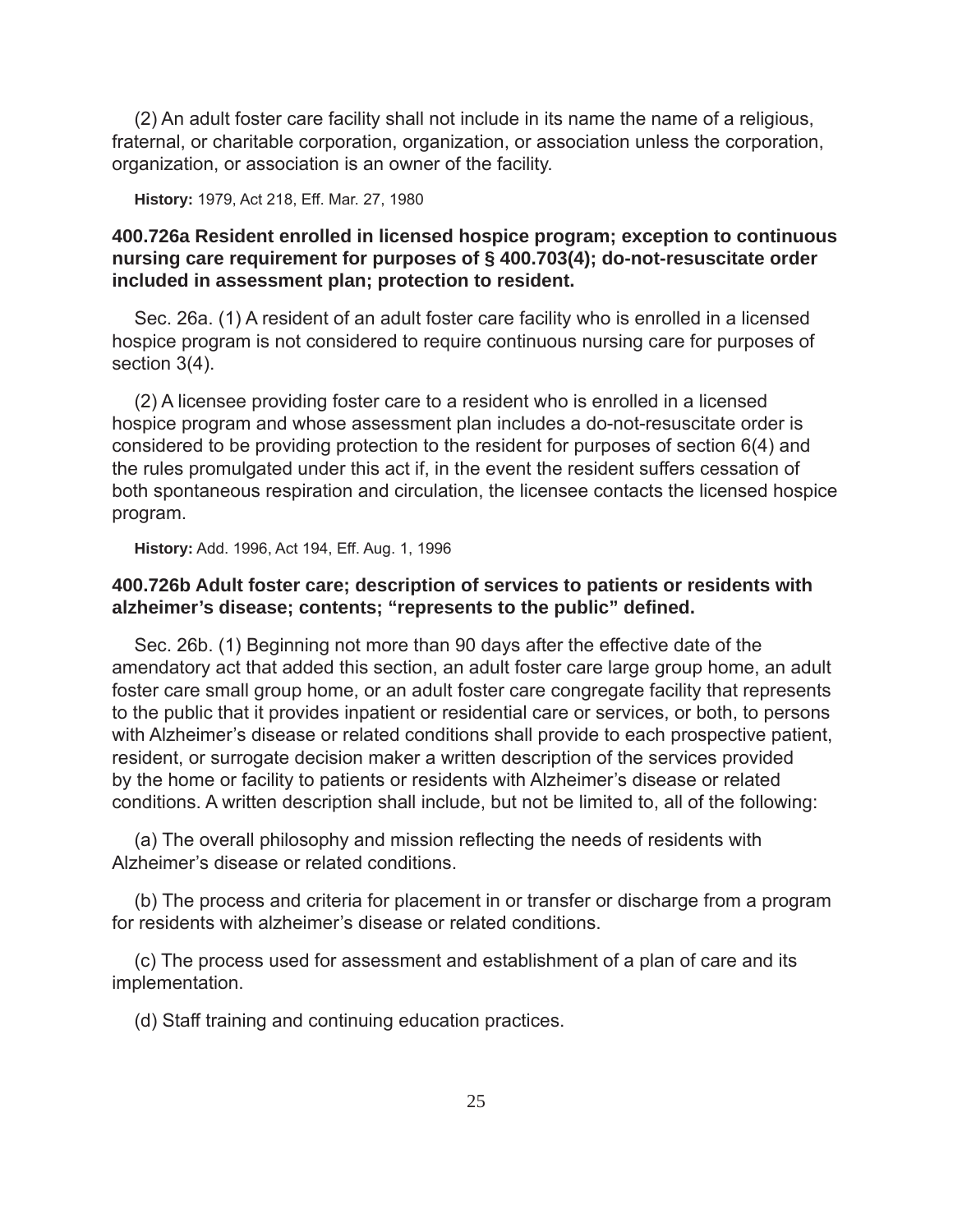(e) The physical environment and design features appropriate to support the function of residents with Alzheimer's disease or related conditions.

(f) The frequency and types of activities for residents with Alzheimer's disease or related conditions.

(g) Identification of supplemental fees for services provided to patients or residents with Alzheimer's disease or related conditions.

(2) As used in this section, "represents to the public" means advertises or markets the facility as providing specialized Alzheimer's or dementia care services.

**History:** Add. 2000, Act 476, Imd. Eff. Jan. 11, 2001

# **400.727 Posting license, inspection report, and other documents; retention of materials for public inspection.**

Sec. 27. (1) A licensee operating an adult foster care congregate facility shall conspicuously post all of the following in an area of the facility accessible to residents, employees, and visitors:

(a) A current license.

(b) A complete copy of the most recent inspection report of the facility received from the department.

(c) A description, provided by the department, of complaint procedures established under this act and the name, address, and telephone number of a person authorized by the department to receive complaints.

(d) A complete list of materials available for public inspection which the facility is required to retain under subsection (2).

(2) A licensee operating an adult foster care congregate facility shall retain all of the following for public inspection:

(a) A complete copy of each inspection report of the facility received from the department during the past 5 years.

(b) A description of the services provided by the facility and the rates charged for those services and items for which a resident may be separately charged.

(c) A list of the name, address, and official position of each person having an ownership interest in the facility as required by section 13(4).

(d) A list of personnel employed or retained by the facility.

**History:** 1979, Act 218, Eff. Mar. 27, 1980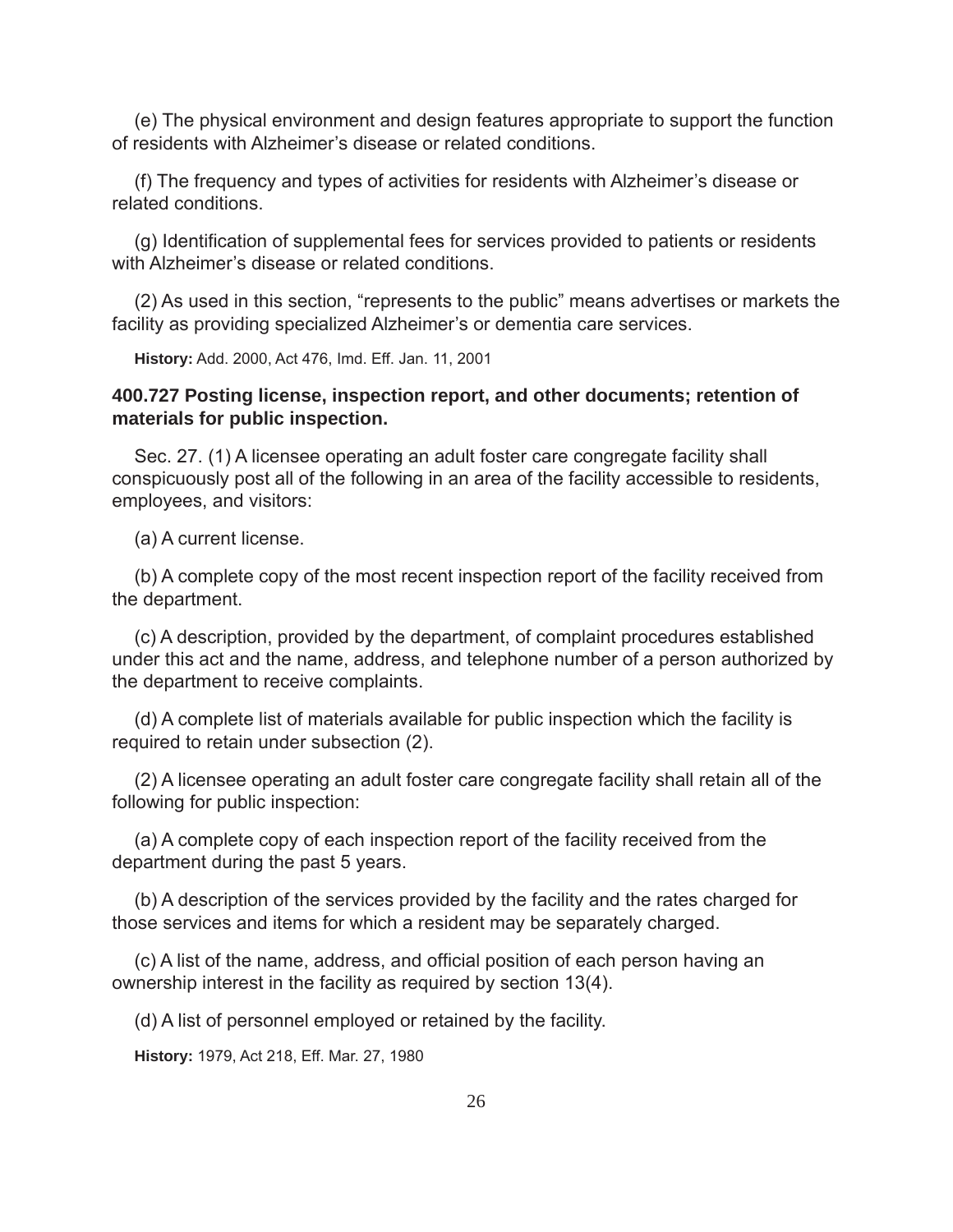# **400.728 Repealed. 1984, Act 40, Imd. Eff. Mar. 26, 1984.**

#### **400.729 Providing foster care to person related to licensee or licensee's spouse.**

Sec. 29. This act shall not prohibit an adult foster care facility from providing foster care to a person related to the licensee or the licensee's spouse for compensation or otherwise. The related person shall be considered in determining the number of residents being cared for in the facility if the person is provided adult foster care services for compensation.

**History:** 1979, Act 218, Eff. Mar. 27, 1980

#### **400.730 Injunction.**

Sec. 30. The attorney general, on behalf of the department, may seek an injunction against an adult foster care facility in either of the following cases:

(a) The facility is being operated without a license in violation of section 13.

(b) A licensee violates this act or a rule promulgated under this act and the violation may result in serious harm to the residents under care.

**History:** 1979, Act 218, Eff. Mar. 27, 1980 ;-- Am. 1992, Act 176, Imd. Eff. July 23, 1992

#### **400.731 Violation as misdemeanor; prohibited conduct.**

Sec. 31. (1) Except as otherwise provided in section 13 or section 22, a person, adult foster care facility, agency, or representative or officer of a corporation, association, or organization who violates this act is guilty of a misdemeanor, punishable by imprisonment for not more than 1 year or a fine of not more than \$1,000.00, or both.

(2) A person convicted of a misdemeanor under this act or under chapter XXA of the Michigan penal code, Act No. 328 of the Public Acts of 1931, being sections 750.145m to 750.145r of the Michigan Compiled Laws, shall not be involved with an adult foster care facility for a period of 5 years after the conviction in any of the following ways:

(a) Participate in the administration or operation of the facility.

(b) Have a financial interest in the operation of the facility.

- (c) Provide care to residents of the facility.
- (d) Have contact with residents or staff on the premises of the facility.
- (e) Be employed by the facility.
- (f) Reside in the facility.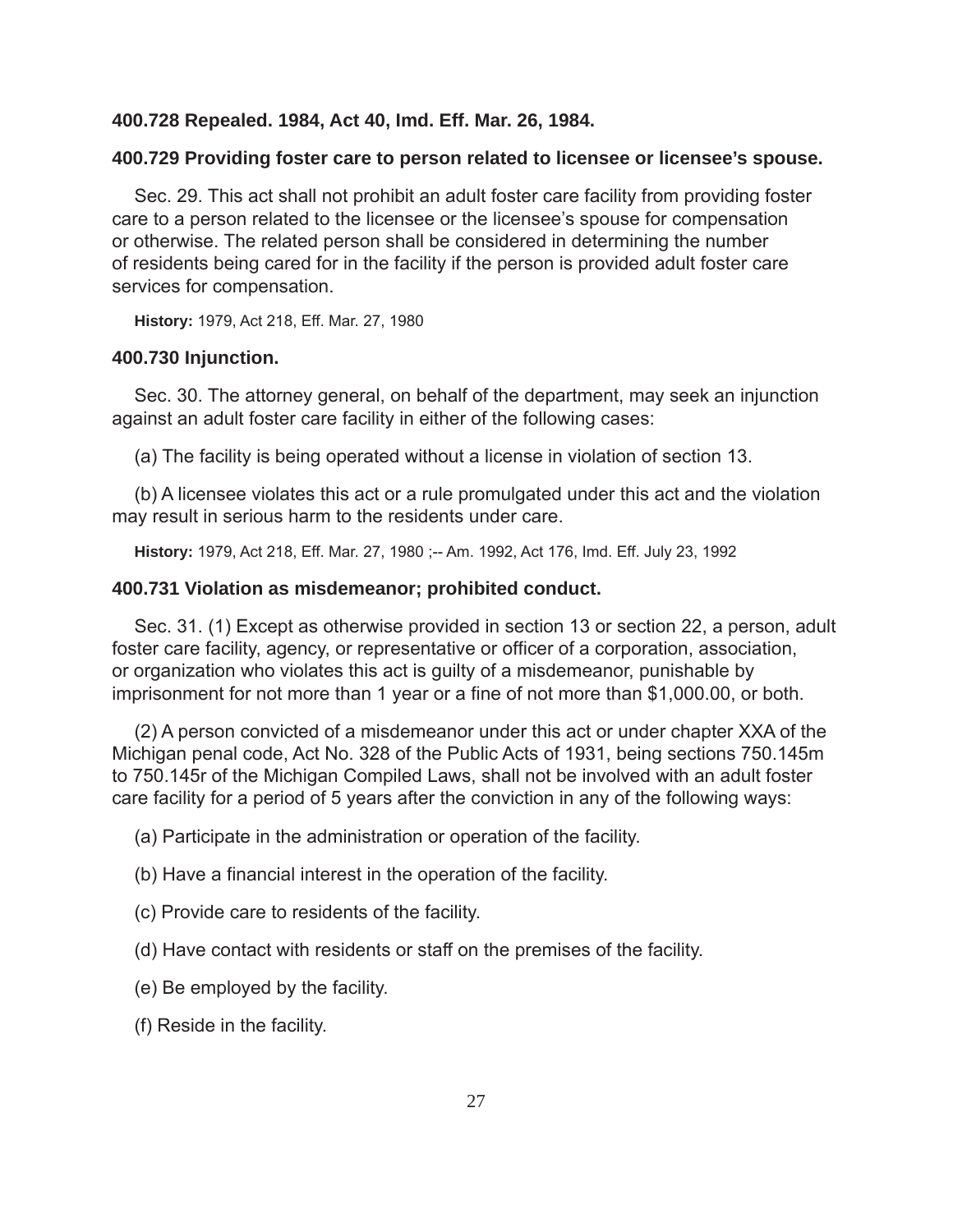(3) A person convicted of a felony under this act or under chapter XXA of Act No. 328 of the Public Acts of 1931 shall not be involved with an adult foster care facility in any of the following ways:

(a) Participate in the administration or operation of the facility.

- (b) Have a financial interest in the operation of the facility.
- (c) Provide care to residents of the facility.
- (d) Have contact with residents or staff on the premises of the facility.
- (e) Be employed by the facility.
- (f) Reside in the facility.

**History:** 1979, Act 218, Eff. Mar. 27, 1980 ;-- Am. 1990, Act 262, Eff. Mar. 28, 1991 ;-- Am. 1994, Act 150, Imd. Eff. June 7, 1994

# **400.731a Person sentenced to perform community service.**

Sec. 31a. (1) In addition to or as an alternative to imposing a term of imprisonment under this act, the court may sentence the person to perform community service as follows:

(a) If the person is convicted of a felony, community service for not more than 160 days.

(b) If the person is convicted of a misdemeanor, community service for not more than 80 days.

(2) For purposes of this section, community service shall not include activities involving interaction with or care of vulnerable adults.

(3) A person sentenced to perform community service under this section shall not receive compensation, and shall reimburse the state or appropriate local unit of government for the cost of supervision incurred by the state or local unit of government as a result of the person's activities in that service.

**History:** Add. 1994, Act 150, Imd. Eff. June 7, 1994

# **400.732 Notices required.**

Sec. 32. (1) The department shall notify the clerk of the city, village, or township where a proposed adult foster care facility is to be located at least 45 days before the issuance of a license.

(2) The department shall notify the clerk of the city, village, or township of all newly licensed adult foster care facilities within 30 days after the issuance of a license.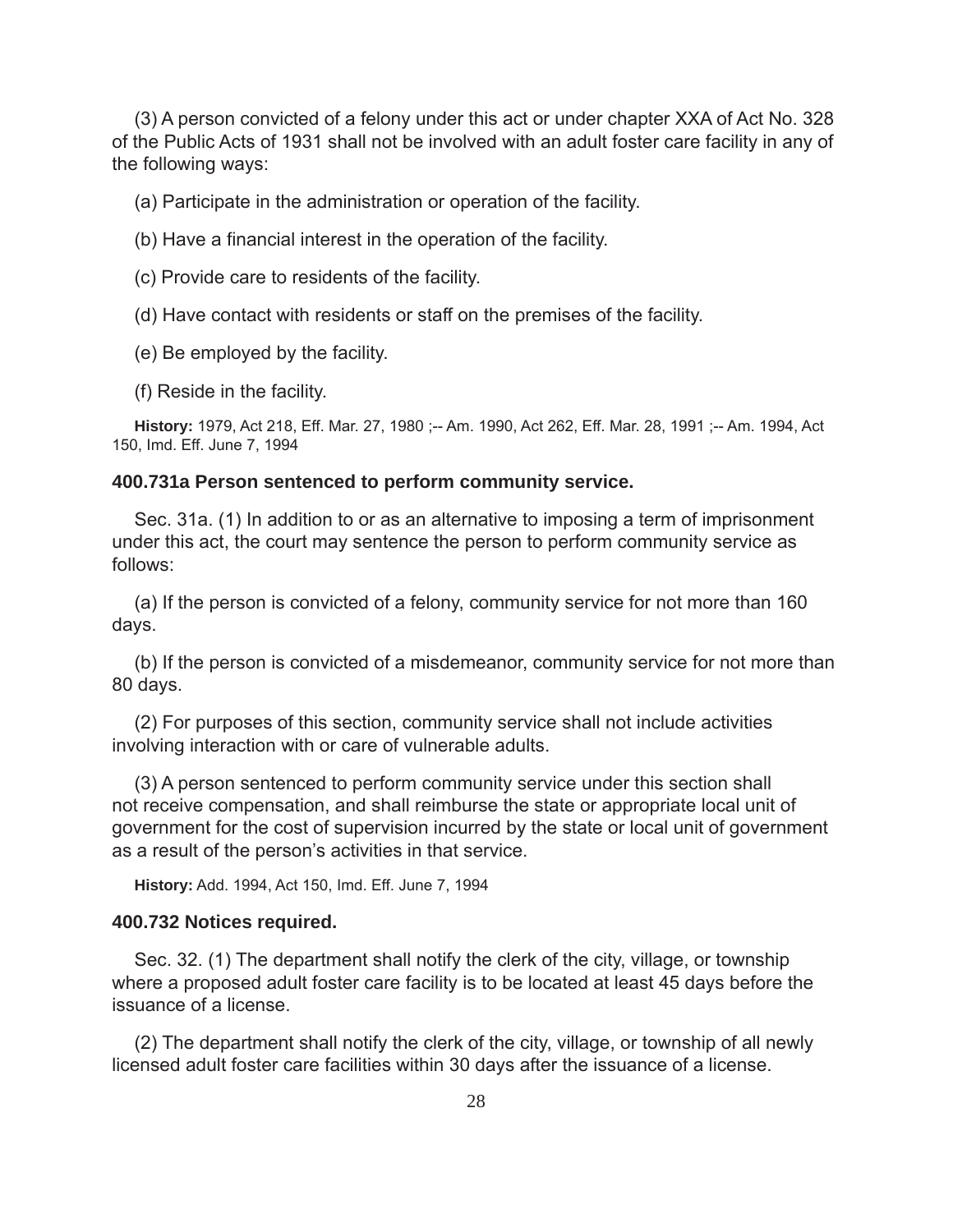(3) The department shall notify the clerk of the city, village, or township of the location of all licensed adult foster care facilities within the boundaries of that city, village, or township within 30 days after receipt of the request.

**History:** 1979, Act 218, Eff. Mar. 27, 1980

### **400.733 Local ordinances, regulations, or construction codes.**

Sec. 33. This act supersedes all local regulations applicable specifically to adult foster care facilities. Local ordinances, regulations, or construction codes regulating institutions shall not be applied to adult foster care large group homes, adult foster care small group homes, or adult foster care family homes. This section shall not be construed to exempt adult foster care facilities from local construction codes which are applicable to private residences.

**History:** 1979, Act 218, Eff. Mar. 27, 1980

#### **400.734 Repealed. 1984, Act 40, Imd. Eff. Mar. 26, 1984.**

#### **400.734a Repealed. 2006, Act 29, Eff. Apr. 1, 2006.**

**400.734b. Employing or contracting with certain employees providing direct services to residents; prohibitions; criminal history check; exemptions; written consent and identifi cation; conditional employment; use of criminal history record information; disclosure; failure to conduct criminal history check; automated fi ngerprint identifi cation system database; report to legislature; costs; defi nitions.**

Sec. 34b.

(1) In addition to the restrictions prescribed in sections 13, 22, and 31, and except as otherwise provided in subsection (2), an adult foster care facility shall not employ or independently contract with an individual who regularly has direct access to or provides direct services to residents of the adult foster care facility after April 1, 2006 if the individual satisfies 1 or more of the following:

(a) Has been convicted of a relevant crime described under 42 USC 1320a-7.

(b) Has been convicted of any of the following felonies, an attempt or conspiracy to commit any of those felonies, or any other state or federal crime that is similar to the felonies described in this subdivision, other than a felony for a relevant crime described under 42 USC 1320a-7, unless 15 years have lapsed since the individual completed all of the terms and conditions of his or her sentencing, parole, and probation for that conviction prior to the date of application for employment or the date of the execution of the independent contract: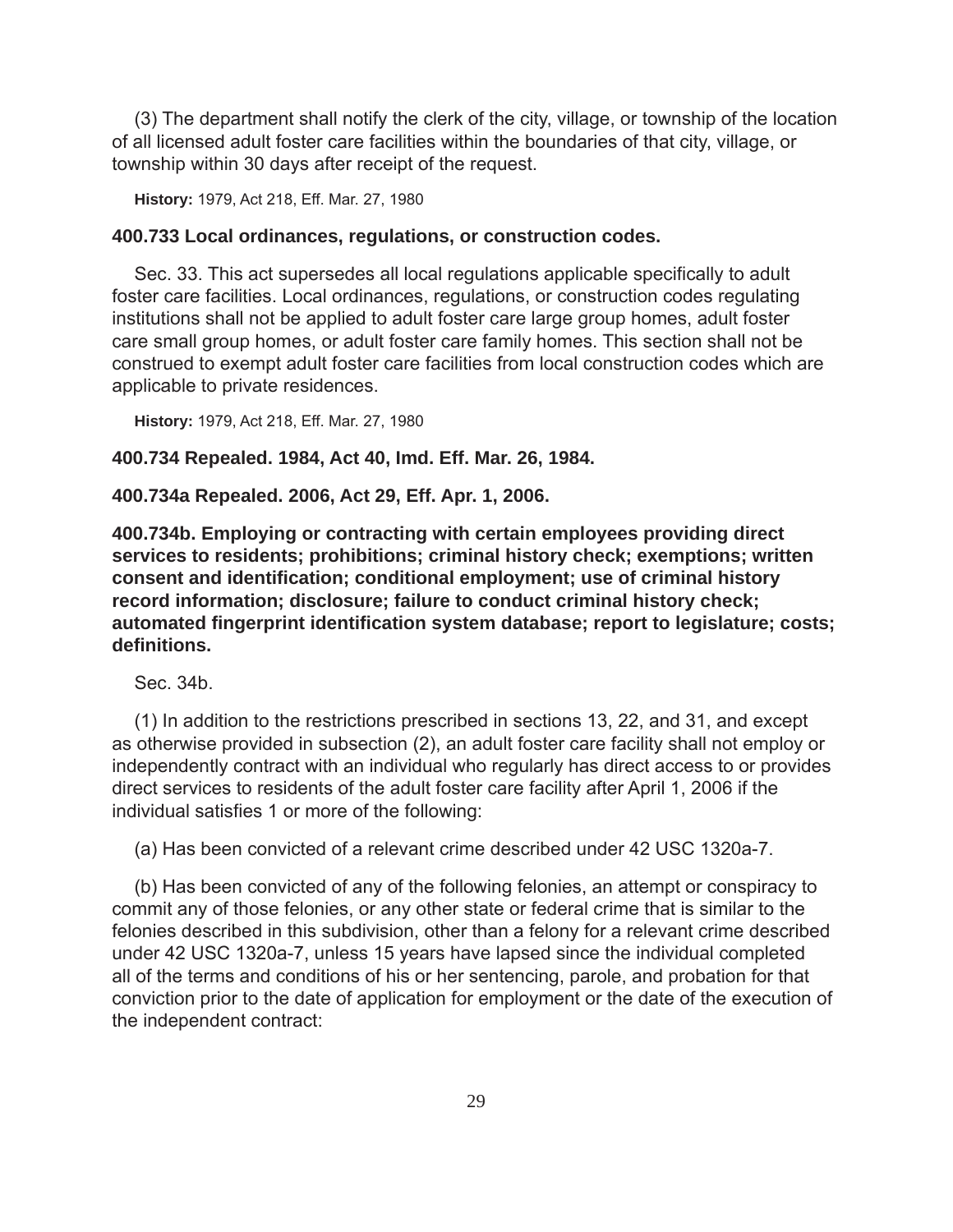(i) A felony that involves the intent to cause death or serious impairment of a body function, that results in death or serious impairment of a body function, that involves the use of force or violence, or that involves the threat of the use of force or violence.

(ii) A felony involving cruelty or torture.

(iii) A felony under chapter XXA of the Michigan penal code, 1931 PA 328, MCL 750.145m to 750.145r.

(iv) A felony involving criminal sexual conduct.

(v) A felony involving abuse or neglect.

(vi) A felony involving the use of a firearm or dangerous weapon.

(vii) A felony involving the diversion or adulteration of a prescription drug or other medications.

(c) Has been convicted of a felony or an attempt or conspiracy to commit a felony, other than a felony for a relevant crime described under 42 USC 1320a-7 or a felony described under subdivision (b), unless 10 years have lapsed since the individual completed all of the terms and conditions of his or her sentencing, parole, and probation for that conviction prior to the date of application for employment or the date of the execution of the independent contract.

(d) Has been convicted of any of the following misdemeanors, other than a misdemeanor for a relevant crime described under 42 USC 1320a-7, or a state or federal crime that is substantially similar to the misdemeanors described in this subdivision, within the 10 years immediately preceding the date of application for employment or the date of the execution of the independent contract:

(i) A misdemeanor involving the use of a firearm or dangerous weapon with the intent to injure, the use of a firearm or dangerous weapon that results in a personal injury, or a misdemeanor involving the use of force or violence or the threat of the use of force or violence.

(ii) A misdemeanor under chapter XXA of the Michigan penal code, 1931 PA 328, MCL 750.145m to 750.145r.

(iii) A misdemeanor involving criminal sexual conduct.

(iv) A misdemeanor involving cruelty or torture unless otherwise provided under subdivision (e).

(v) A misdemeanor involving abuse or neglect.

(e) Has been convicted of any of the following misdemeanors, other than a misdemeanor for a relevant crime described under 42 USC 1320a-7, or a state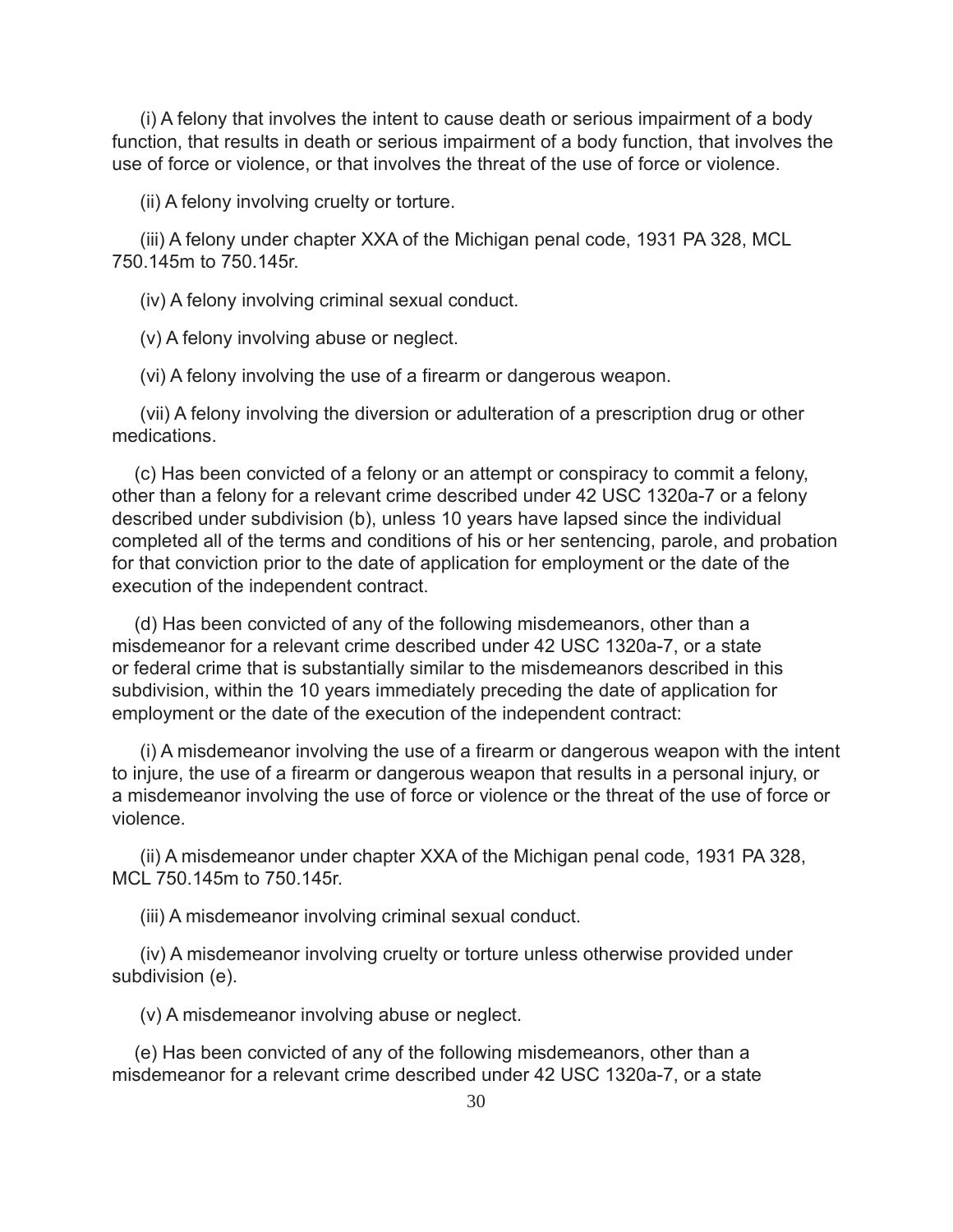or federal crime that is substantially similar to the misdemeanors described in this subdivision, within the 5 years immediately preceding the date of application for employment or the date of the execution of the independent contract:

(i) A misdemeanor involving cruelty if committed by an individual who is less than 16 years of age.

(ii) A misdemeanor involving home invasion.

(iii) A misdemeanor involving embezzlement.

(iv) A misdemeanor involving negligent homicide or a moving violation causing death.

(v) A misdemeanor involving larceny unless otherwise provided under subdivision (g).

(vi) A misdemeanor of retail fraud in the second degree unless otherwise provided under subdivision (g).

(vii) Any other misdemeanor involving assault, fraud, theft, or the possession or delivery of a controlled substance unless otherwise provided under subdivision (d), (f), or  $(g)$ .

(f) Has been convicted of any of the following misdemeanors, other than a misdemeanor for a relevant crime described under 42 USC 1320a-7, or a state or federal crime that is substantially similar to the misdemeanors described in this subdivision, within the 3 years immediately preceding the date of application for employment or the date of the execution of the independent contract:

(i) A misdemeanor for assault if there was no use of a firearm or dangerous weapon and no intent to commit murder or inflict great bodily injury.

(ii) A misdemeanor of retail fraud in the third degree unless otherwise provided under subdivision (g).

(iii) A misdemeanor under part 74 of the public health code, 1978 PA 368, MCL 333.7401 to 333.7461, unless otherwise provided under subdivision (g).

(g) Has been convicted of any of the following misdemeanors, other than a misdemeanor for a relevant crime described under 42 USC 1320a-7, or a state or federal crime that is substantially similar to the misdemeanors described in this subdivision, within the year immediately preceding the date of application for employment or the date of the execution of the independent contract:

(i) A misdemeanor under part 74 of the public health code, 1978 PA 368, MCL 333.7401 to 333.7461, if the individual, at the time of conviction, is under the age of 18.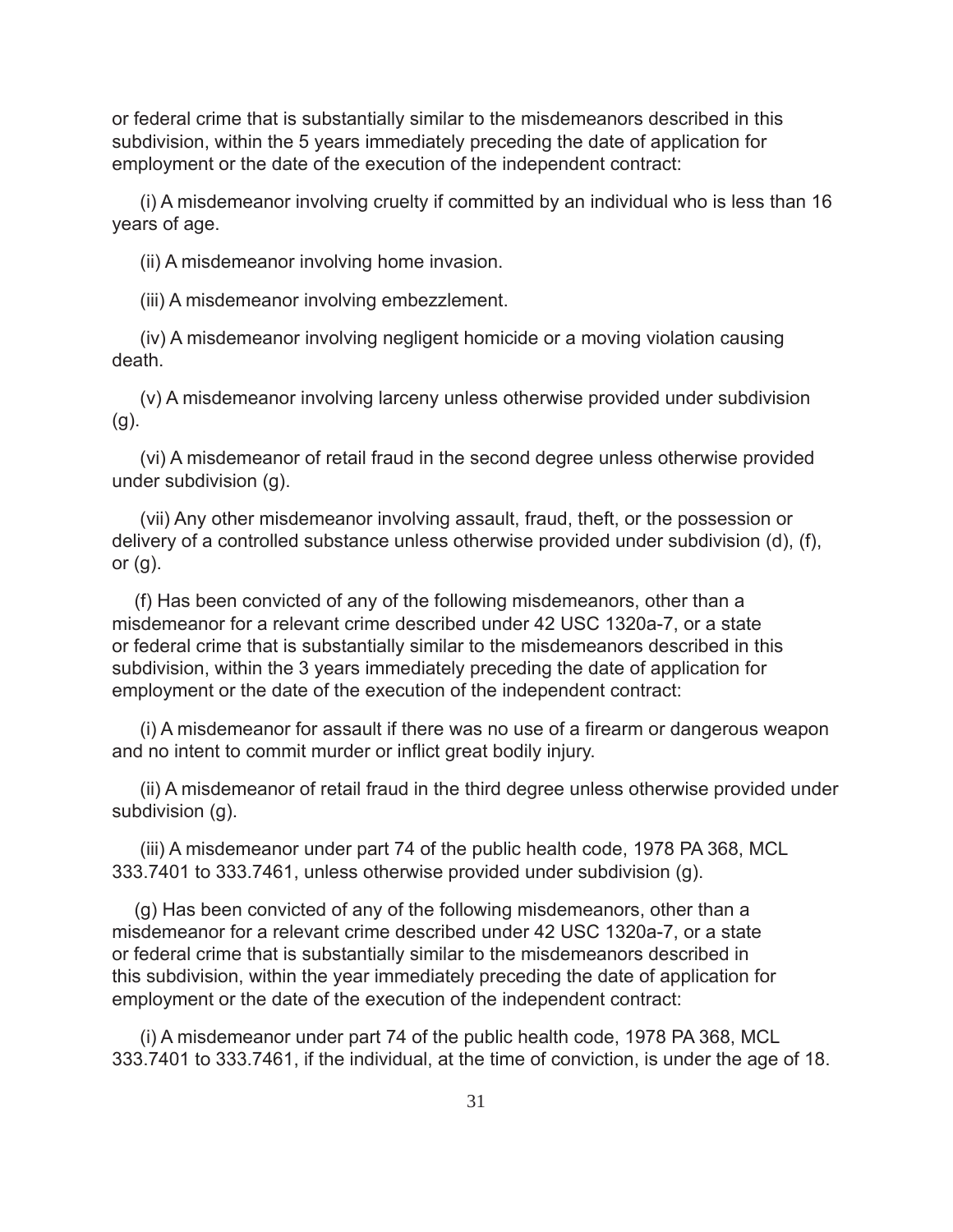(ii) A misdemeanor for larceny or retail fraud in the second or third degree if the individual, at the time of conviction, is under the age of 16.

(h) Is the subject of an order or disposition under section 16b of chapter IX of the code of criminal procedure, 1927 PA 175, MCL 769.16b.

(i) Has been the subject of a substantiated finding of neglect, abuse, or misappropriation of property by a state or federal agency according to an investigation conducted in accordance with 42 USC 1395i-3 or 1396r.

(2) Except as otherwise provided in subsection (6), an adult foster care facility shall not employ or independently contract with an individual who has direct access to residents after April 1, 2006 until the adult foster care facility conducts a criminal history check in compliance with subsections (4) and (5). This subsection and subsection (1) do not apply to an individual who is employed by or under contract to an adult foster care facility before April 1, 2006. Beginning April 1, 2009, an individual who is exempt under this subsection shall provide the department of state police a set of fingerprints and the department of state police shall input those fingerprints into the automated fingerprint identification system database established under subsection (12). An individual who is exempt under this subsection is not limited to working within the adult foster care facility with which he or she is employed by or under independent contract with on April 1, 2006. That individual may transfer to another adult foster care facility that is under the same ownership with which he or she was employed or under contract. If that individual wishes to transfer to an adult foster care facility that is not under the same ownership, he or she may do so provided that a criminal history check is conducted by the new facility in accordance with subsection (4). If an individual who is exempt under this subsection is subsequently convicted of a crime or offense described under subsection  $(1)(a)$  through  $(q)$  or found to be the subject of a substantiated finding described under subsection (1)(i) or an order or disposition described under subsection (1)(h), or is found to have been convicted of a relevant crime described under subsection (1)(a), he or she is no longer exempt and shall be terminated from employment or denied employment.

(3) An individual who applies for employment either as an employee or as an independent contractor with an adult foster care facility and has received a good faith offer of employment or independent contract from the adult foster care facility shall give written consent at the time of application for the department of state police to conduct an initial criminal history check under this section. The individual, at the time of initial application, shall provide identification acceptable to the department of state police.

(4) Upon receipt of the written consent and identification required under subsection (3), the adult foster care facility that has made a good faith offer of employment or independent contract shall make a request to the department of state police to conduct a criminal history check on the individual and input the individual's fingerprints into the automated fingerprint identification system database, and shall make a request to the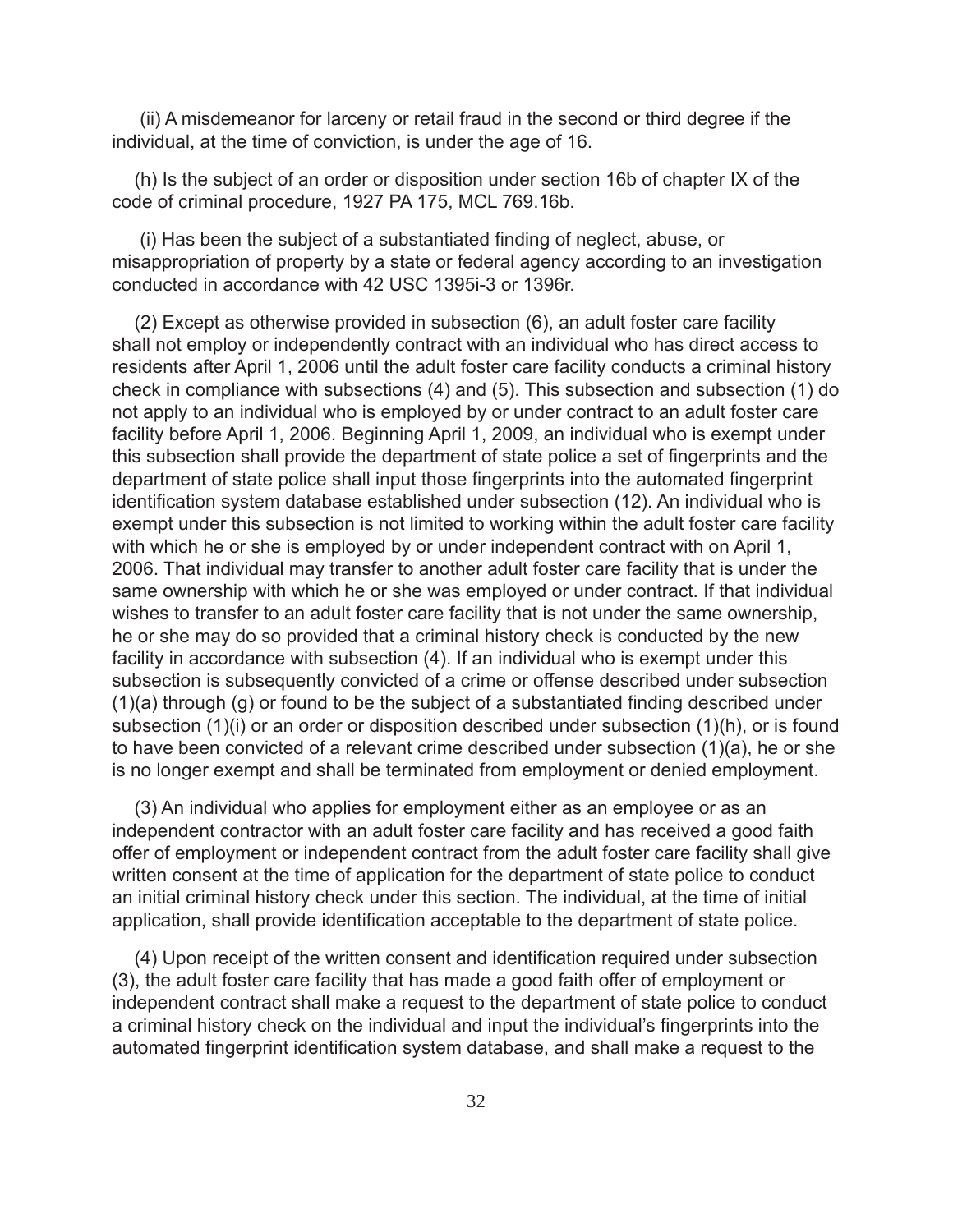relevant licensing or regulatory department to perform a check of all relevant registries established according to federal and state law and regulations for any substantiated findings of abuse, neglect, or misappropriation of property. The request shall be made in a manner prescribed by the department of state police and the relevant licensing or regulatory department or agency. The adult foster care facility shall make the written consent and identification available to the department of state police and the relevant licensing or regulatory department or agency. If the department of state police or the federal bureau of investigation charges a fee for conducting the initial criminal history check, the charge shall be paid by or reimbursed by the department. The adult foster care facility shall not seek reimbursement for a charge imposed by the department of state police or the federal bureau of investigation from the individual who is the subject of the initial criminal history check. The department of state police shall conduct an initial criminal history check on the individual named in the request. The department of state police shall provide the department with a written report of the criminal history check conducted under this subsection that contains a criminal record. The report shall contain any criminal history record information on the individual maintained by the department of state police.

(5) Upon receipt of the written consent and identification required under subsection (3), if the individual has applied for employment either as an employee or as an independent contractor with an adult foster care facility, the adult foster care facility that has made a good faith offer of employment or independent contract shall comply with subsection (4) and shall make a request to the department of state police to forward the individual's fingerprints to the federal bureau of investigation. The department of state police shall request the federal bureau of investigation to make a determination of the existence of any national criminal history pertaining to the individual. An individual described in this subsection shall provide the department of state police with a set of fingerprints. The department of state police shall complete the criminal history check under subsection (4) and, except as otherwise provided in this subsection, provide the results of its determination under subsection (4) and the results of the federal bureau of investigation determination to the department within 30 days after the request is made. If the requesting adult foster care facility is not a state department or agency and if a criminal conviction is disclosed on the written report of the criminal history check obtained under subsection (4) or the federal bureau of investigation determination, the department shall notify the adult foster care facility and the individual in writing of the type of crime disclosed on the written report of the criminal history check obtained under subsection (4) or the federal bureau of investigation determination without disclosing the details of the crime. The notification shall inform the facility or agency and the applicant regarding the appeal process in section 34c. Any charges imposed by the department of state police or the federal bureau of investigation for conducting an initial criminal history check or making a determination under this subsection shall be paid in the manner required under subsection (4).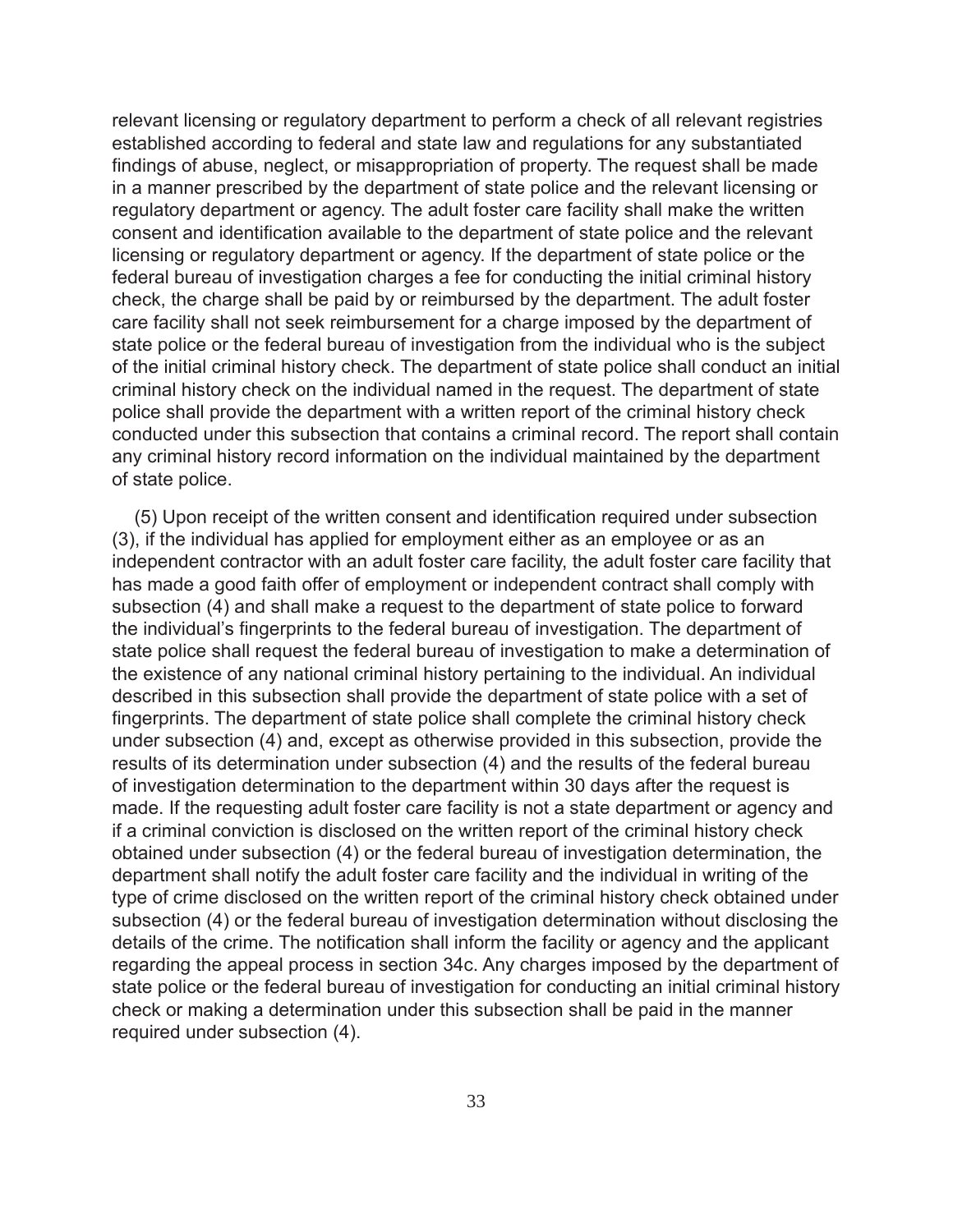(6) If an adult foster care facility determines it necessary to employ or independently contract with an individual before receiving the results of the individual's criminal history check required under this section, the adult foster care facility may conditionally employ the individual if both of the following apply:

(a) The adult foster care facility requests the criminal history check required under this section, upon conditionally employing the individual.

(b) The individual signs a written statement indicating all of the following:

(i) That he or she has not been convicted of 1 or more of the crimes that are described in subsection (1)(a) to (g) within the applicable time period prescribed by subsection  $(1)(a)$  to  $(q)$ .

(ii) That he or she is not the subject of an order or disposition described in subsection (1)(h).

(iii) That he or she has not been the subject of a substantiated finding as described in subsection (1)(i).

(iv) The individual agrees that, if the information in the criminal history check conducted under this section does not confirm the individual's statement under subparagraphs (i) to (iii), his or her employment will be terminated by the adult foster care facility as required under subsection (1) unless and until the individual can prove that the information is incorrect.

(v) That he or she understands the conditions described in subparagraphs (i) to (iv) that result in the termination of his or her employment and that those conditions are good cause for termination.

(7) The department shall develop and distribute the model form for the statement required under subsection (6)(b). The department shall make the model form available to adult foster care facilities upon request at no charge.

(8) If an individual is conditionally employed under subsection (6), and the report described in subsection  $(4)$  or  $(5)$ , if applicable, does not confirm the individual's statement under subsection (6)(b)(i) to (iii), the adult foster care facility shall terminate the individual's employment as required by subsection (1).

(9) An individual who knowingly provides false information regarding his or her identity, criminal convictions, or substantiated findings on a statement described in subsection (6)(b)(i) to (iii) is guilty of a misdemeanor punishable by imprisonment for not more than 93 days or a fine of not more than \$500.00, or both.

(10) An adult foster care facility shall use criminal history record information obtained under subsection (4) or (5) only for the purpose of evaluating an individual's qualifications for employment in the position for which he or she has applied and for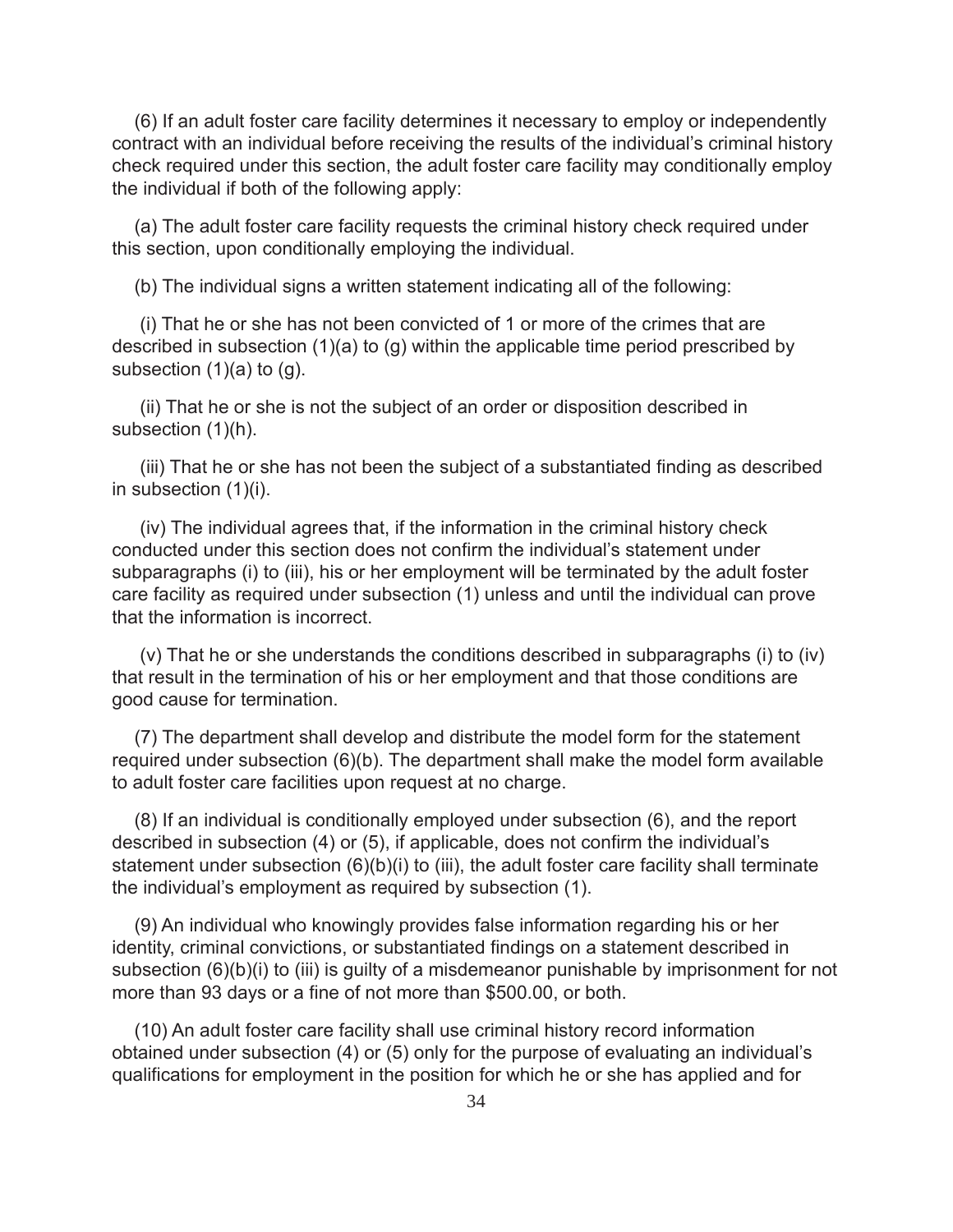the purposes of subsections (6) and (8). An adult foster care facility or an employee of the adult foster care facility shall not disclose criminal history record information obtained under this section to a person who is not directly involved in evaluating the individual's qualifications for employment or independent contract. An individual who knowingly uses or disseminates the criminal history record information obtained under subsection (4) or (5) in violation of this subsection is guilty of a misdemeanor punishable by imprisonment for not more than 93 days or a fine of not more than \$1,000.00, or both. Upon written request from another adult foster care facility, psychiatric facility or intermediate care facility for people with mental retardation, or health facility or agency that is considering employing or independently contracting with an individual, an adult foster care facility that has obtained criminal history record information under this section on that individual shall, with the consent of the applicant, share the information with the requesting adult foster care facility, psychiatric facility or intermediate care facility for people with mental retardation, or health facility or agency. Except for a knowing or intentional release of false information, an adult foster care facility has no liability in connection with a background check conducted under this section or the release of criminal history record information under this subsection.

(11) As a condition of continued employment, each employee or independent contractor shall do both of the following:

(a) Agree in writing to report to the adult foster care facility immediately upon being arraigned on 1 or more of the criminal offenses listed in subsection (1)(a) to (g), upon being convicted of 1 or more of the criminal offenses listed in subsection (1)(a) to (g), upon becoming the subject of an order or disposition described under subsection (1)(h), and upon becoming the subject of a substantiated finding described under subsection (1)(i). Reporting of an arraignment under this subdivision is not cause for termination or denial of employment.

(b) If a set of fingerprints is not already on file with the department of state police, provide the department of state police with a set of fingerprints.

(12) In addition to sanctions set forth in this act, a licensee, owner, administrator, or operator of an adult foster care facility who knowingly and willfully fails to conduct the criminal history checks as required under this section is guilty of a misdemeanor punishable by imprisonment for not more than 1 year or a fine of not more than \$5,000.00, or both.

(13) In collaboration with the department of state police, the department of information technology shall establish an automated fingerprint identification system database that would allow the department of state police to store and maintain all fingerprints submitted under this section and would provide for an automatic notification at the time a subsequent criminal arrest fingerprint card submitted into the system matches a set of fingerprints previously submitted in accordance with this section. Upon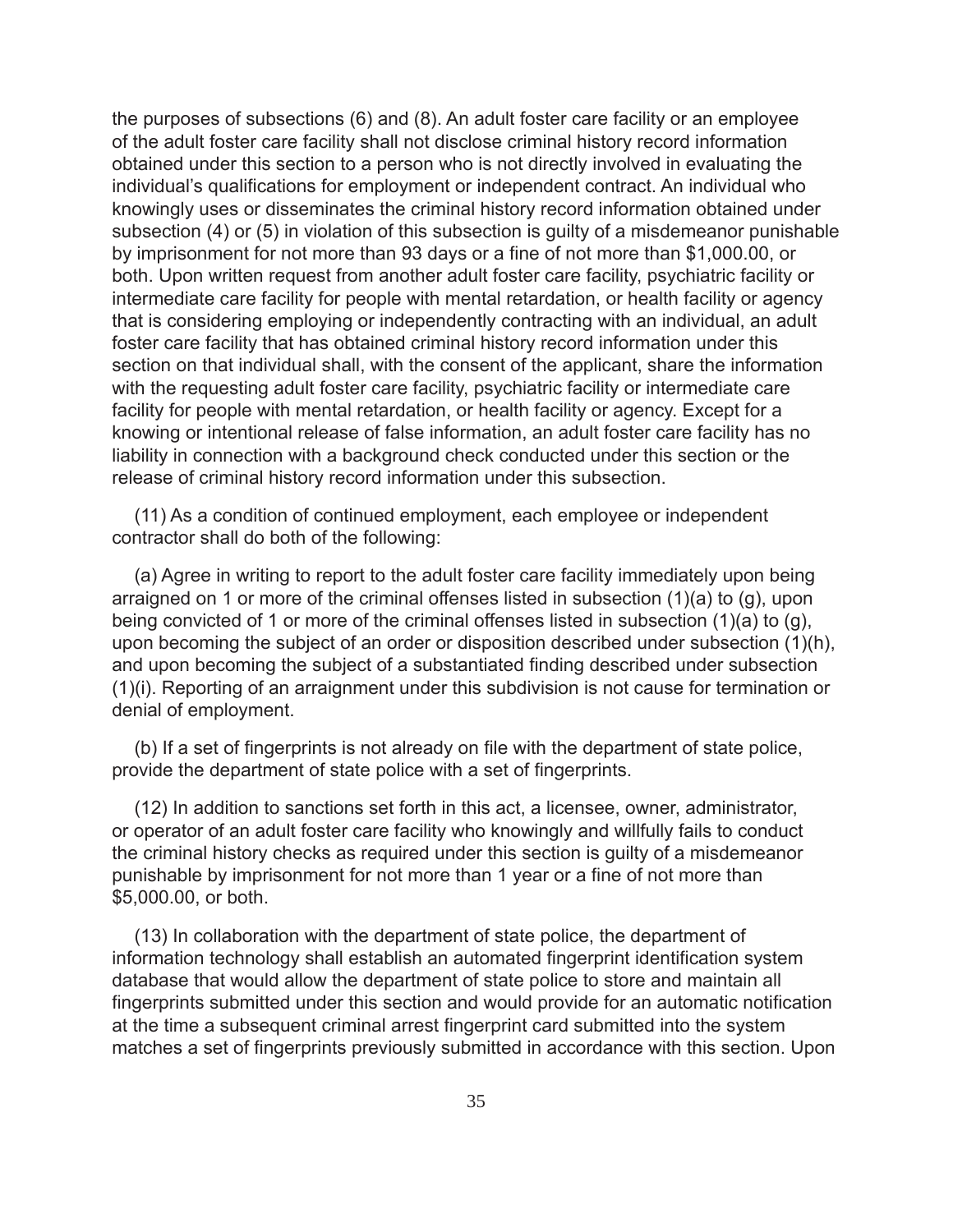such notification, the department of state police shall immediately notify the department and the department shall immediately contact the respective adult foster care facility with which that individual is associated. Information in the database established under this subsection is confidential, is not subject to disclosure under the freedom of information act, 1976 PA 442, MCL 15.231 to 15.246, and shall not be disclosed to any person except for purposes of this act or for law enforcement purposes.

(14) If an individual independently contracts with an adult foster care facility, subsections (1) and (2) do not apply if the contractual work performed by the individual is not directly related to the clinical, health care, or personal services delivered by the adult foster care facility or if the individual's duties are not performed on an ongoing basis with direct access to residents. This exception includes, but is not limited to, an individual who independently contracts with the adult foster care facility to provide utility, maintenance, construction, or communication services.

(15) The department and the department of state police shall maintain an electronic web-based system to assist the adult foster care facilities required to check relevant registries and conduct criminal history checks of its employees and independent contractors and to provide for an automated notice to the adult foster care facilities for the individuals entered in the system who, since the initial check, have been convicted of a disqualifying offense or have been the subject of a substantiated finding of abuse, neglect, or misappropriation of property.

(16) The department shall submit to the legislature not later than April 1, 2009 a written report regarding the department's plan to continue performing criminal history checks if adequate federal funding is not available to continue performing future criminal history checks.

(17) An adult foster care facility or a prospective employee covered under this section may not be charged for the cost of an initial criminal history check required under this act.

(18) As used in this section:

(a) "Direct access" means access to a resident or resident's property, financial information, medical records, treatment information, or any other identifying information.

(b) "Health facility or agency" means a health facility or agency as defined in section 20106 of the public health code, 1978 PA 368, MCL 333.20106.

(c) "Independent contract" means a contract entered into by an adult foster care facility with an individual who provides the contracted services independently or a contract entered into by an adult foster care facility with an organization or agency that employs or contracts with an individual after complying with the requirements of this section to provide the contracted services to the adult foster care facility on behalf of the organization or agency.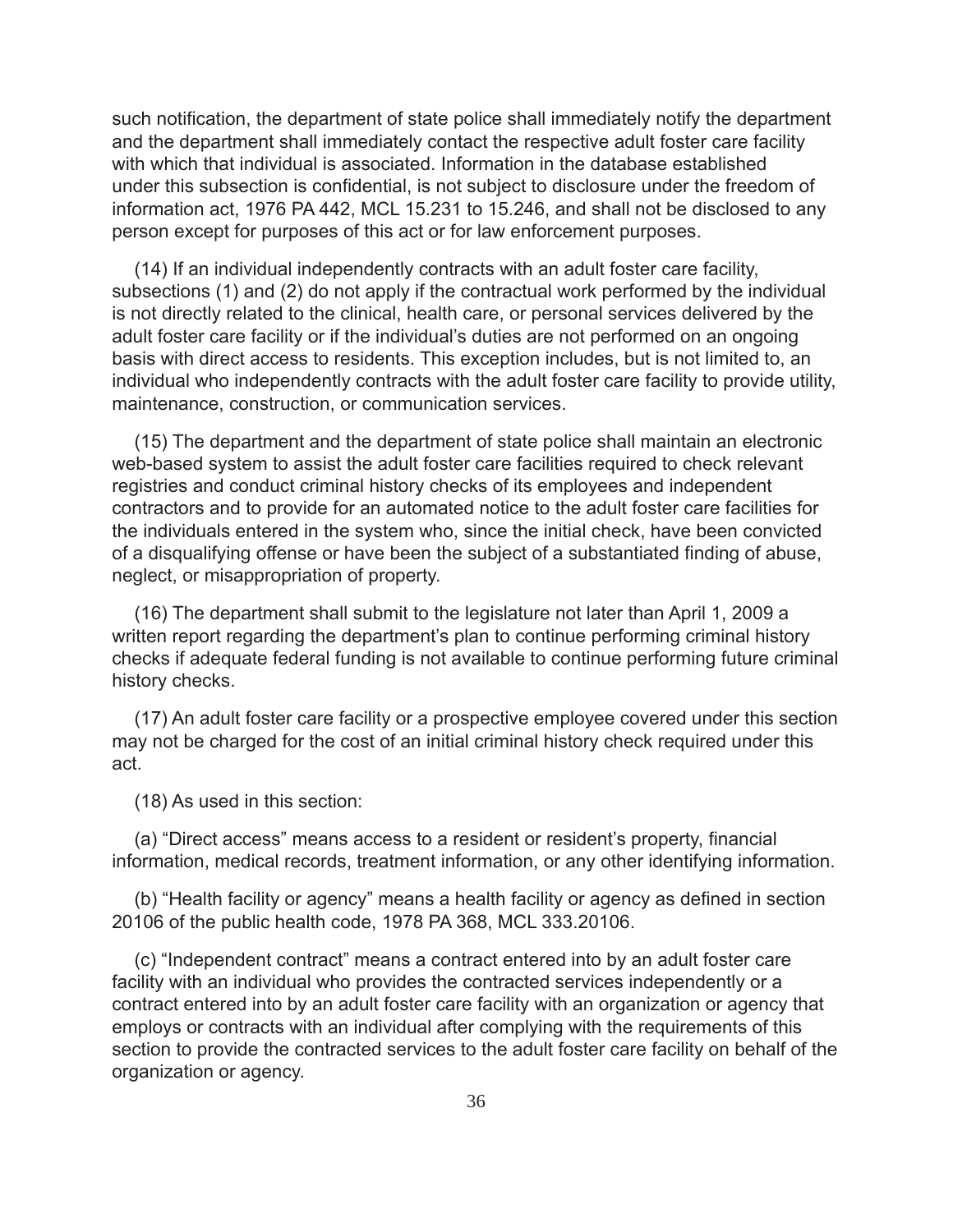(d) "Title XIX" means title XIX of the social security act, 42 USC 1396 to 1396v.

**History:** Add. 2006, Act 29, Eff. Apr. 1, 2006 ;--Am. 2008, Act 135, Imd. Eff. May 21, 2008 ;-- Am.2008, Act 441, Imd. Eff. Jan. 9, 2009 ;--Am. 2008, Act 442, Eff. Oct. 31, 2010

# **400.734c Disqualifi cation from or denial of employment based on criminal history check; appeal; decision; report to legislature; "business day" defi ned.**

Sec. 34c. (1) An individual who has been disqualified from or denied employment by an adult foster care facility based on a criminal history check conducted pursuant to section 34a or 34b may appeal to the department if he or she believes that the criminal history report is inaccurate, and the appeal shall be conducted as a contested case hearing conducted pursuant to the administrative procedures act of 1969, 1969 PA 306, MCL 24.201 to 24.328. The individual shall file the appeal with the director of the department within 15 business days after receiving the written report of the criminal history check unless the conviction contained in the criminal history report is one that may be expunged or set aside. If an individual has been disqualified or denied employment based on a conviction that may be expunged or set aside, then he or she shall file the appeal within 15 business days after a court order granting or denying his or her application to expunge or set aside that conviction is granted. If the order is granted and the conviction is expunged or set aside, then the individual shall not be disqualified or denied employment based solely on that conviction. The director shall review the appeal and issue a written decision within 30 business days after receiving the appeal. The decision of the director is final.

(2) One year after the effective date of this section and each year thereafter for the next 3 years, the department shall provide the legislature with a written report regarding the appeals process implemented under this section for employees subject to criminal history checks. The report shall include, but is not limited to, for the immediately preceding year the number of applications for appeal received, the number of inaccuracies found and appeals granted with regard to the criminal history checks conducted under section 34b, the average number of days necessary to complete the appeals process for each appeal, and the number of appeals rejected without a hearing and a brief explanation of the denial.

(3) As used in this section, "business day" means a day other than a Saturday, Sunday, or any legal holiday.

**History:** Add. 2006, Act 29, Eff. Apr. 1, 2006

#### **400.735 Repeal of §§ 331.681 to 331.694.**

Sec. 35. Act No. 287 of the Public Acts of 1972, as amended, being sections 331.681 to 331.694 of the Michigan Compiled Laws, is repealed.

**History:** 1979, Act 218, Eff. Mar. 27, 1980 ;-- Am. 1984, Act 40, Imd. Eff. Mar. 26, 1984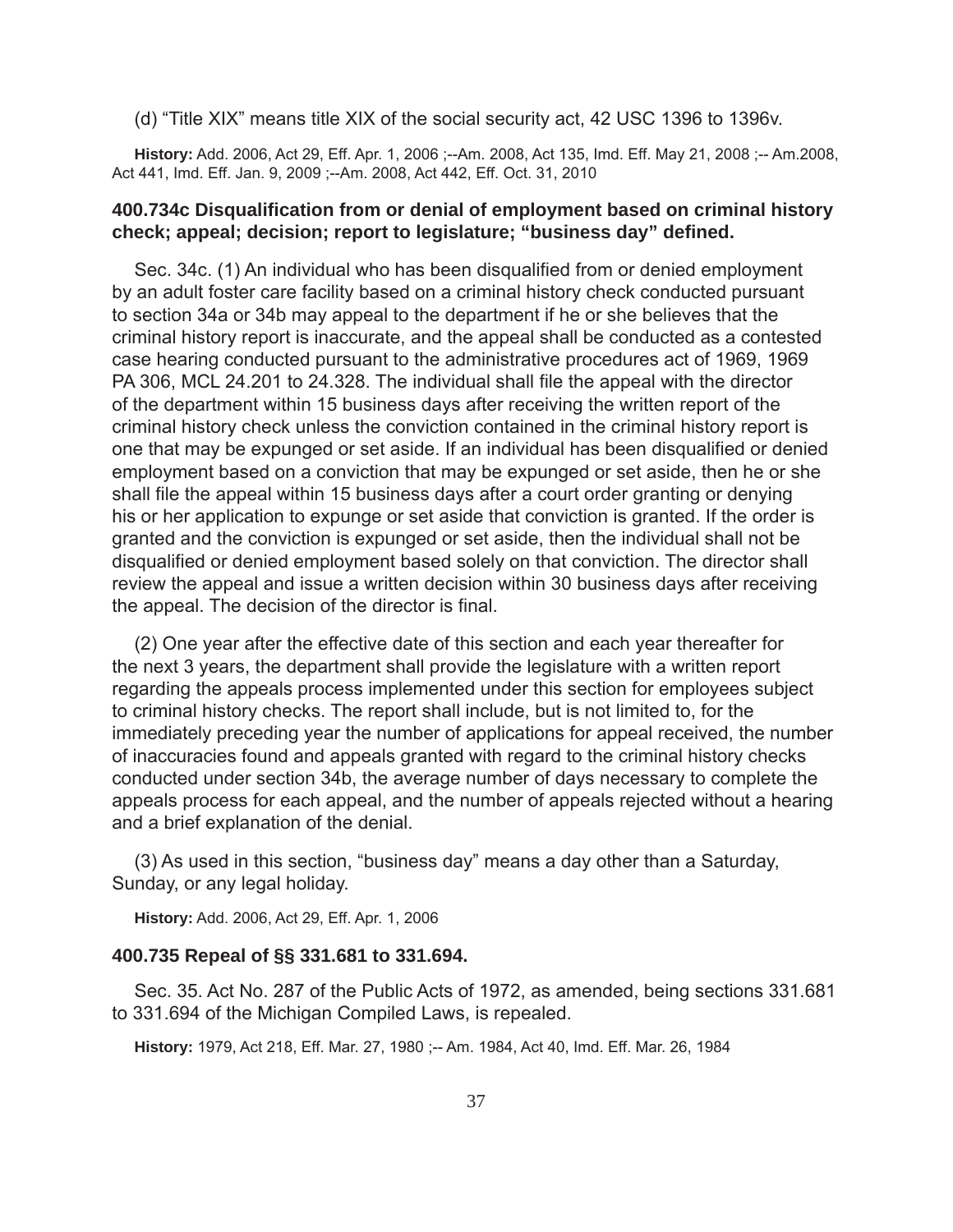# **400.736 Concurrent license as foster family home or foster family group home; receiving additional minor children; defi nitions.**

Sec. 36. (1) An adult foster care family home may be concurrently licensed as a foster family home or a foster family group home. Except as provided in subsection (2), additional minor children who are not related to a resident of the adult foster care family home shall not be received in the adult foster care family home after the filing of an application for a license under this act.

(2) A licensee may receive a minor child placed in foster care under the laws of this state after filing an application for a license under this act. A placement under this subsection shall be approved at the discretion of the director or his or her designee and shall be based upon a recommendation by a licensed child placing agency or an approved governmental unit and shall be subject to appropriate terms and conditions determined by the department.

(3) As used in this section:

(a) "Foster family home" means that term as defined in section 1 of 1973 PA 116, MCL 722.111.

(b) "Foster family group home" means that term as defined in section 1 of 1973 PA 116, MCL 722.111.

**History:** Add. 1984, Act 140, Imd. Eff. June 1, 1984 ;-- Am. 2004, Act 59, Eff. Aug. 1, 2004

# **400.737 Concurrently licensing adult foster care small group home as child caring institution; receiving additional children under 18 years of age; limitation on combined licensed capacity; defi nition.**

Sec. 37. (1) An adult foster care small group home may be concurrently licensed as a child caring institution. Additional children under 18 years of age who are not related to a resident of the adult foster care small group home shall not be received in the adult foster care small group home after the filing of an application for a license pursuant to this act. The combined licensed capacity shall not exceed more than a combination of 6 children and adults.

(2) As used in this section, "child caring institution" means that term as defined in section 1 of Act No. 116 of the Public Acts of 1973, being section 722.111 of the Michigan Compiled Laws.

**History:** Add. 1984, Act 140, Imd. Eff. June 1, 1984